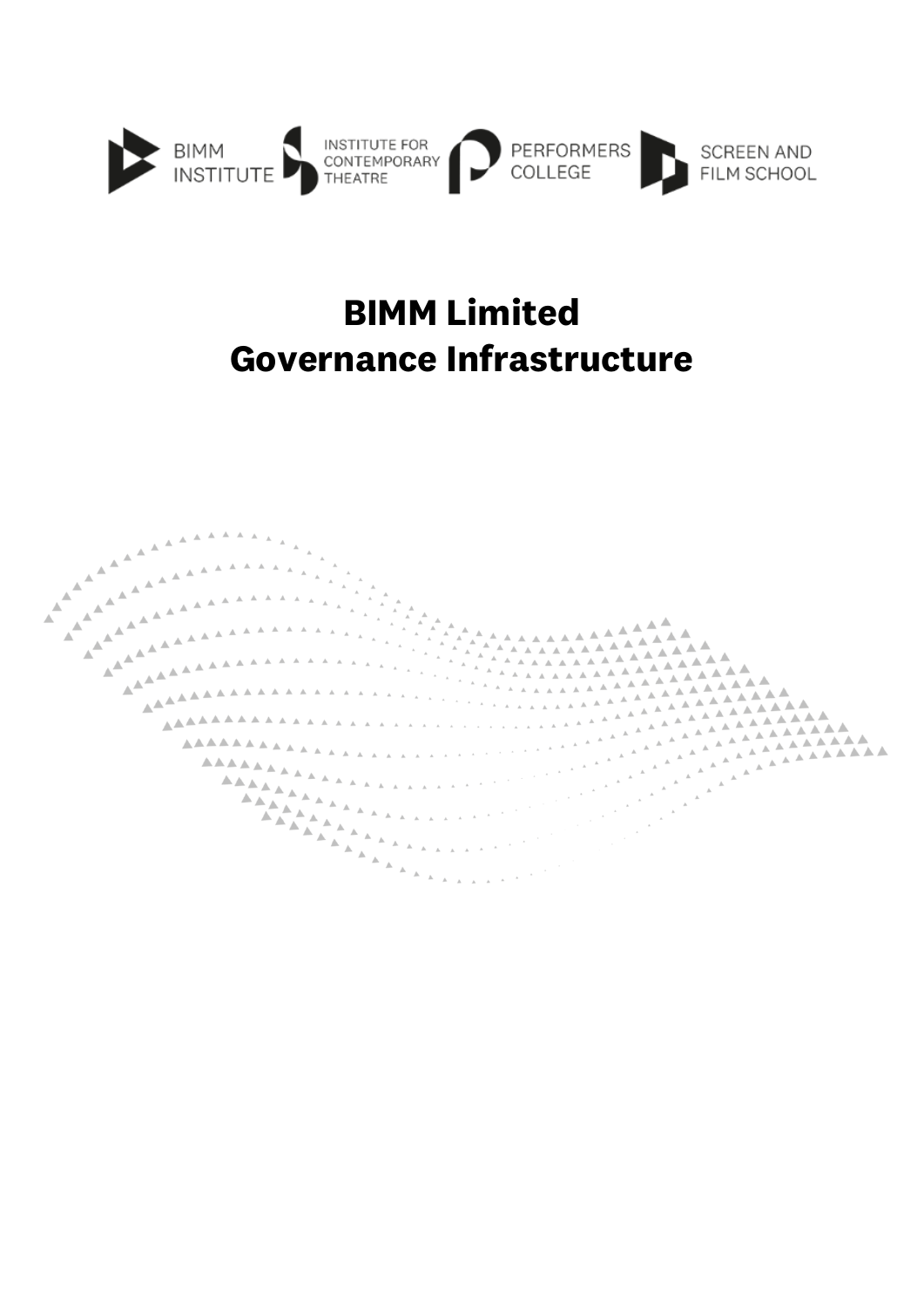## $P$

#### **Contents**

| Higher Education Learning, Teaching & Enhancement Committee (HELTEC)  22 |
|--------------------------------------------------------------------------|
|                                                                          |
|                                                                          |
|                                                                          |
|                                                                          |
|                                                                          |
|                                                                          |
|                                                                          |
|                                                                          |
|                                                                          |
|                                                                          |
|                                                                          |
|                                                                          |
|                                                                          |
|                                                                          |
|                                                                          |
|                                                                          |
|                                                                          |
|                                                                          |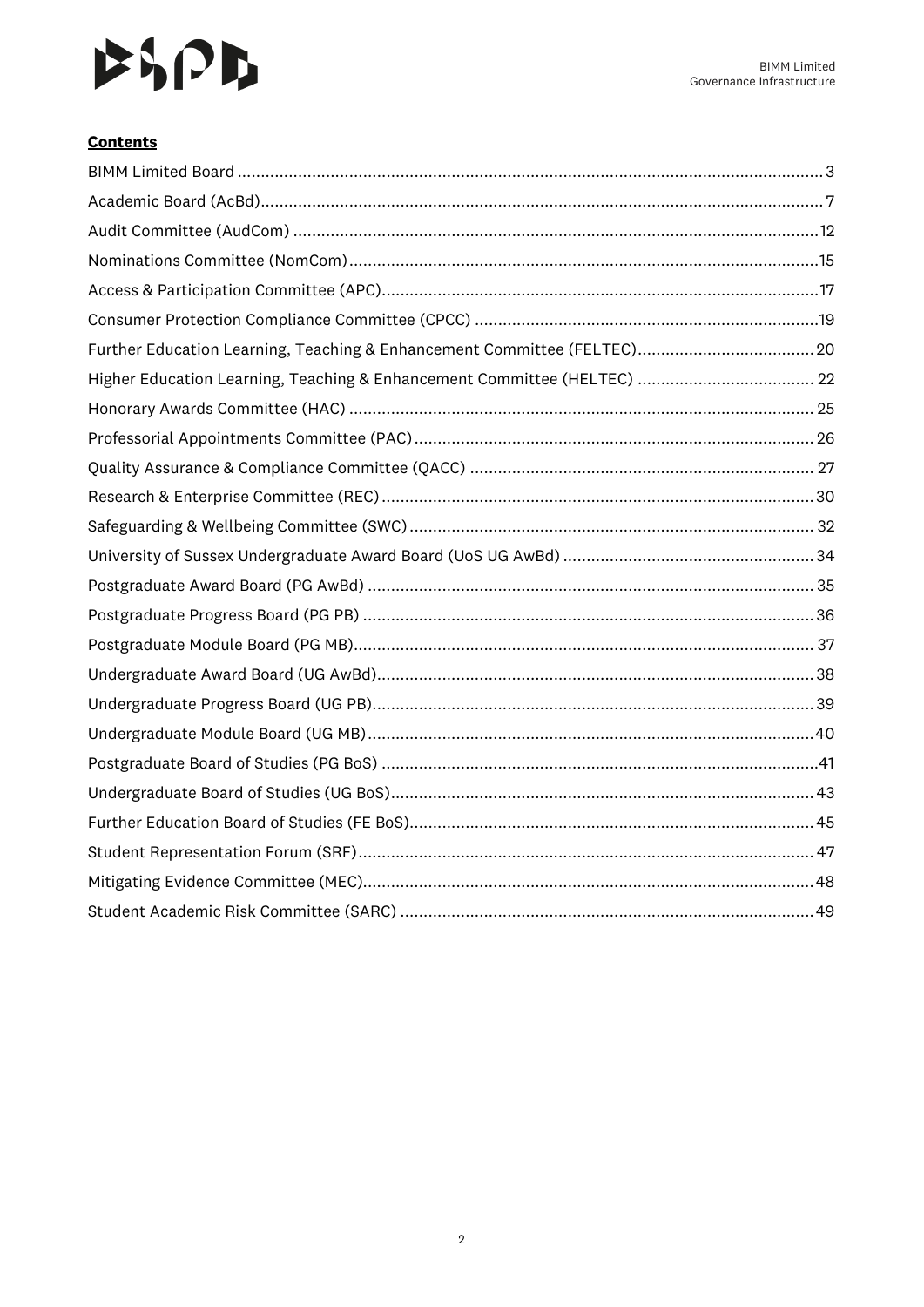### <span id="page-2-0"></span>**BIMM Limited Board**

Meets: Normally a minimum of three times a year. Reports to: TopCo Limited Board

#### **Statement of Primary Responsibilities of the Board:**

Listed below are the primary responsibilities of the Board of BIMM Limited ("the Institution"):

- To approve the mission and strategic vision of the Institution, long-term academic and business plans and key performance indicators, and to ensure that these meet the interests of stakeholders.
- To ensure that processes are in place to monitor and evaluate the performance and effectiveness of the Institution against the plans and approved key performance indicators.
- To delegate authority to the Chief Executive Officer and Head of Institution, for the academic, corporate, financial, estate and human resource management of the Institution. And to establish and keep under regular review the policies, procedures and limits within such management functions as shall be undertaken by and under the authority of the Chief Executive Officer and Head of Institution.
- To ensure the establishment and monitoring of systems of control and accountability, including financial and operational controls and risk assessment, and procedures for handling internal grievances and for managing conflicts of interest.
- To establish processes to monitor and evaluate the performance and effectiveness of the Board itself.
- To conduct its business in accordance with best practice in higher education corporate governance.
- To safeguard the good name and values of the Institution.
- To oversee the performance of the Chief Executive Officer and Head of Institution, as appointed by BIMM TopCo Limited as the chief executive of the Institution, and to report to BIMM TopCo on such performance.
- To be the principal financial and business authority of the Institution, to ensure that proper books of account are kept, to approve the annual budget and financial statements, and to have overall responsibility for the Institution's assets, property and estate.
- To be the Institution's legal authority and, as such, to ensure that systems are in place for meeting all of the Institution's legal obligations, including those arising from contracts and other legal commitments made in the Institution's name.
- To receive assurance that adequate provision has been made for the general welfare of students.
- To oversee the development, review and compliance with policies and practices on legal and regulatory requirements including without limitation the Higher Education Prevent Duty in England, Health & Safety and Data Protection.
- To take such steps as are reasonably practicable to ensure that freedom of speech within the law is secured across the Institution.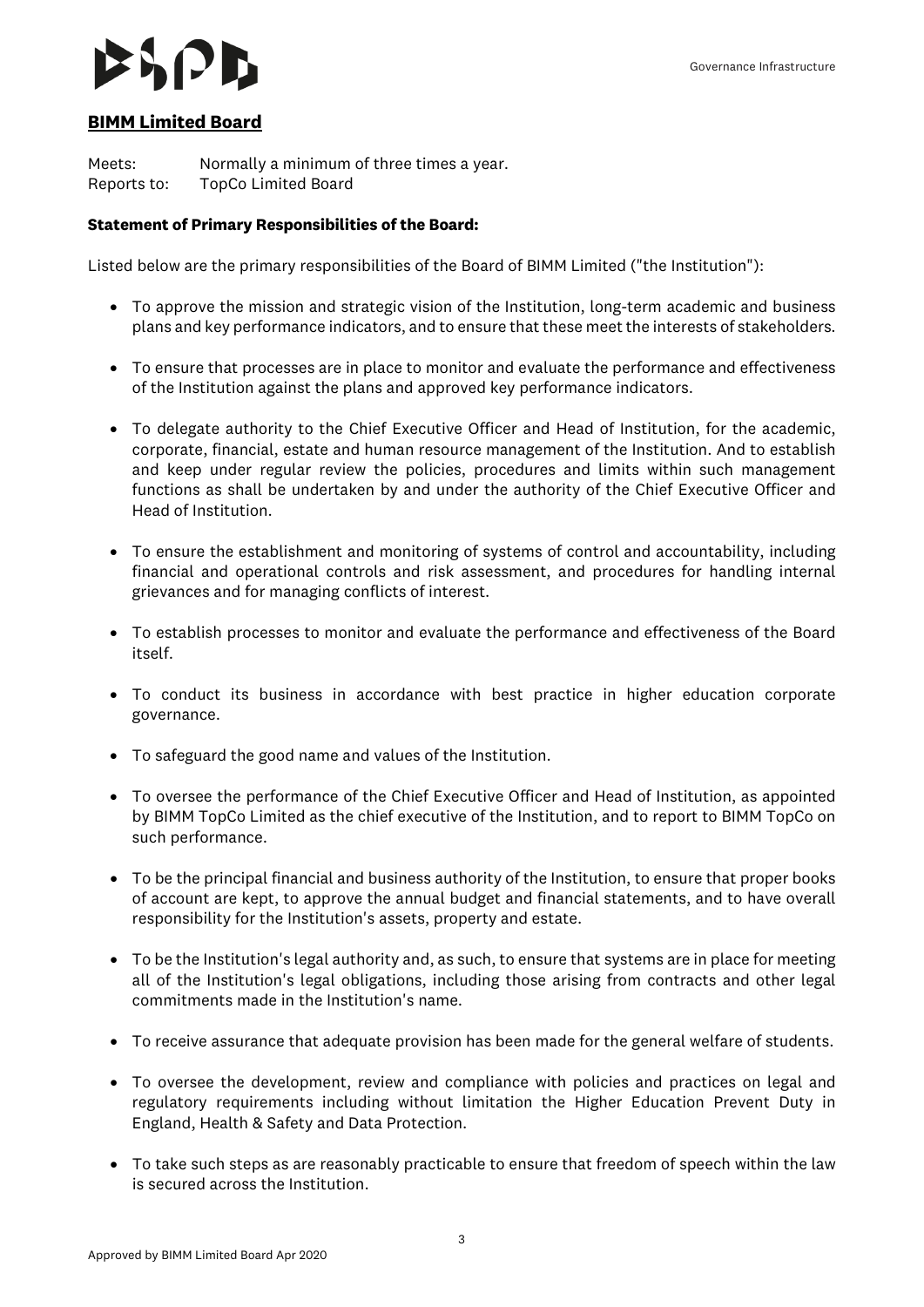## **IPD**

- To ensure that, in accordance with the Articles, academic staff, while engaged in research or teaching, have freedom within the law to question and test received wisdom and to put forward new ideas and controversial or unpopular opinions without placing themselves in jeopardy of losing their jobs or privileges they may have within the Institution.
- To ensure that the Institution's Articles of Association and these Standing Orders are followed at all times and that appropriate advice is available to enable this to happen

#### **Composition:**

- The composition of the Board (with such terms of office as prescribed in the Institution's Articles of Association) shall be:
	- o Chief Executive Officer & Head of Institution;
	- o up to 5 Directors appointed by BIMM TopCo Limited;
	- o up to 2 independent non-executive Directors; and
	- o such other Directors as the Board may appoint from time to time.
- The following shall also be entitled to attend and participate but not vote at each meeting of the Board:
	- o The Academic Director & Provost, as Chair of Academic Board;
	- $\circ$  A student elected from amongst the students of the Institution who shall serve in such capacity for a term of 1 year; and
	- $\circ$  A member of academic staff selected by the Board from amongst the academic staff of the Institution who shall serve in such capacity for a term of 1 year.
	- o The Clerk to the Board, as Secretary to the Board

#### **Quorum:**

• The quorum necessary for any Board meeting shall be 3, of which one shall be the Chair or Deputy Chair and one shall be a director appointed by BIMM TopCo Limited.

#### **Conduct of Meetings:**

- The Board shall normally hold ordinary meetings at least three times per year and hold such other ordinary meetings as may be necessary for the efficient discharge of their functions.
- Subject to the provisions of the Articles of Association, the Board may make rules to govern the conduct of its meetings and those of any committee or sub-committee. Directors should refer to the Clerk for further information about the procedural rules of the Board and its committees.
- The Chair and the Deputy Chair shall be appointed by BIMM TopCo Limited for an initial period of three years, renewable for two further three-year periods. The Chair shall preside at all meetings of the Board. If the Chair is absent from any meeting, the Deputy Chair shall act as Chair of that meeting.
- Agenda and papers shall be circulated in advance for all meetings and all meetings shall be fully minuted.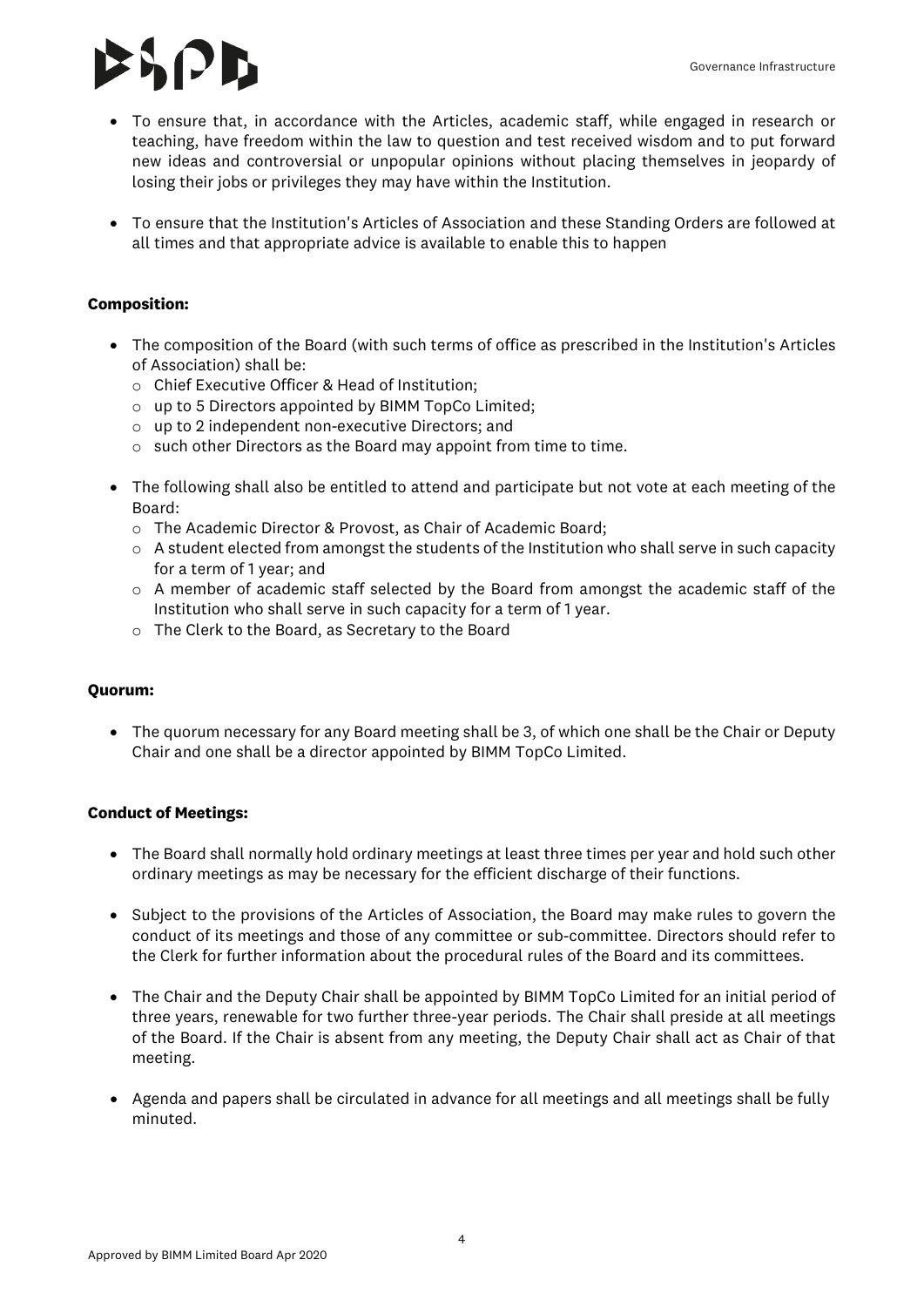#### **Committee Structure:**

- The Board may delegate any of its powers to any committee, to the Chair, or to the Chief Executive Officer & Head of Institution, and may confer the right of sub-delegation upon any such committee or persons upon such terms and conditions as the Board sees fit other than for such purposes as are assigned in the Articles of Association to the Chief Executive Officer & Head of Institution, provided always that the Board shall not delegate any of the following matters:
	- o the determination of the educational character of the Institution;
	- o the approval of the annual forecasts of income and expenditure;
	- o the approval of the final accounts;
	- o ensuring the solvency of the Institution and the safeguarding of their assets;
	- $\circ$  the appointment of the Chief Executive Officer and Head of Institution; and
	- o the appointment or dismissal of the auditors.
- The Board shall determine the membership, functions and terms of reference of any such committee. Persons who are not members of the Institution may be appointed by the Board to membership of any such committee.
- Any committee so established may establish sub-committees and determine their membership and functions. Persons who are not Directors of a committee may be appointed by the committee to membership of any such sub-committee.
- The Board delegates authority to the Chair subject to recommendation from the Chief Executive Officer & Head of Institution.
- Where the Board delegates any of its powers under the Articles, the committee, the Chair or the Chief Executive Officer and Head of Institution (as the case may be) to whom the power or powers have been delegated shall report to the Board on any exercise of such a power or powers.

#### **Business of Meetings:**

- The standing business at meetings of the Board shall include considering:
	- o Minutes and reports from any sub-committees;
	- $\circ$  the Annual Review of Academic Standards and Quality from the Academic Board;
	- o reports from executive officers;
	- o financial performance;
	- o Applications and enrolled student numbers;
	- o outcomes of reviews from external agencies; and
	- $\circ$  Regulatory matters, including correspondence with the Office for Students.

- The Board has determined that the Chair shall have delegated powers to act on its behalf between scheduled meetings of the Board as detailed in this code. Chair's action is authorised where the matter involves:
	- o Items of routine business that would not normally merit discussion at a meeting of the Board;
	- $\circ$  Matters relating to the implementation of decisions that have already been approved by the Board; and
	- $\circ$  Any issue which, in the view of the Chair, is too urgent and important for consideration to be deferred until the next scheduled meeting of the Board, especially where any lack of timely action could damage the interests of the Institution.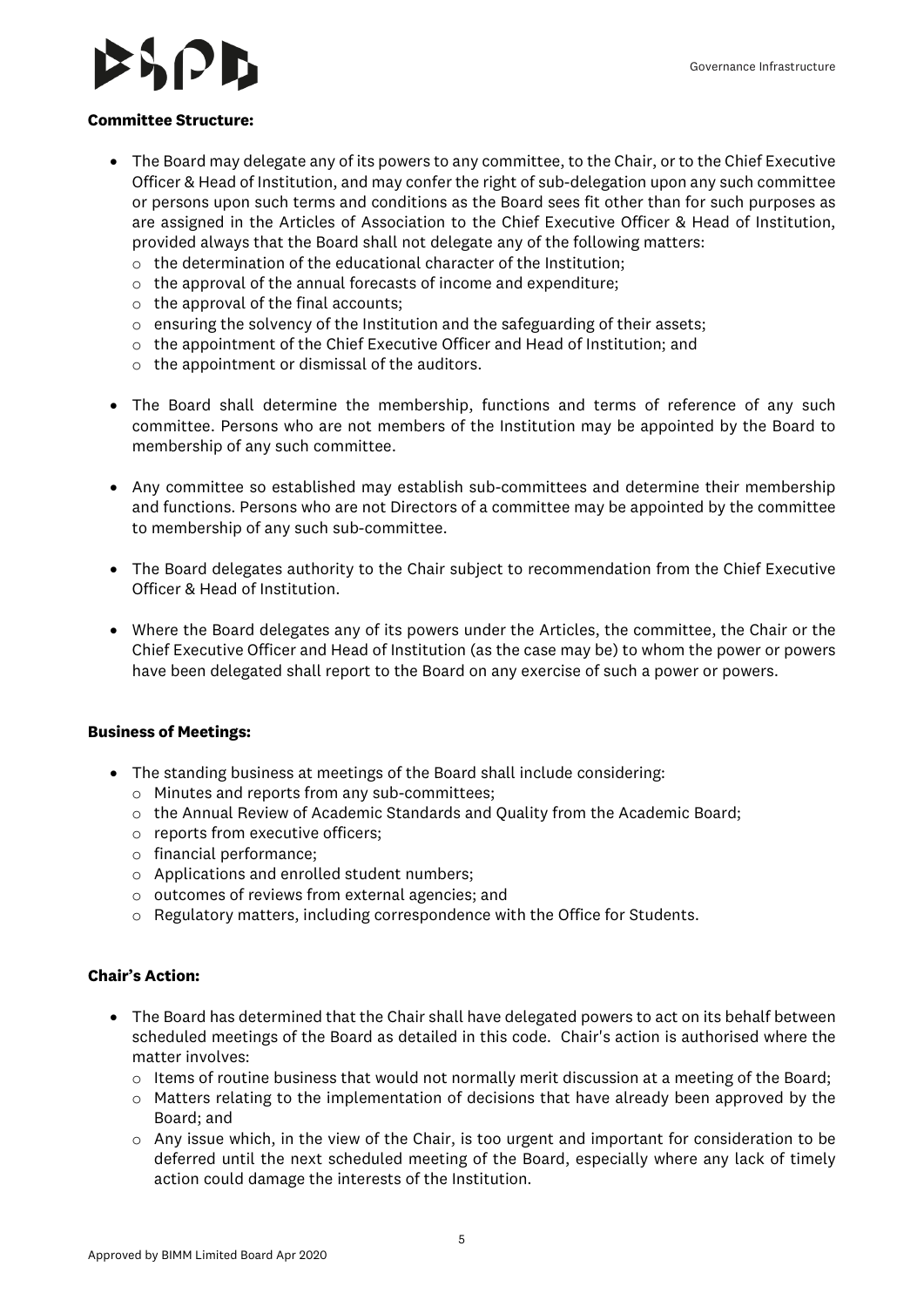### SRPD.

• Where the Chair has exercised his/her delegated authority to act on behalf of the Board, a report on the action taken, along with any background documents, will be made to the next scheduled meeting of the Board where the Chair will explain the reason action was taken.

#### **Academic Board:**

• The Board delegates certain powers and responsibilities to the Academic Board, which will be the Institution's academic authority and will promote the academic and professional work of the Institution. The powers and responsibilities of the Academic Board are set out in its terms of reference.

#### **Audit Committee:**

• The Board delegates certain powers and responsibilities to the Audit Committee, which will be responsible for overseeing and providing assurance to the Board on the effectiveness of the operation of the Institution's processes and systems, the management of risk, and the correctness and integrity of the information provided to the Board and external bodies. The powers and responsibilities of the Audit Committee are set out in its terms of reference.

#### **Nominations Committee**

• The Board delegates certain powers and responsibilities to the Nominations Committee, which will be responsible for overseeing the appointment and reappointment of appointed members of the Board, taking account of the overall diversity of the Board and its subcommittees and ensuring that there is an appropriate mix of skills and experience on the Board to enable it to fulfil its responsibilities, and for succession planning for the Board and the Executive Management Group. The powers and responsibilities of the Nominations Committee are set out in its terms of reference.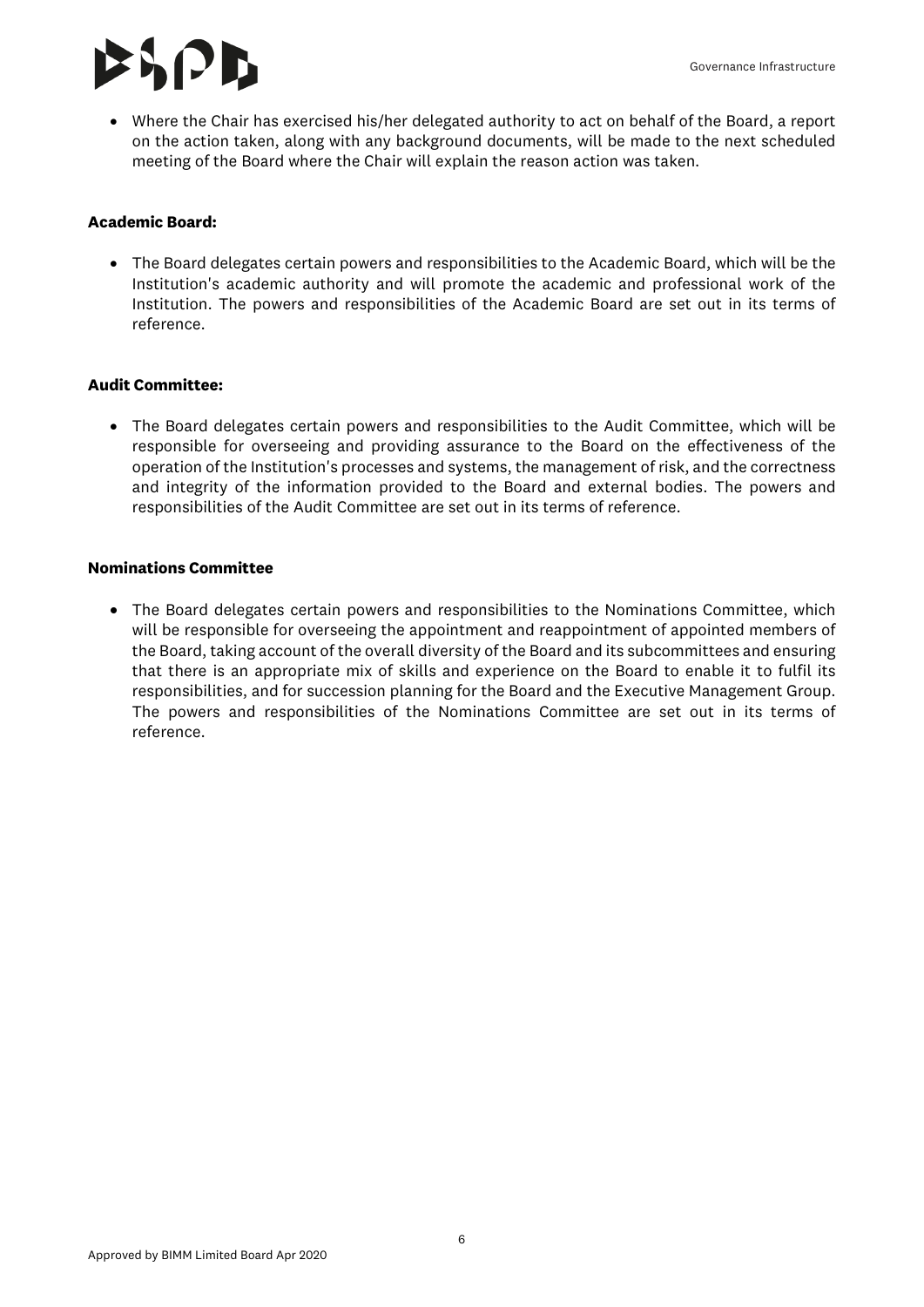## 8 I 2 B

### <span id="page-6-0"></span>**Academic Board (AcBd)**

Meets: A minimum of three times a year, normally each Semester Reports to: BIMM Limited Board

#### **Composition:**

- Academic Director & Provost (Chair), *ex officio*
- Dean of Learning, Teaching & Research (Deputy Chair), *ex officio*
- Academic Registrar (Secretary to the Board), *ex officio*
- Chair of Access & Participation Committee, *ex officio*
- Chair of Consumer Protection Compliance Committee, *ex officio*
- Chair of Further Education Learning, Teaching & Enhancement Committee, *ex officio*
- Chair of Higher Education Learning, Teaching & Enhancement Committee, *ex officio*
- Chair of Quality Assurance & Compliance Committee, *ex officio*
- Chair of Research & Enterprise Committee, *ex officio*
- Chair of Safeguarding & Wellbeing Committee, *ex officio*
- College Principal from each college, *ex officio*
- Dean of Academic Development, *ex officio*
- Dean of Digital Education & Student Experience, *ex officio*
- Dean of Further Education, *ex officio*
- Director of Recruitment & Admissions (UK Music Colleges), *ex officio*
- Student Association President from one German Music College
- Student Association President from one Performing Arts College
- Student Association President from one Screen & Film College
- Student Association President from the Dublin College
- Student Association President from two UK Music Colleges
- A Head of Student Services, nominated by their peers, appointed for a period of 2 years\*
- A member of Further Education teaching staff, appointed for a period of 2 years\*
- A member of Higher Education teaching staff, appointed for a period of 2 years\*
- Two senior academic managers representing the Music Colleges nominated by their peers, appointed for a period of 2 years\*
- A senior academic manager representing the Performing Arts Colleges nominated by their peers, appointed for a period of 2 years\*
- A senior academic manager representing the Screen & Film Colleges nominated by their peers, appointed for a period of 2 years\*
- An external senior academic from a UK HE provider, appointed for a period of 3 years.

#### **In attendance:**

- Deputy Academic Registrar (minutes)
- Chief Executive Officer & Head of Institution (as required)
- Chief Operating Officer, UK Colleges (as required)
- College Principals from partner colleges (as required)

The Academic Board has the authority to co-opt up to 2 members for a maximum of 3 years.

The minimum attendance for this board to be quorate will be the Chair/Deputy Chair plus 8 full members.

In exceptional circumstances, business outside of the standard meeting schedule will be circulated electronically to members for consideration and approval. In such circumstances, decisions will be approved by a majority of members by email. Where an urgent decision is required, the Chair shall be empowered to act on behalf of the AcBd, and all such actions will be reported to the next full meeting.

\*Although members are initially appointed for 2 years, this will be reviewed annually to ensure appropriate representation from across the Institute.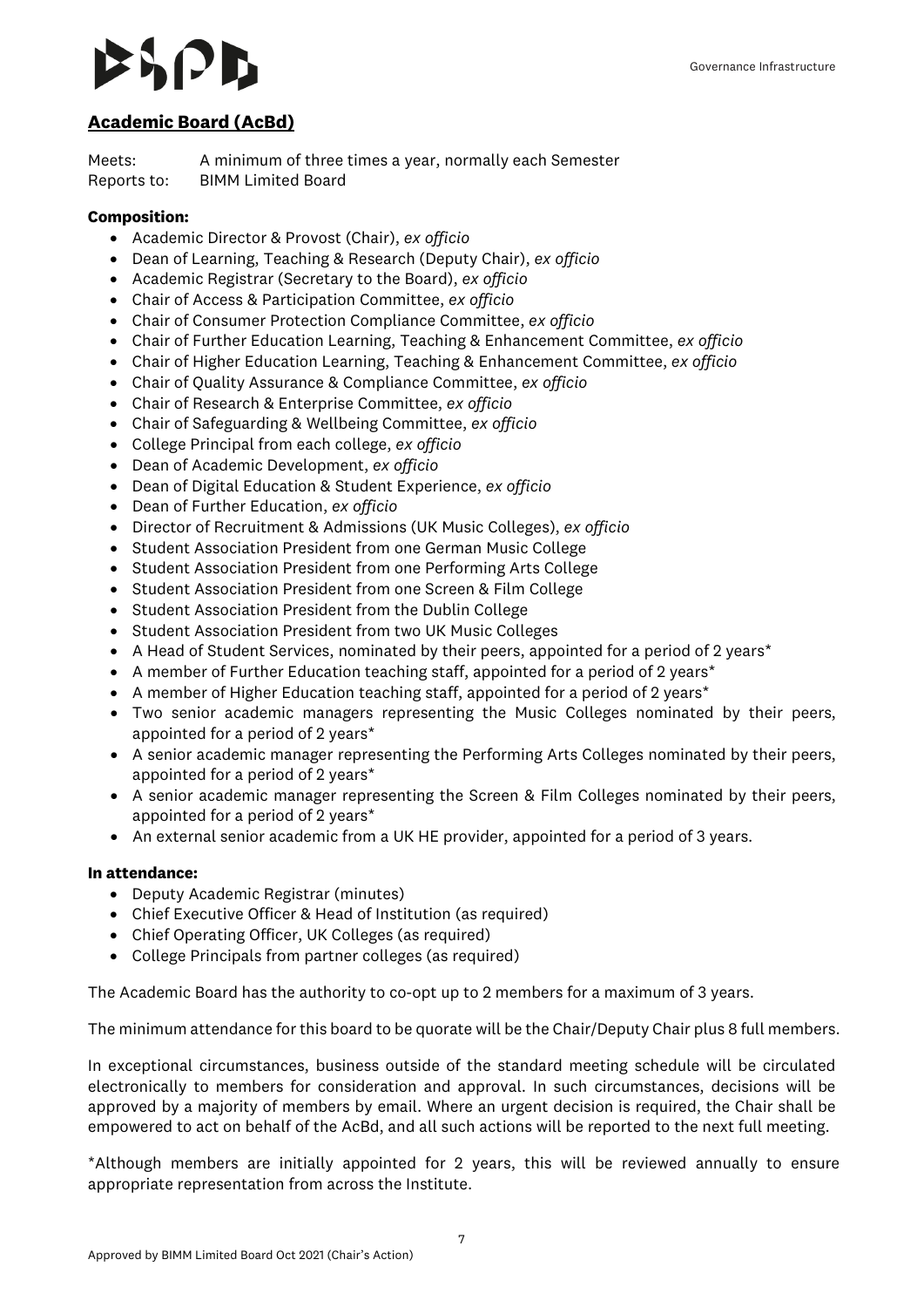

#### **Terms of Reference:**

The AcBd has delegated authority from the BIMM Limited Board to ensure the maintenance of academic standards for all BIMM Limited UK Colleges, ICTheatre Colleges, Performers College, Screen & Film School Manchester and BIMM Institute Dublin, and to advise the Chief Executive Officer & Head of Institution and the BIMM Limited Board on all academic matters.

The AcBd also has delegated authority from the TopCo Limited Board to ensure the maintenance of academic standards for other colleges which are part of the BIMM Group, including BIMM Institute Berlin and BIMM Institute Hamburg *(for ease, this responsibility has been subsumed within those for BIMM Limited)*

#### **The AcBd shall also have the following specific responsibilities:**

#### *Strategy & Compliance*

- To advise the Chief Executive Officer & Head of Institution, the Executive Management Group, and the BIMM Limited Board on all matters relating to compliance with UK, Irish and German Higher and Further Education duties, policies, regulations and requirements, the maintenance of academic standards and the assurance and enhancement of all BIMM Limited courses.
- To maintain strategic oversight of BIMM Limited's compliance with UK, Irish and German Higher and Further Education sector duties, policies, regulations and requirements and respond as appropriate.
- To advise the BIMM Limited Board on all matters relating to academic freedom and freedom of speech [shared with Executive Management Group].
- To oversee all BIMM Limited's engagements with the Office for Students and to ensure the Institute remains compliant with the ongoing conditions of registration.
- To maintain strategic oversight of UK, Irish and German Higher and Further Education policy developments and to ensure that BIMM Limited responds appropriately.
- To receive and consider correspondence from UK, Irish and German education regulatory bodies and designated agencies, awarding institutions and awarding bodies and ensure that BIMM Limited responds appropriately.
- To maintain strategic oversight of academic standards and the quality of learning opportunities available to students for all BIMM Limited Colleges and courses and the management thereof.
- To make recommendations to the Institute's Executive Management Group and the BIMM Limited Board for the development of new courses and curriculum areas and to monitor progress against agreed timescales.
- To oversee BIMM Limited's academic regulatory framework and academic policies required to support the exercising of Degree Awarding Powers.
- To maintain strategic oversight of all matters pertaining to BIMM Limited's Student Sponsor Licence from the UK Visas & Immigration Service.
- To approve BIMM Limited's submissions for the Teaching Excellence Framework (TEF) and to review the outcomes.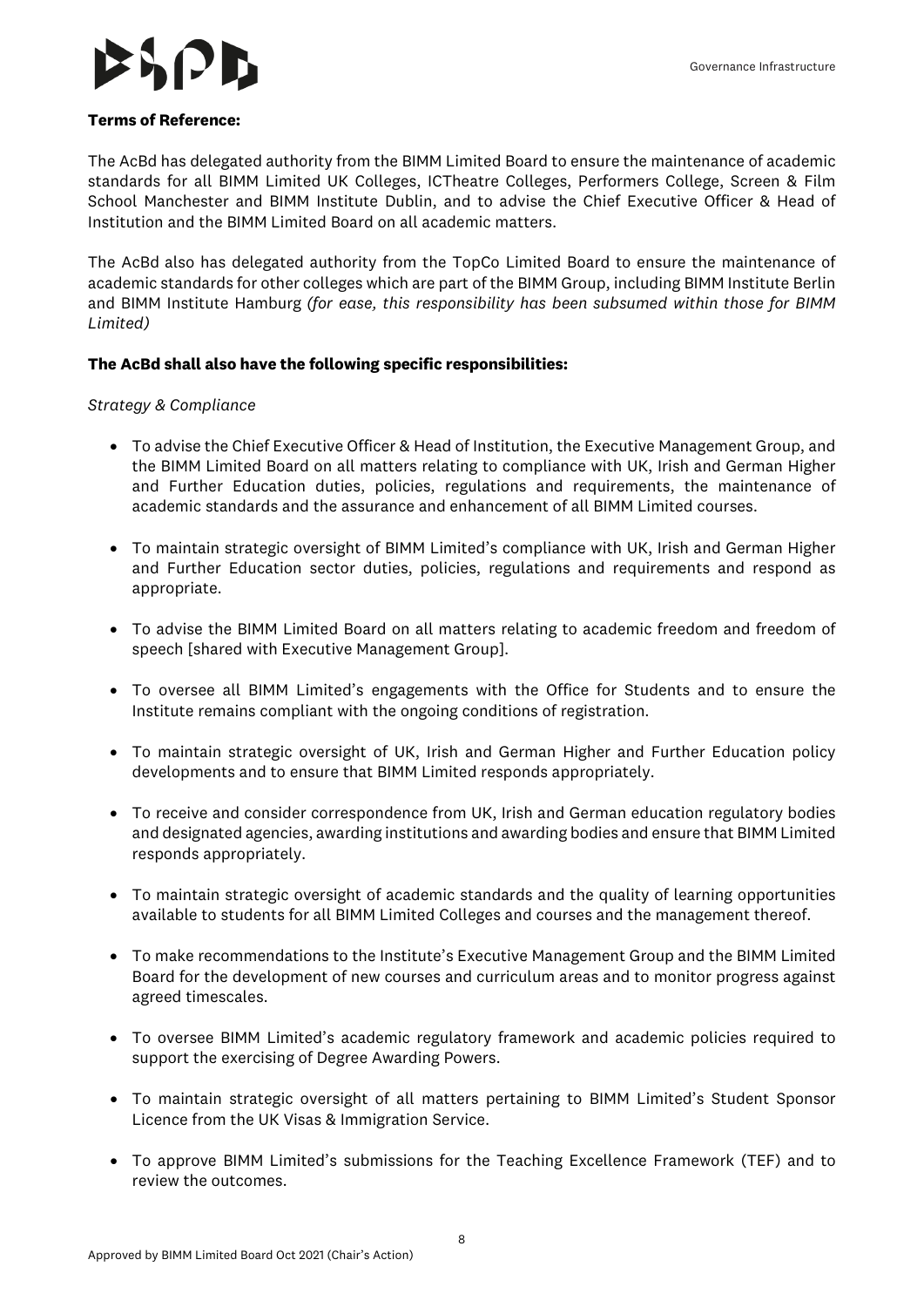## $|J|$

- To approve BIMM Limited's submissions for external quality assurance engagements and to review outcomes.
- To maintain strategic oversight of all matters pertaining to BIMM Limited's compliance with the UK Prevent Duty.
- To approve the Institute's Semester dates, Term dates and Exam Board dates.
- To review its Terms of Reference and Composition annually to ensure appropriate representation from across the Institute and to recommend changes to the BIMM Limited Board.

#### *Policy*

- To approve, keep under review and monitor the effectiveness of all academic policies and procedures including, but not limited to, those related to curriculum development and review, admissions, learning and teaching, student support, student progression, quality assurance, and all other policies related to the assurance of standards and quality.
- To approve, keep under review and monitor the effectiveness of all other student-facing policies, procedures and codes.
- To approve, keep under review and monitor the effectiveness of policies and procedures related to research, enterprise and ethics.
- To approve, keep under review and monitor the effectiveness of policies and procedures related to access and participation.
- To approve procedures for the nomination of External Examiners and approve nominations from the Quality Assurance & Compliance Committee.
- To approve and keep under review entry requirements for all BIMM Limited courses.

#### *Academic Performance*

- To maintain oversight of the outcomes from Exam Boards and commission actions to address any issues identified and ensure that effective monitoring arrangements are in place.
- To review and agree annually BIMM Limited's academic key performance indicators, including but not limited to enrolment, retention, progression, achievement and outcomes from student surveys.
- To review annually BIMM Limited's performance against the agreed academic key performance indicators and to commission actions as appropriate to address any issues arising and ensure effective monitoring arrangements are in place.
- To consider reports on the management of and outcomes from the annual UK National Student Survey and the annual StudentSurvey.ie and to receive summary reports, on the recommendation of the Quality Assurance & Compliance Committee, on progress towards completing the resulting enhancement plans.
- To receive, on the recommendation of the Quality Assurance & Compliance Committee, a summary of Annual Monitoring Reports, External Examiner Reports and the College Enhancement Plans in respect of Higher Education provision.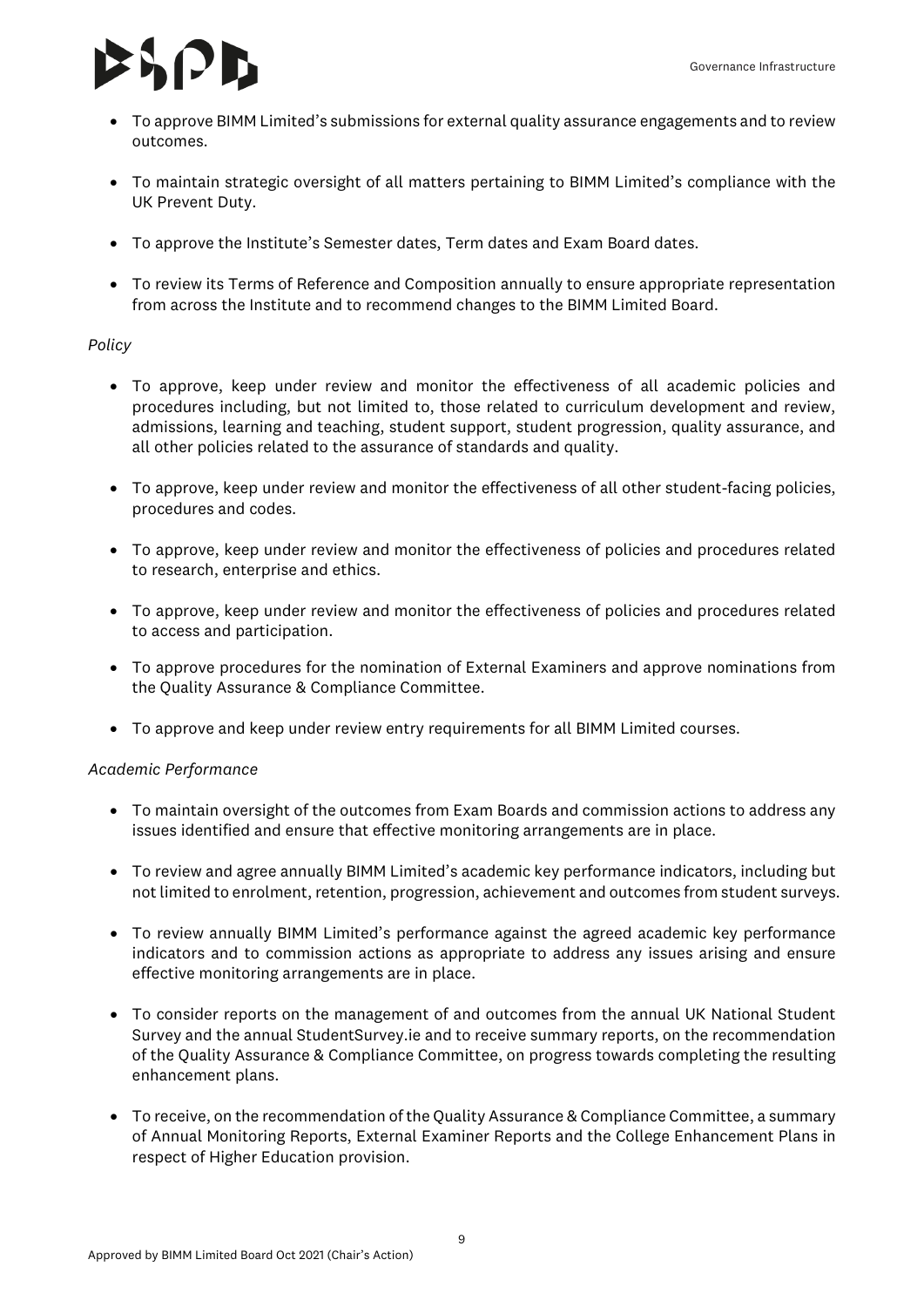# 8 12 B

- To receive, on the recommendation of the Quality Assurance & Compliance Committee, a summary of Self-Assessment Reports, responses to External Verifier Reports and the action plans arising from annual self-assessment in respect of Further Education provision.
- To receive reports, on the recommendation of the Quality Assurance & Compliance Committee and/or the Higher Education Learning, Teaching & Enhancement Committee and/or the Further Education Learning, Teaching & Enhancement Committee, on the effectiveness of action plans arising from periodic reviews, delivery centre approvals, course validations and course revalidations undertaken by (HE) awarding institutions or (FE) awarding bodies.
- To receive reports on the recommendation of the Quality Assurance & Compliance Committee on external quality reviews and to approve and monitor the effectiveness of action plans arising from such reviews.
- To identify positive outcomes and successful practice in the annual monitoring, periodic review or external review processes and oversee the dissemination of such through the sub-committees.
- To receive annually, on the recommendation of the Higher Education Learning, Teaching & Enhancement Committee, the Higher Education Learning & Teaching Report.
- To receive annually, on the recommendation of the Further Education Learning, Teaching & Enhancement Committee, the Further Education Learning & Teaching Report.
- To receive annually, on the recommendation of the Research & Enterprise Committee, a report on BIMM Limited's research and enterprise activities.

#### *Subcommittees*

- To establish, approve the Terms of Reference & Composition for and receive and consider minutes and reports as appropriate from its sub-committees:
	- o Access & Participation Committee (APC)
	- o Consumer Protection Compliance Committee (CPCC)
	- o Exam Boards (Module Boards (MB), Progress Boards (PB) & Award Boards (AwBd))
	- o Further Education Learning, Teaching & Enhancement Committee (FELTEC)
	- $\circ$  Higher Education Learning, Teaching & Enhancement Committee (HELTEC)
	- o Honorary Awards Committee (HAC)
	- o Professorial Appointments Committee (PAC)
	- o Quality Assurance & Compliance Committee (QACC)
	- o Research & Enterprise Committee (REC)
	- o Safeguarding & Wellbeing Committee (SWC)
- To delegate to the Exam Boards authority to approve:
	- o module marks and outcomes.
	- o recommendations of the Mitigating Evidence Committee.
	- o re-sit opportunities and progress decisions.
	- o awards and classification decisions.
- To delegate to the Further Education Learning, Teaching & Enhancement Committee authority to:
	- $\circ$  formulate and oversee the process for annual review of the Institute's Further Education provision.
	- o approve proposals for new Further Education courses.
	- o approve changes to existing Further Education courses.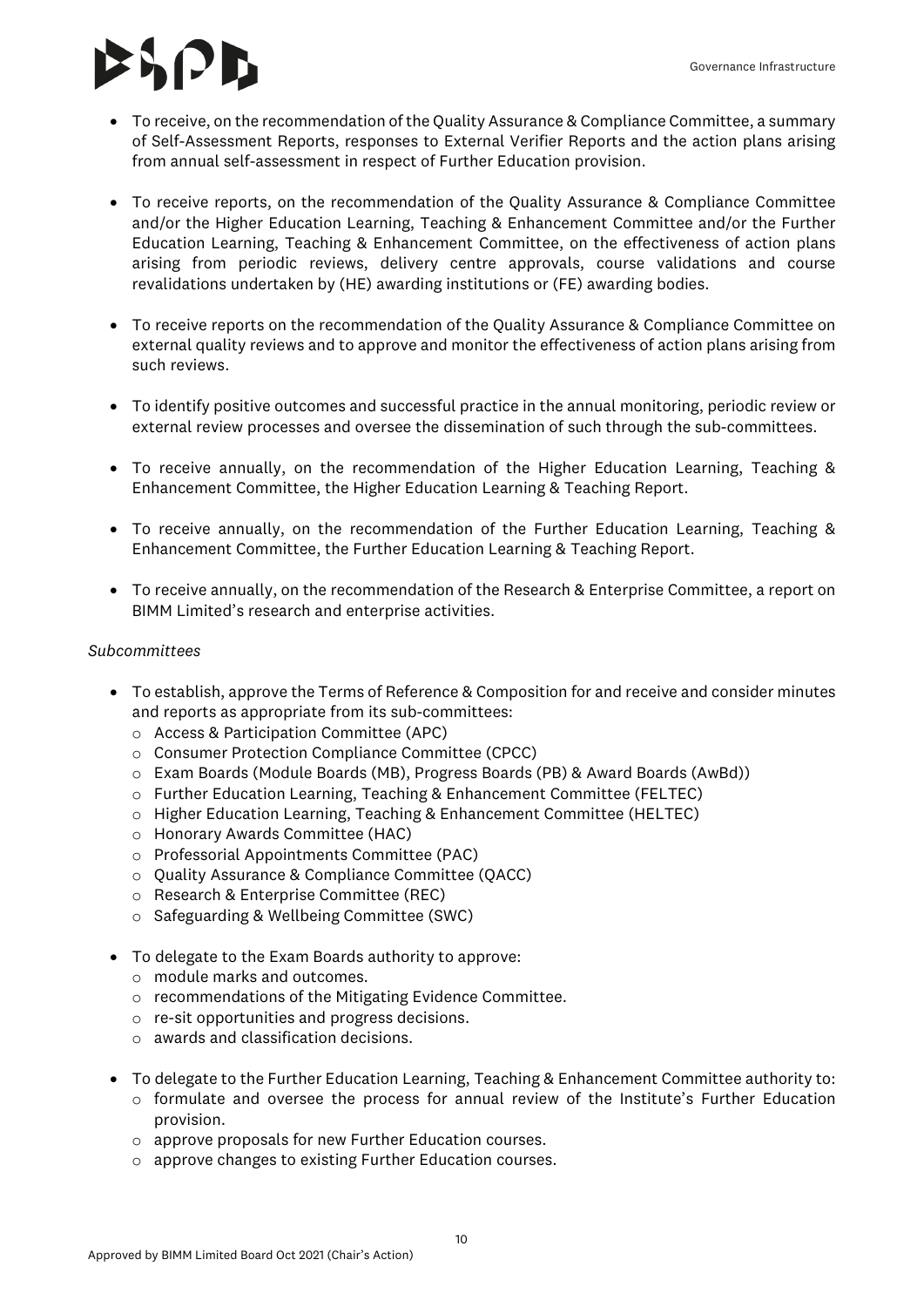## **IPB**

- To delegate to the Higher Education Learning, Teaching & Enhancement Committee authority to:
	- o approve new course proposal documentation prior to its submission to the Awarding Institution, where applicable.
	- $\circ$  undertake Internal Course Approval and Re-approval, including the establishment of approval panels, and to approve course documentation prior to its submission to the Awarding Institution or Awarding Body, where applicable.
	- $\circ$  undertake Internal Course Approval and review, including the establishment of the relevant panels.
	- $\circ$  approve annually the awarding of Learning & Teaching Development Project funding to staff in line with the HE Learning & Teaching Strategy and BIMM Limited's budget.
- To delegate to the Professorial Appointments Committee authority to:
	- $\circ$  consider and determine the outcome of applications for Professor (including Visiting Professor and Emeritus Professor) and Associate Professor.
- To delegate to the Quality Assurance & Compliance Committee authority to:
	- $\circ$  approve Annual Monitoring Reports and responses to External Examiners Reports prior to their submission to the (HE) Awarding Institution(s).
	- o approve Annual Self-Assessment Reports and responses to External Verifiers reports prior to their submission to the (FE) Partner College(s) and/or the Awarding Body.
	- $\circ$  oversee the approval of Colleges for the delivery of existing and new provision, in line with the Delivery Centre Approval Procedure.
- To delegate to the Research & Enterprise Committee authority to approve:
	- $\circ$  the awarding of research project funding and postgraduate study bursaries to staff in line with BIMM Limited's approved Research & Enterprise Strategy and budget.
- To delegate to the Safeguarding & Wellbeing Committee authority to:
	- o monitor legal and sector developments on safeguarding and wellbeing matters, establish best practice and ensure a consistent approach to the development and implementation of all associated policies, procedures and strategies across the Institute.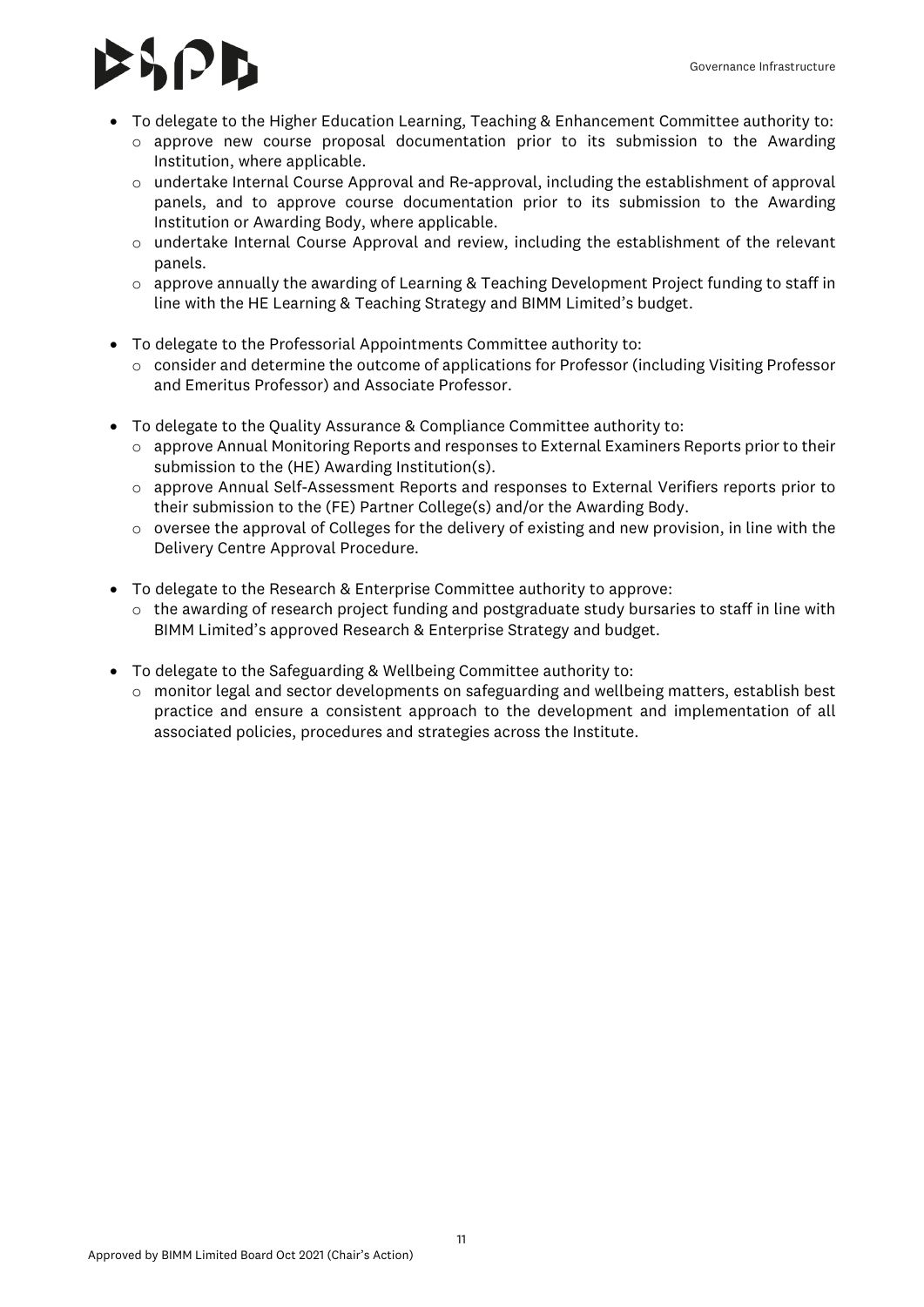### <span id="page-11-0"></span>**Audit Committee (AudCom)**

Meets: Minimum of three times a year Reports to: BIMM Limited Board

#### **Composition & Membership:**

- The Audit Committee shall be a sub-committee of BIMM Limited Board ('the Board') and shall consist of no less than three members, with a minimum of two independent Non-Executive Directors, including a Chairman. Unless otherwise determined by the Board, a quorum shall consist of two members of the Audit Committee.
- Members of the Executive Team or the Chair of the Board may not be members of the Audit Committee. Any Board member may attend a meeting of the Audit Committee, including those who are not members of the Audit Committee by invitation.
- The Chair of the Audit Committee will be appointed by the Board, and the membership shall be comprised of a minimum of two other Non-Executive Directors.
- In exceptional circumstances, business outside of the standard meeting schedule will be circulated electronically to all of the members for consideration and approval. Decisions will be approved in such circumstances by a majority of members in writing or by email. Where an urgent decision is required, the Chair of the Audit Committee shall be empowered to take action on behalf of the Audit Committee. Such action shall be reported to the Audit Committee at its next meeting.

#### **Responsibilities:**

- The Audit Committee will report annually to the Board on the adequacy and effectiveness of the Group's risk management, control and governance arrangements, and the management and quality assurance of data.
- The Audit Committee shall, on behalf of the BIMM Limited Board, ensure that there adequate and effective arrangements in place to provide transparency about value for money for students and, where appropriate, for taxpayers, and will advise the BIMM Limited Board of all matters relating to value for money.
- The Audit Committee is authorised to obtain appropriate external legal and other professional advice in order to fulfil its responsibility to the Board.
- The Audit Committee is authorised to investigate on behalf of the Board anything that threatens or adversely affects the accomplishment of the Company's aims and objectives, its assets, the reliability of all records and information, and its compliance with all relevant laws, regulations, policies and its governing instruments.

#### **Terms of Reference:**

*Main Duties:* 

• To recommend to the Board a framework of effective audit coverage, having reviewed the internal and external audit processes and triangulating with management's representations.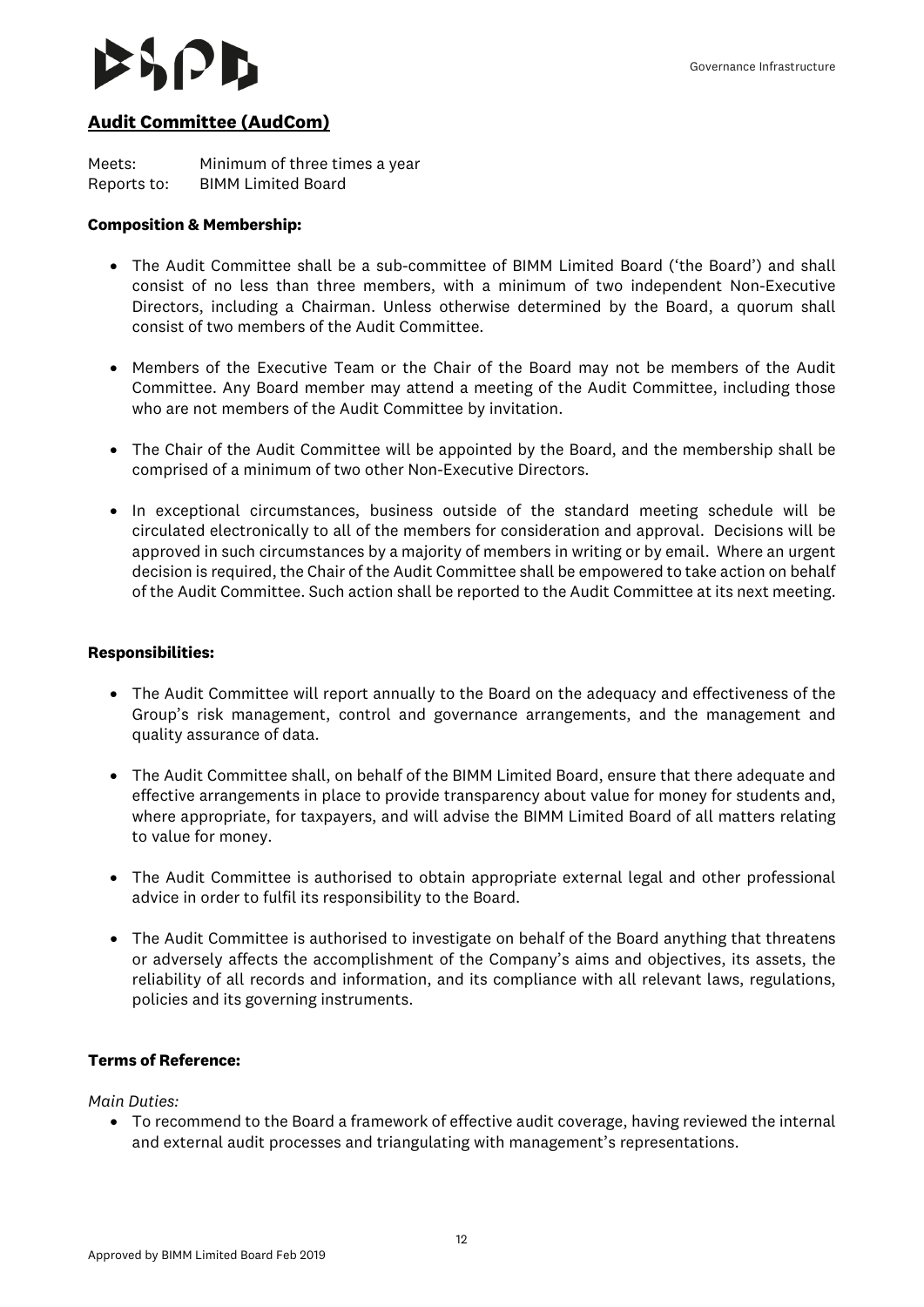# $|J|$

- To provide assurance to the Board, through regular reports, that the internal financial control systems of the Company are adequate and are functioning properly.
- To advise the Board on the minimum and optimum level of internal and external audit arrangements.
- To ensure that regular audits are carried out in the following areas: legal, risk, financial (including statutory annual audits, VAT and PAYE), health & safety, investments and insurance.
- To monitor internal and external audit reviews and advise the Board accordingly.
- To satisfy itself that satisfactory arrangements are in place to promote economy, efficiency and effectiveness and good value for money for students of the Company
- To advise the Board on the effectiveness of policies and procedures for risk assessment and risk management.
- To investigate on behalf of the Board any financial or administrative matters which may put the Company at risk.
- To examine reports on special investigations and to advise senior management on any additional or alternative steps to be taken.
- To consider the appropriateness of executive action following internal audit reviews and to advise senior management on any additional or alternative steps to be taken.
- To ensure that there is coordination and good working relationships between internal audit, external audit and any other review bodies that have been set up.
- To ensure the appropriateness of the IT Infrastructure and systems, data quality and regulatory compliance.
- To receive and consider the Company's Risk Register.
- To provide minutes of all Audit Committee meetings for consideration at Board meetings.

#### *Internal & External Auditors:*

- To determine the frequency of tendering for external auditing services.
- To consider tenders for the external auditing services and recommend to the Board which firm should carry out the annual external audit of the Company's statutory accounts and to advise on the appointment, including the remuneration and terms of appointment, the dismissal, and the acceptance of the resignation of, the external auditors.
- To scrutinise and advise the Board on the contents of the draft audit report and of any management letter that the auditors may wish to present to the Board, and to formulate for the Board's use any written representations that may be needed by the auditors in connection with the Company's statutory accounts or any other financial statements.
- To discuss with the external auditors any problems or reservations arising from the draft external audit report and draft management letter, reporting relevant issues back to the Board, and advising the Board accordingly.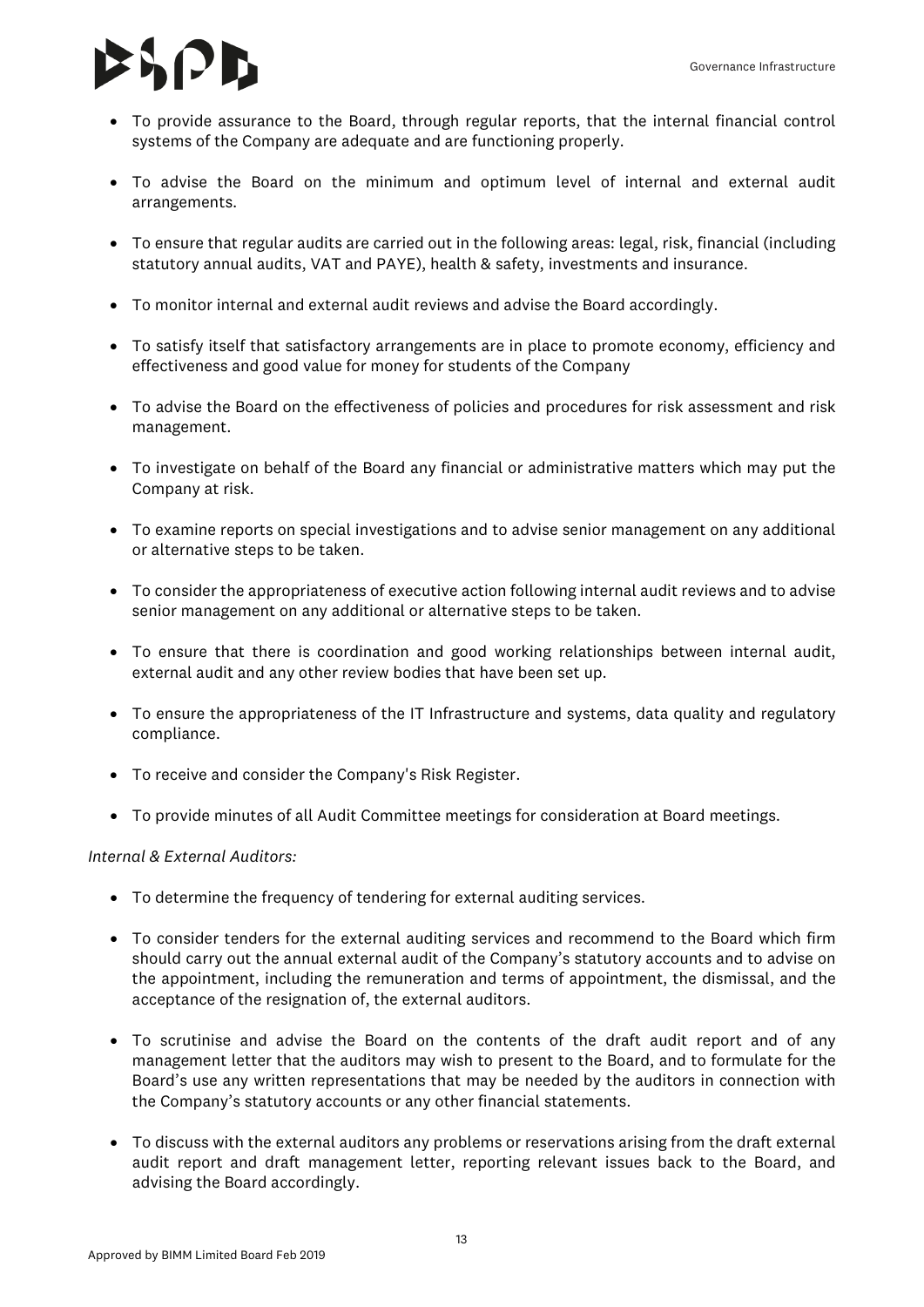### $\mathcal{B}$

- To review the performance of the Company's auditors and advise the Board on any changes that ought to be made to their terms of engagement.
- To consider tenders for the internal auditing services and recommend to the Board which firm should carry out the internal audit.
- To discuss the resources available to the Internal Audit function and appropriate reporting requirements to the Audit Committee.
- To obtain any necessary external professional advice to enable the Audit Committee to carry out its responsibilities more effectively.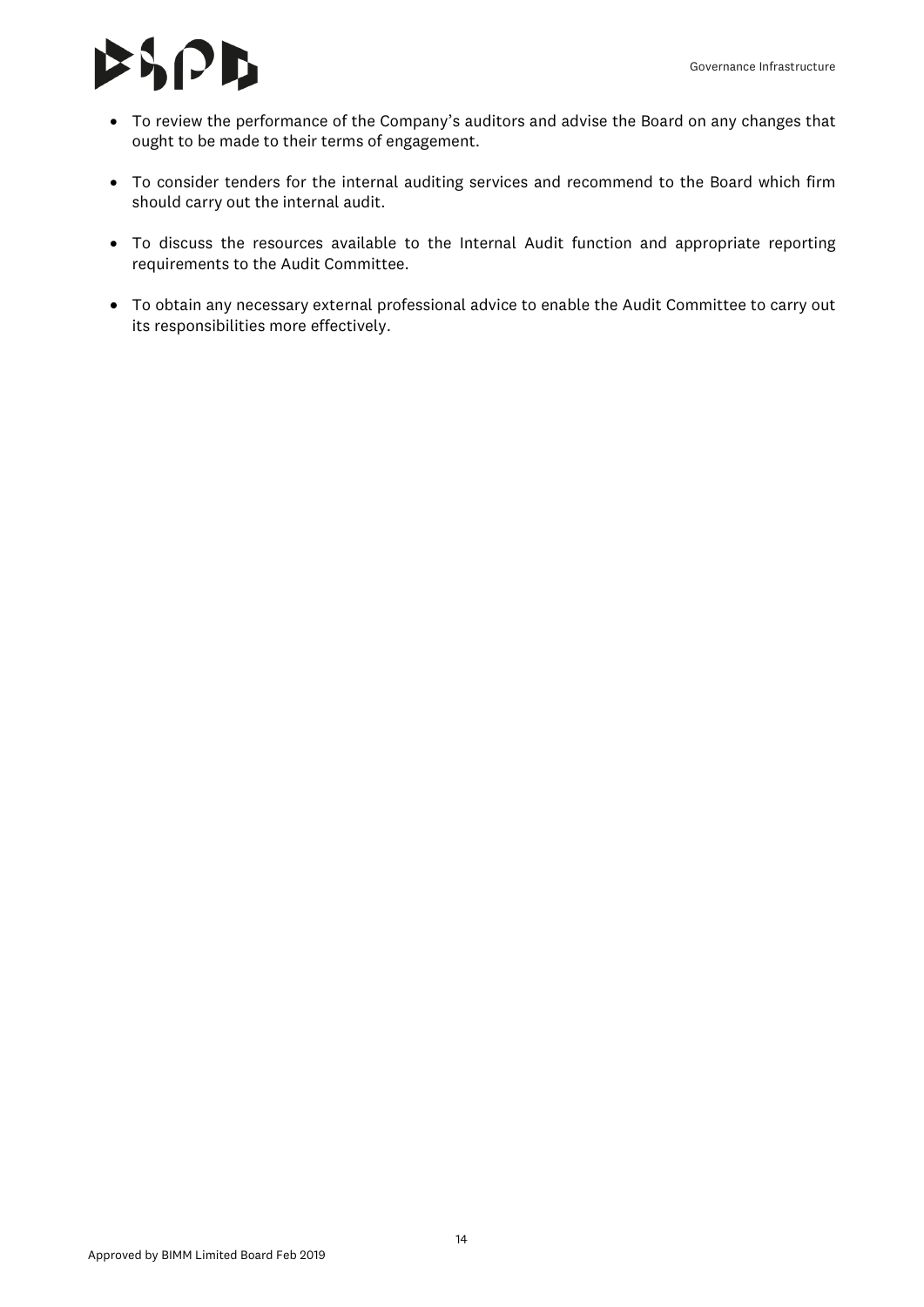#### <span id="page-14-0"></span>**Nominations Committee (NomCom)**

| Meets:      | At least once a year      |
|-------------|---------------------------|
| Reports to: | <b>BIMM Limited Board</b> |

#### **Composition & Membership**

- The Nominations Committee shall consist of a minimum of two non-executive directors and the Chief Executive Officer & Head of Institution. The quorum for the meeting shall be two members.
- The Chair of the Nomination Committee will be appointed by the Board, and the membership shall be comprised of a minimum of one other Non-Executive Director and the Chief Executive Officer & Head of Institution.

Other members of the Executive Management Group may be invited by the Chair to attend meetings of the Committee to participate in the discussion of specific agenda items.

#### **Terms of Reference:**

- To manage, on behalf of the Board, the appointment process for all appointed members of the Board and its sub-committees, including the engagement of any external search consultants.
- To make recommendations to the Board on the appointment and re-appointment of appointed members, taking account of the overall diversity of the Board and its subcommittees and ensuring that there is an appropriate mix of skills and experience on the Board to enable it to fulfil its responsibilities.
- To oversee the induction process for new members of the Board.
- To make recommendations to the Board on succession planning for the Board and the Executive Management Group and to oversee the implementation of any agreed actions.
- To report to the BIMM Limited Board through its minutes and other reports as required.

#### **Conduct of Meetings:**

- The Committee shall normally hold ordinary meetings at least once a year and hold such other meetings as may be necessary for the efficient discharge of their functions.
- The Chair and the Deputy Chair shall be appointed by the BIMM Limited Board for an initial period of three years, renewable for two further three-year periods. The Chair shall preside at all meetings of the Board. If the Chair is absent from any meeting, the Deputy Chair shall act as Chair of that meeting.
- Agenda and papers shall be circulated in advance for all meetings and all meetings shall be fully minuted.

#### **Chair's Action:**

• The BIMM Limited Board has determined that the Chair of the Nominations Committee shall have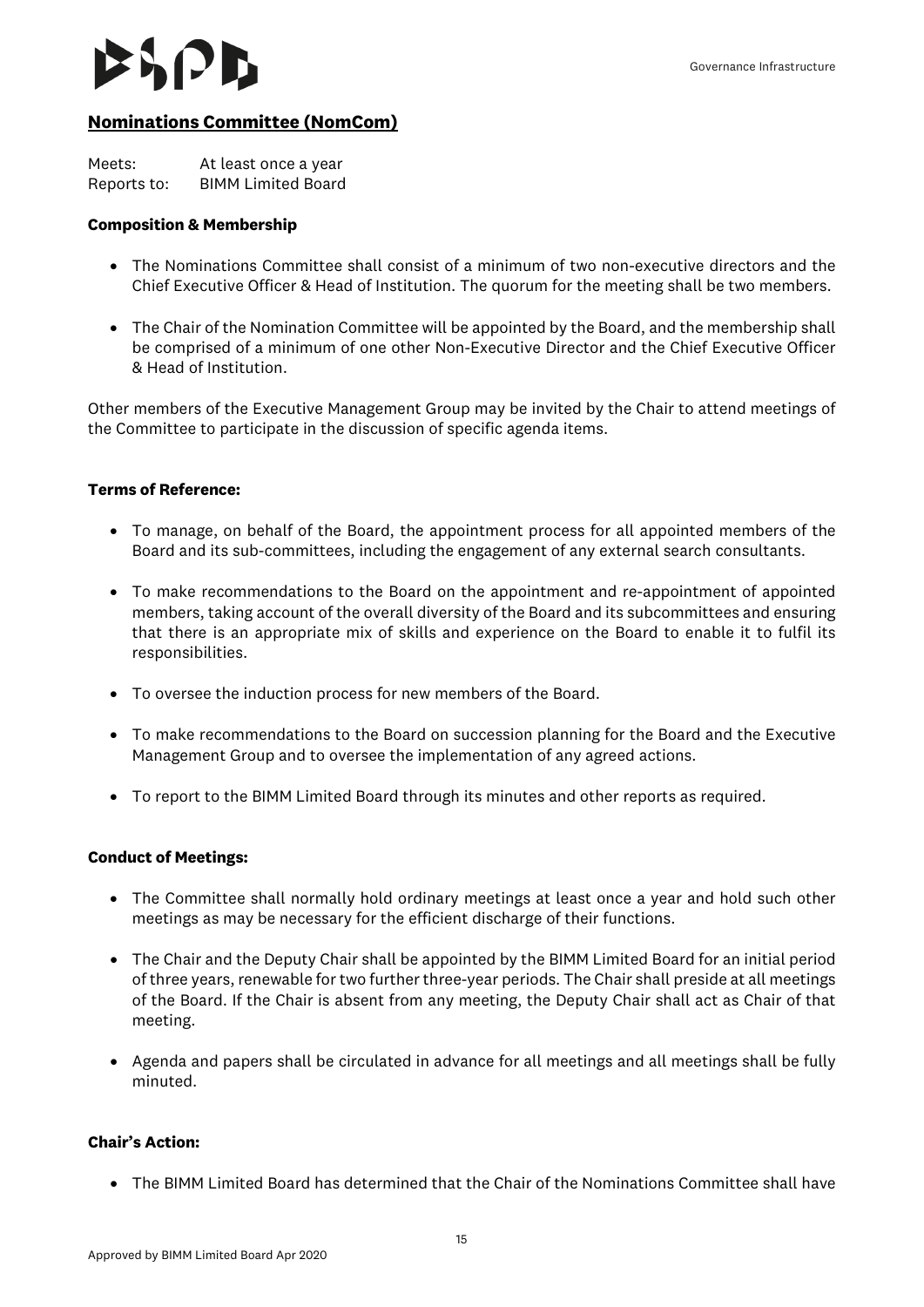### $\mathbf{E}$

delegated powers to act on the Committee's behalf between scheduled meetings as detailed in this code. Chair's action is authorised where the matter involves:

- o Items of routine business that would not normally merit discussion at a meeting of the Committee;
- o Matters relating to the implementation of decisions that have already been approved by the Committee; and
- $\circ$  Any issue which, in the view of the Chair, is too urgent and important for consideration to be deferred until the next scheduled meeting of the Committee, especially where any lack of timely action could damage the interests of the Institution.
- Where the Chair has exercised their delegated authority to act on behalf of the Committee, a report on the action taken, along with any background documents, will be made to the next scheduled meeting of the Committee where the Chair will explain the reason action was taken.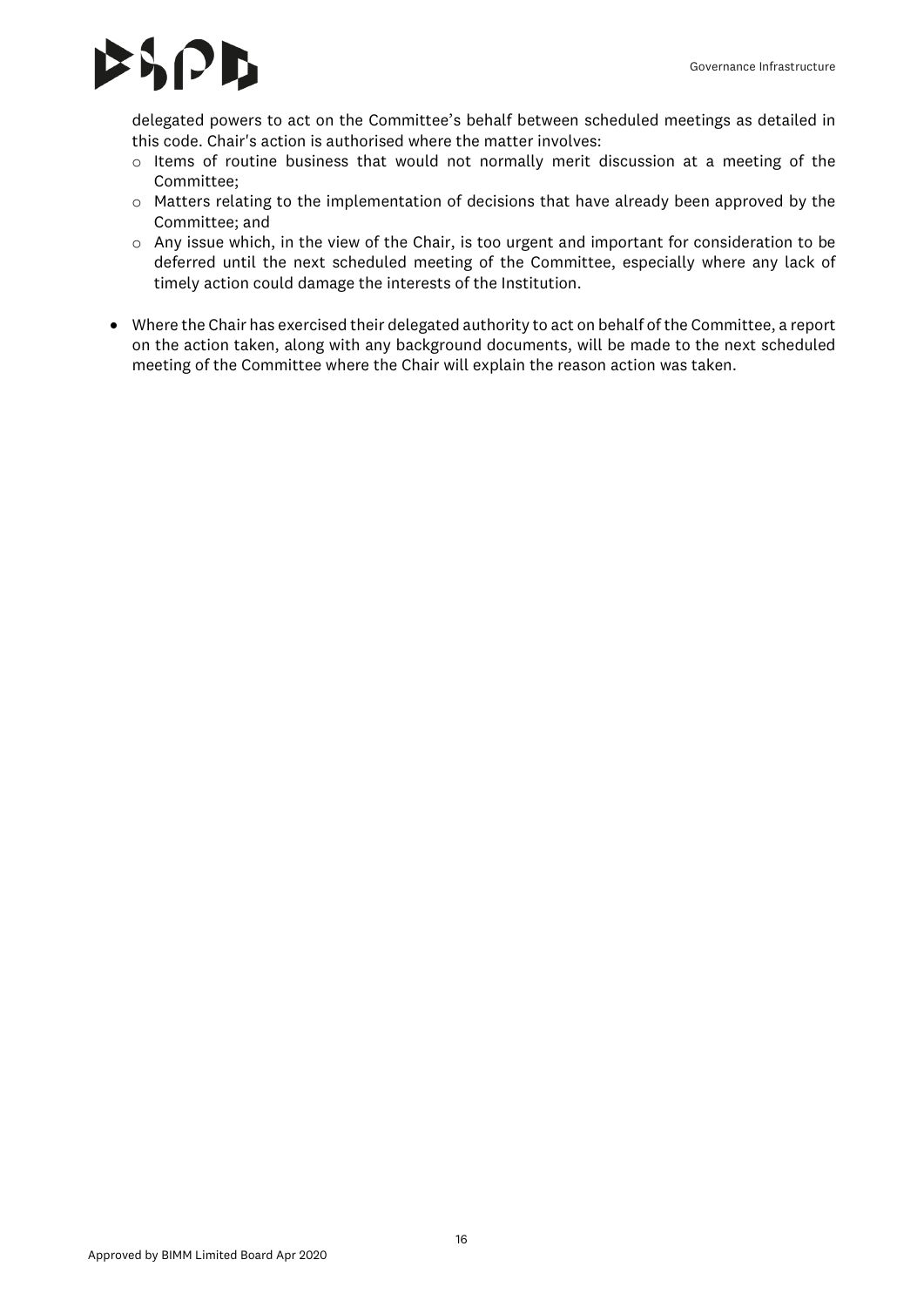## $|P|$

### <span id="page-16-0"></span>**Access & Participation Committee (APC)**

Meets: A minimum of three times a year, normally each semester Reports to: Academic Board (AcBd)

#### **Composition:**

- Head of Access & Participation (Chair), *ex officio*
- Chief Operating Officer, UK Music Colleges (Deputy Chair)
- Director of Recruitment & Admissions (UK Music), *ex officio*
- Academic Director & Provost, *ex officio*
- Director of Marketing Services & Customer Experience, *ex officio*
- Group Head of Business Intelligence & Regulatory Returns, *ex officio*
- UK Applicant Experience & Events Manager, *ex officio*
- A UK College Principal (Music)
- A UK College Principal (Performing Arts)
- A UK College Principal (Screen & Film)
- A UK Head of Learning & Teaching
- A UK Head of Student Services
- A UK Local Applicant Experience Manager
- Finance Team representative
- Industry & Careers Team representative
- Student Representative
- Access & Participation Coordinator (on rotation)

The Committee has the authority to co-opt up to 2 members for a maximum 3 years.

The minimum number of attendees for this committee to be quorate will be the Chair or Deputy Chair plus 4 other full members.

In exceptional circumstances, business outside of the standard meeting schedule will be circulated electronically to all members for consideration and approval. Decisions will be approved in such circumstances by a majority of members by email. Where an urgent decision is required, the Chair shall be empowered to take action on behalf of the Committee. Such action shall be reported to the Committee at its next meeting.

#### **Terms of Reference:**

The Committee has delegated authority from the Academic Board for oversight of authoring, implementing and monitoring the BIMM Limited Access & Participation Plan.

#### **The Committee shall also have the following specific responsibilities:**

- To oversee the drafting of the Access & Participation Plan in accordance with the requirements of the Office for Students and make recommendations to Academic Board for approval.
- To monitor BIMM Limited's obligations under the approved Access & Participation Plan.
- To monitor and evaluate progress towards the targets set within the Access & Participation Plan and produce an annual summary report of this progress for Academic Board.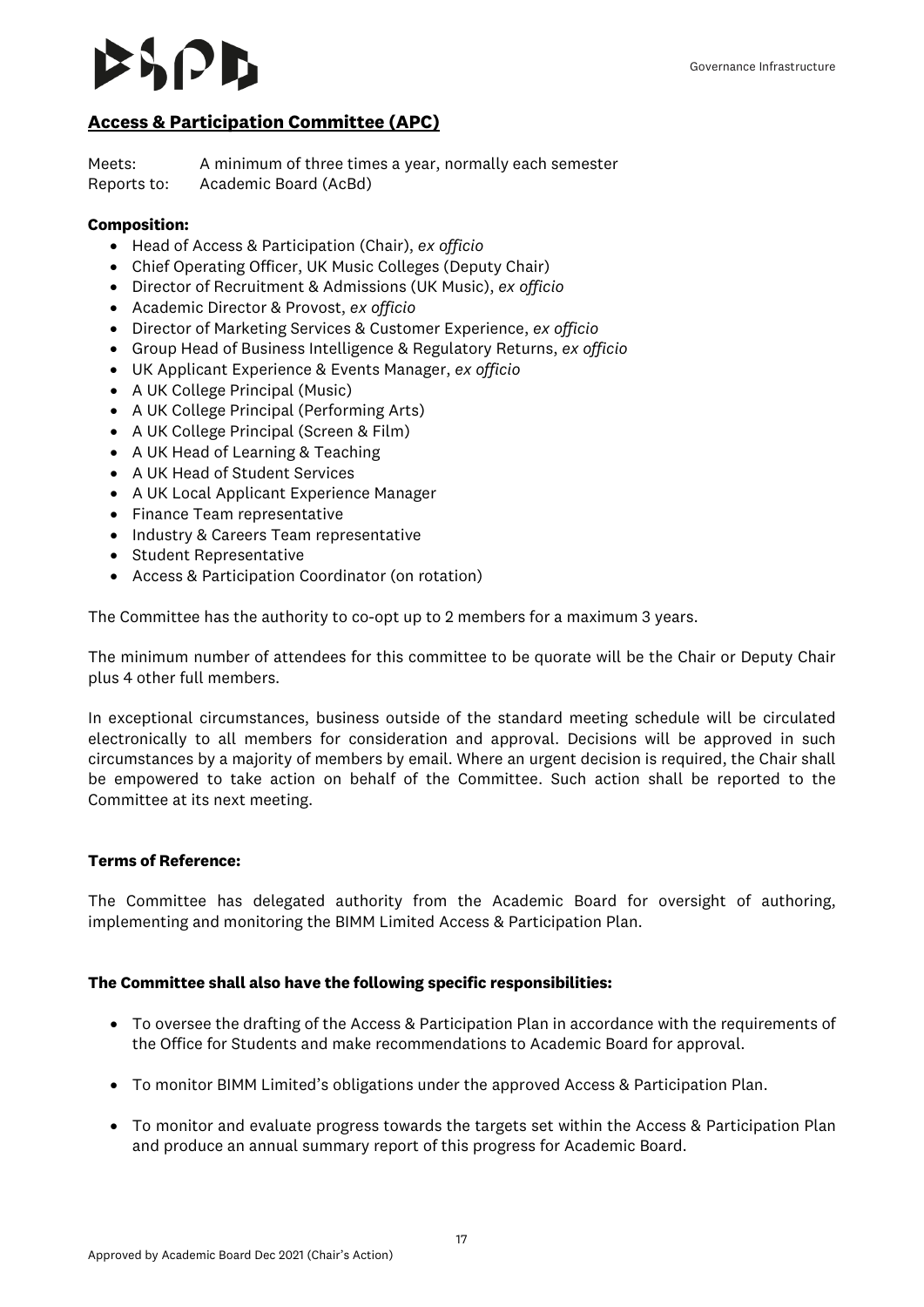## $\mathcal{L}$   $\mathcal{L}$

- To make recommendations on financial support packages available to students for approval by the Executive Management Group (EMG).
- To note financial implications (if any) for reporting to EMG as part of the annual budget setting process.
- To assess changes in the regulatory framework and guidance provided by the Office for Students which affect the Access & Participation Plan and make appropriate recommendations to Academic Board, seeking external advice where appropriate.
- To identify risks that may limit the BIMM Limited's ability to meet the targets set in the Access & Participation Plan and make appropriate recommendations to Academic Board.
- To establish an Access & Participation Student Working Group each year, which will meet at least twice annually and provide feedback to the APC on its activities and initiatives.
- To seek independent advice on Access & Participation matters where appropriate.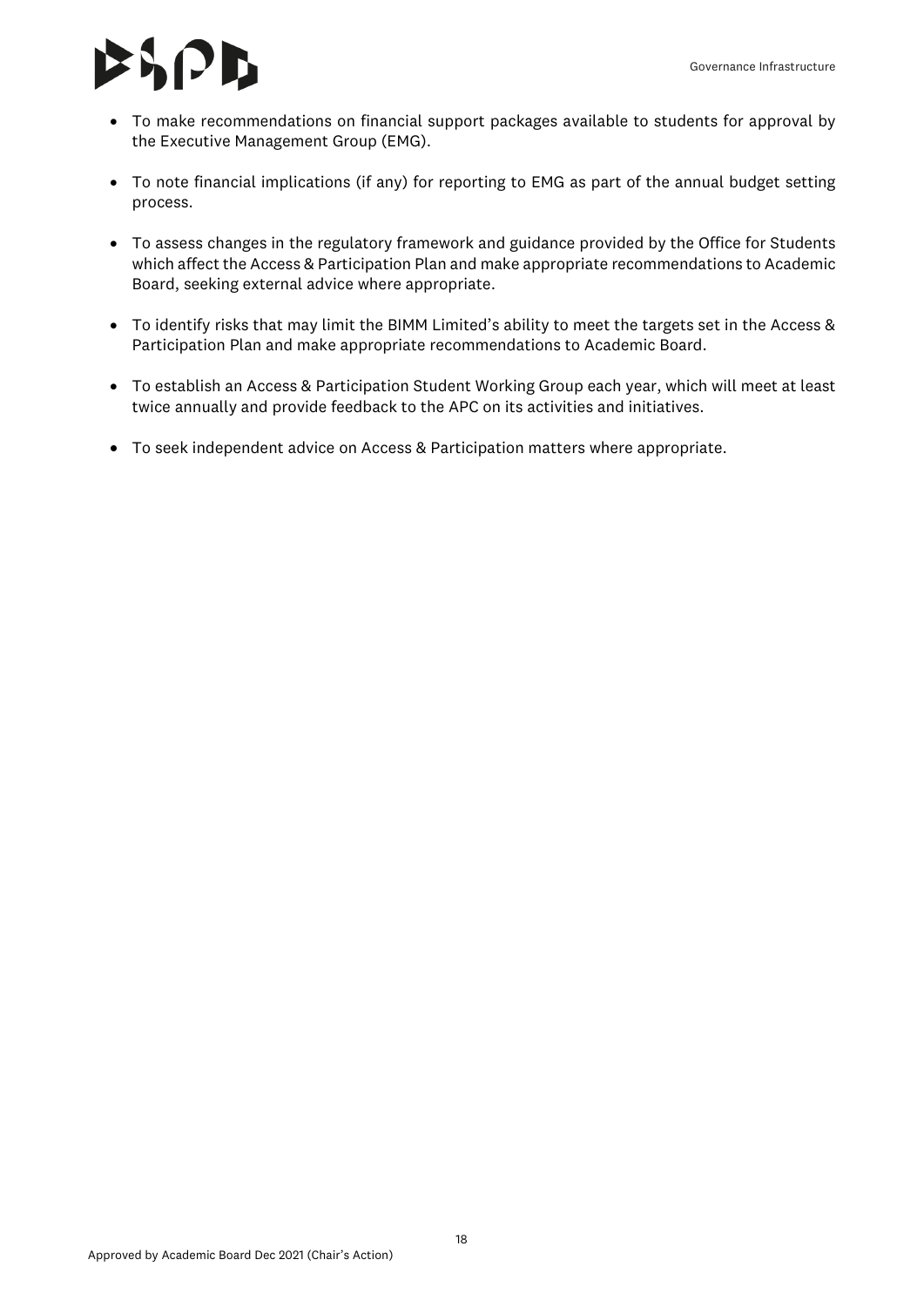### $\mathcal{L}$   $\mathcal{L}$

### <span id="page-18-0"></span>**Consumer Protection Compliance Committee (CPCC)**

Meets: Minimum of once per year Reports to: Academic Board

#### **Composition:**

- Head of Quality Assurance (Chair), *ex officio*
- Dean of Learning, Teaching & Research, *ex officio*
- Chief Operating Officer, UK Colleges, *ex officio*
- Director of Finance, *ex officio*
- Head of Student Finance, Revenue & Collections, *ex officio*
- Head of Admissions (UK), *ex officio*
- Director of Marketing Services & Customer Experience, *ex officio*
- A UK Head of Student Services
- An Admissions representative from the Performing Arts sector
- An Admissions representative from the Screen & Film sector

#### **In Attendance:**

• Quality Assurance Officer (Secretary)

#### **Terms of Reference:**

- To consider the implications for BIMM Limited arising from the Consumer Rights Act 2015 and the subsequent Competition & Markets Authority (CMA) guidance to Higher Education Institutions.
- To propose changes to policy, process and practice to ensure compliance with the Act and guidance from the CMA.
- To submit all minutes to Academic Board.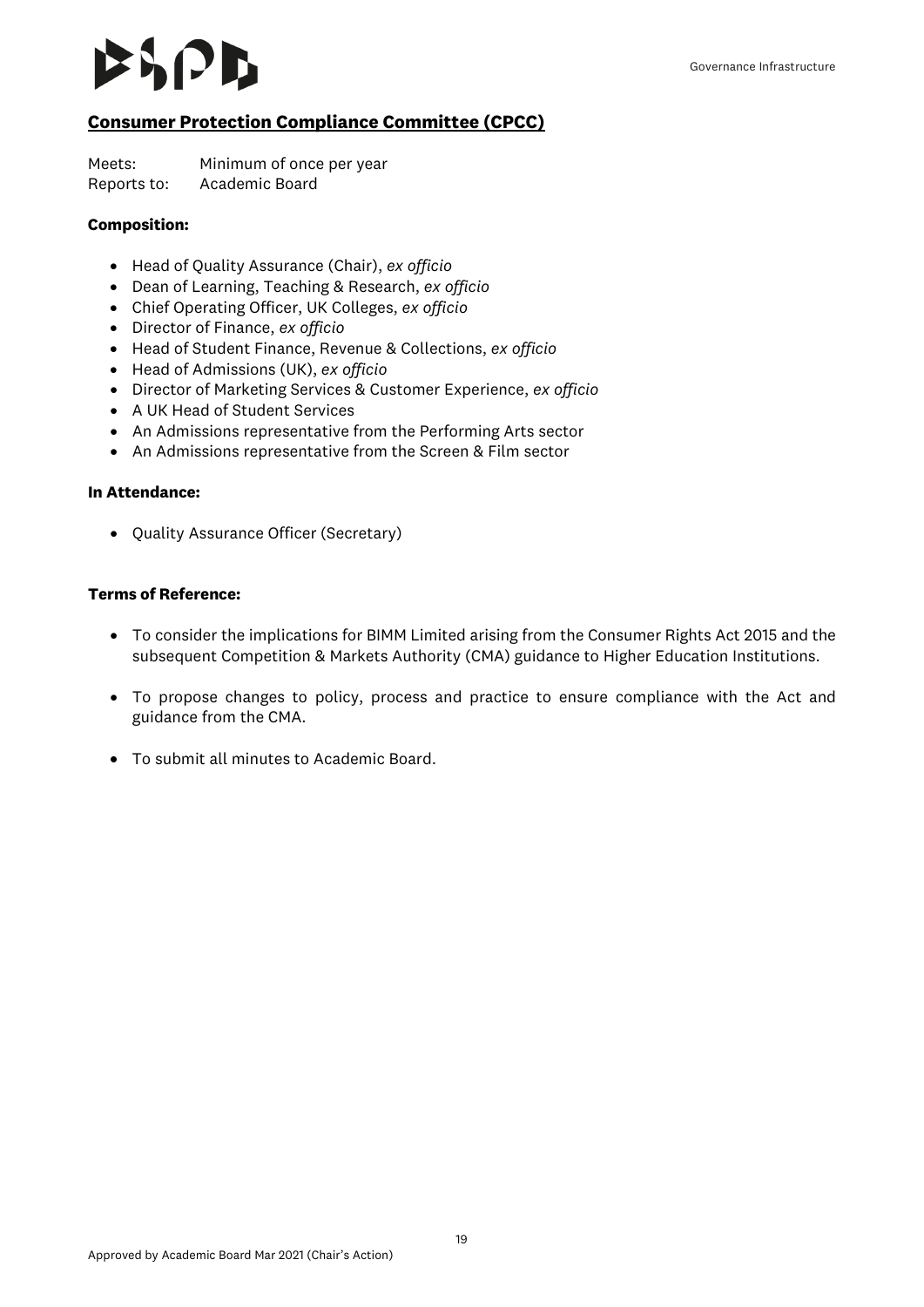### $\mathbf{L}$

#### <span id="page-19-0"></span>**Further Education Learning, Teaching & Enhancement Committee (FELTEC)**

Meets: A minimum of three times a year, normally termly Reports to: Academic Board (AcBd)

#### **Composition:**

- Dean of Further Education (Chair), *ex officio*
- An FE College Lead (Deputy Chair), appointed by the Committee for a period of 1 year
- Dean of Digital Education & Student Experience, *ex officio*
- An FE College Lead (or equivalent) from each College delivering Further Education
- One Head of Student Services, appointed by Academic Board for a period of 2 years\*
- An elected Student Representative from each College delivering Further Education
- A representative from each Further Education partner college
- An external academic member, appointed by Academic Board for a period of 3 years

#### **In attendance:**

- An FE Administrator from a College delivering Further Education (Secretary)
- Senior academic managers and FE Student Support Officers who are not full members are entitled to engage with FELTEC meetings online but will not have voting rights.

The Committee has the authority to co-opt up to 2 members for a maximum 3 years.

The minimum number of attendees for this committee to be quorate will be the Chair or Deputy Chair plus three other staff members.

In exceptional circumstances, business outside of the standard meeting schedule will be circulated electronically to the membership for consideration and/or signed off by Chair's Action.

\*Although members are appointed for 2 years, membership and composition will be reviewed annually to ensure appropriate representation on the committee.

#### **Terms of Reference:**

#### *Strategy & Policy*

- To advise Academic Board on all matters relating to learning, teaching and enhancement in Further Education as they affect strategic academic planning and policy.
- To keep a watching brief and advise Academic Board on external Further Education agendas, initiatives, developments and funding opportunities.
- To advise the Quality Assurance & Compliance Committee of any matters relating to Further Education awarding body quality assurance requirements, as appropriate.
- To formulate and keep under review the Institute's Further Education Learning & Teaching Strategy for recommendation to Academic Board for approval, and to monitor the implementation of matters related to learning and teaching in the Quality Improvement Plan.
- To advise the Higher Education Learning, Teaching & Enhancement Committee of any Further Education specific matters related to the Institute's:
	- o Academic Staff Development Strategy
	- o Learning & Teaching Observation Strategy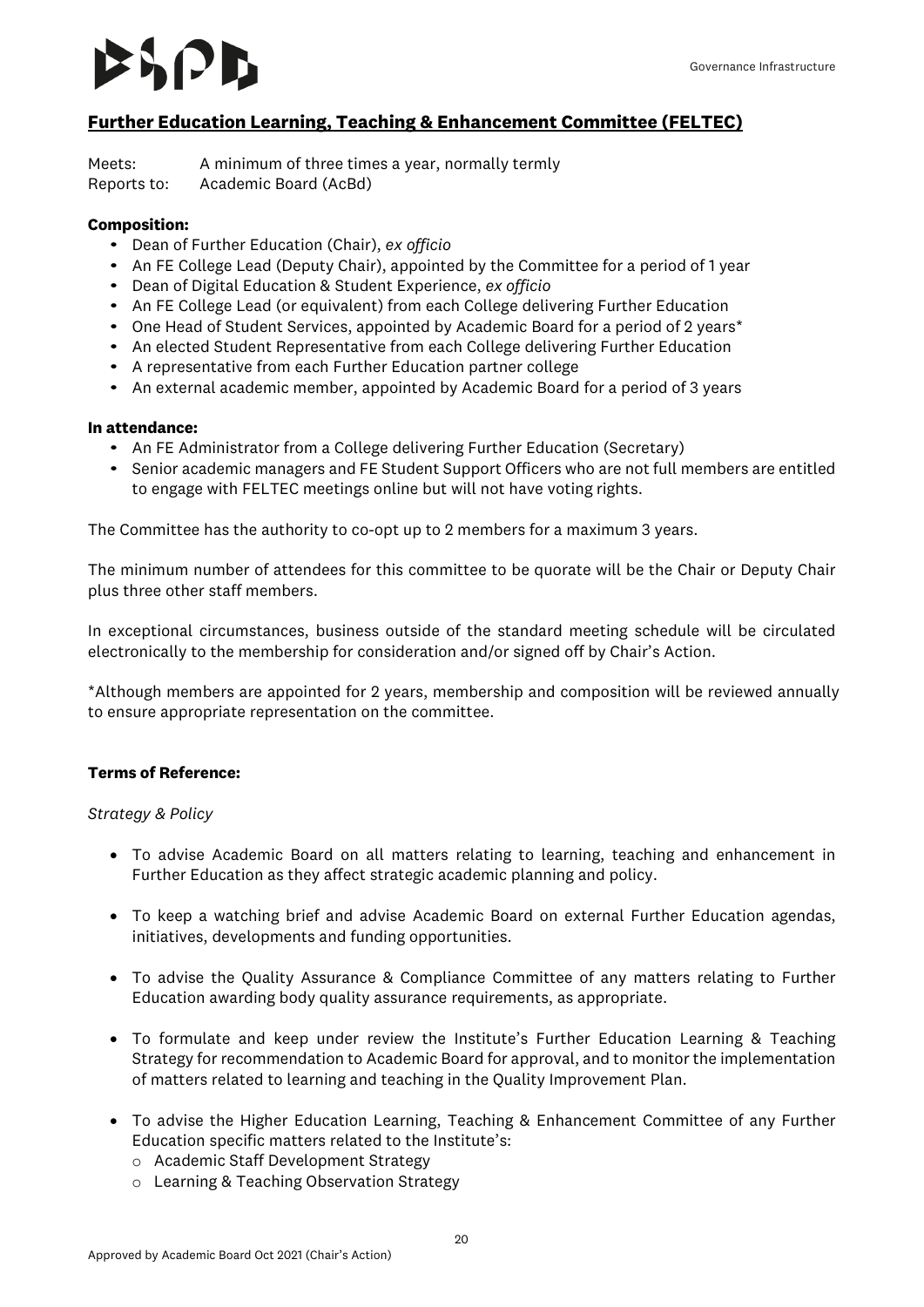### ЮB

• To consider any suggestions for amendments to Further Education policies and procedures and to make recommendations for changes to Academic Board.

#### *Learning, Teaching & Enhancement*

- To formulate and keep under review a strategy for the dissemination of identified good practice in learning, teaching and assessment in Further Education around the colleges.
- To formulate and oversee the process for annual review of the Institute's Further Education provision.
- To approve on behalf of Academic Board proposals for new Further Education courses.
- To approve on behalf of Academic Board changes to existing Further Education courses.
- To receive and review college reports on FE Learning & Teaching Observations, to identify good practice and areas of focus to inform the work of the Learning & Teaching Observation Working Group.
- To oversee the authoring of and to approve for submission to Academic Board the annual Further Education Learning & Teaching Report.

#### *Subcommittees & Working Groups*

- To establish, approve the composition and terms of reference for, and receive minutes and reports from the following subcommittees:
	- o FE Boards of Studies (FE BoS).
	- o FE Steering Group (FESG)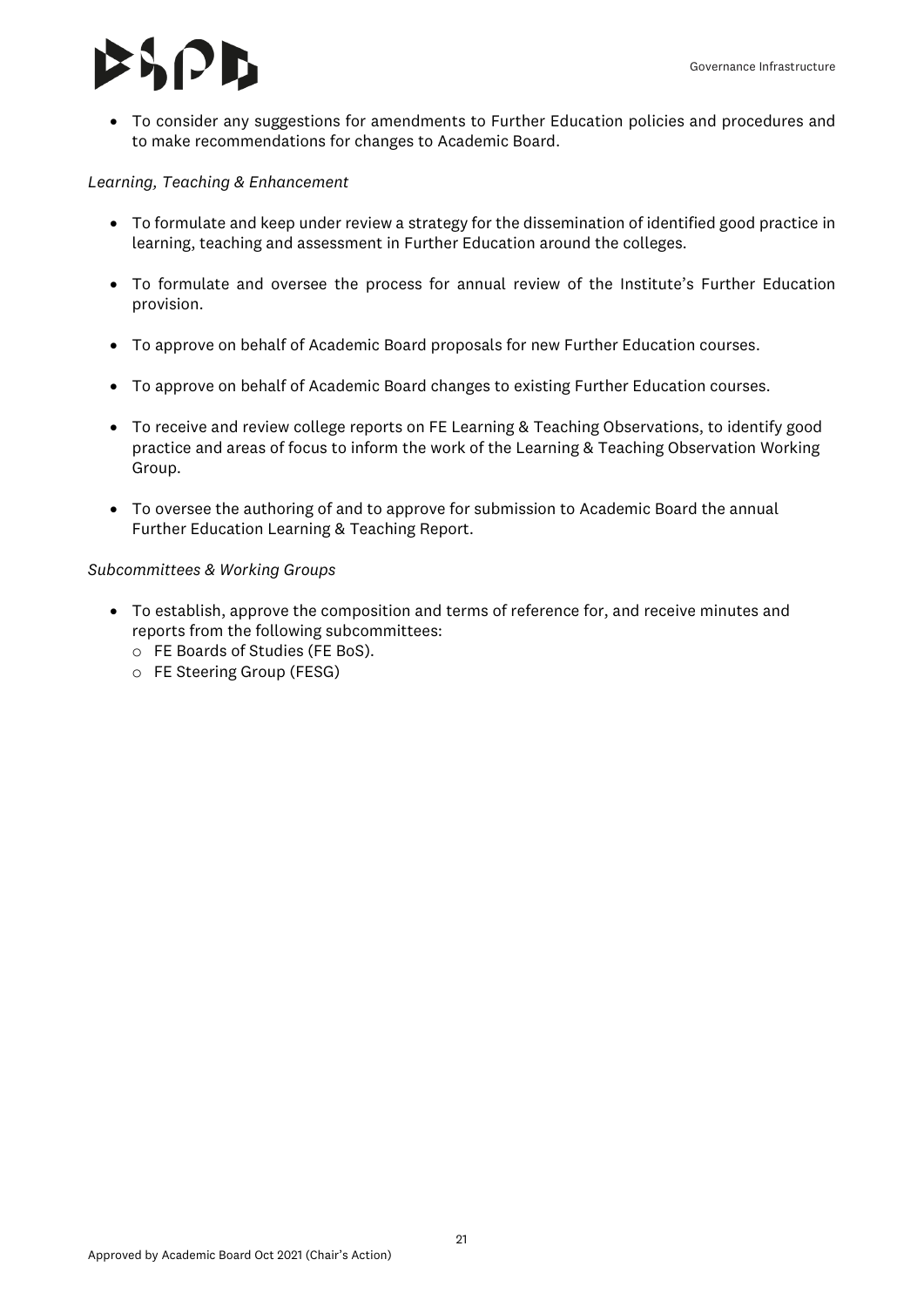#### <span id="page-21-0"></span>**Higher Education Learning, Teaching & Enhancement Committee (HELTEC)**

Meets: A minimum of three times a year, normally each semester Reports to: Academic Board (AcBd)

#### **Composition:**

- Dean of Learning, Teaching & Research (Chair), *ex officio*
- Associate Dean of Learning & Teaching (Deputy Chair), *ex officio*
- Dean of Academic Development, *ex officio*
- Dean of Digital Education & Student Experience, *ex officio*
- Associate Dean of Academic Staff Development, *ex officio*
- Four senior academic managers representing the Music Colleges, including at least one from a non-UK college, appointed by Academic Board for a period of 2 years\*
- Two senior academic managers representing the Performing Arts Colleges, appointed by Academic Board for 2 years\*
- One senior academic manager representing the Screen & Film Colleges, appointed by Academic Board for 2 years\*
- One academic representative from the Postgraduate School, appointed by Academic Board for a period of 2 years\*
- One Head of Student Services, appointed by Academic Board for a period of 2 years\*
- An elected Undergraduate student representative from each college
- An elected Postgraduate student representative
- An external academic member, appointed by Academic Board for a period of 3 years

#### **In attendance:**

- Academic Development Officer (Secretary to the Committee)
- Senior academic managers and Heads of Student Services who are not full members are entitled to engage with HELTEC meetings online but will not have voting rights.

The Committee has the authority to co-opt up to 2 members for a maximum 3 years.

The minimum number of attendees for this committee to be quorate will be the Chair or Deputy Chair plus three other staff members.

In exceptional circumstances, business outside of the standard meeting schedule will be circulated electronically to the membership for consideration and/or signed off by Chair's Action.

\*Although members are initially appointed for 2 years, this will be reviewed annually to ensure appropriate representation from across the Institute.

#### **Terms of Reference:**

#### *Strategy & Policy*

- To advise Academic Board on all matters relating to learning, teaching and enhancement in Higher Education as they affect strategic academic planning and policy.
- To keep a watching brief and advise Academic Board on external enhancement agendas in Higher Education and initiatives and education development funding opportunities.
- To recommend for the approval of Academic Board, and keep under review, policies relating to Higher Education internal course approval, learning and teaching, assessment, and peer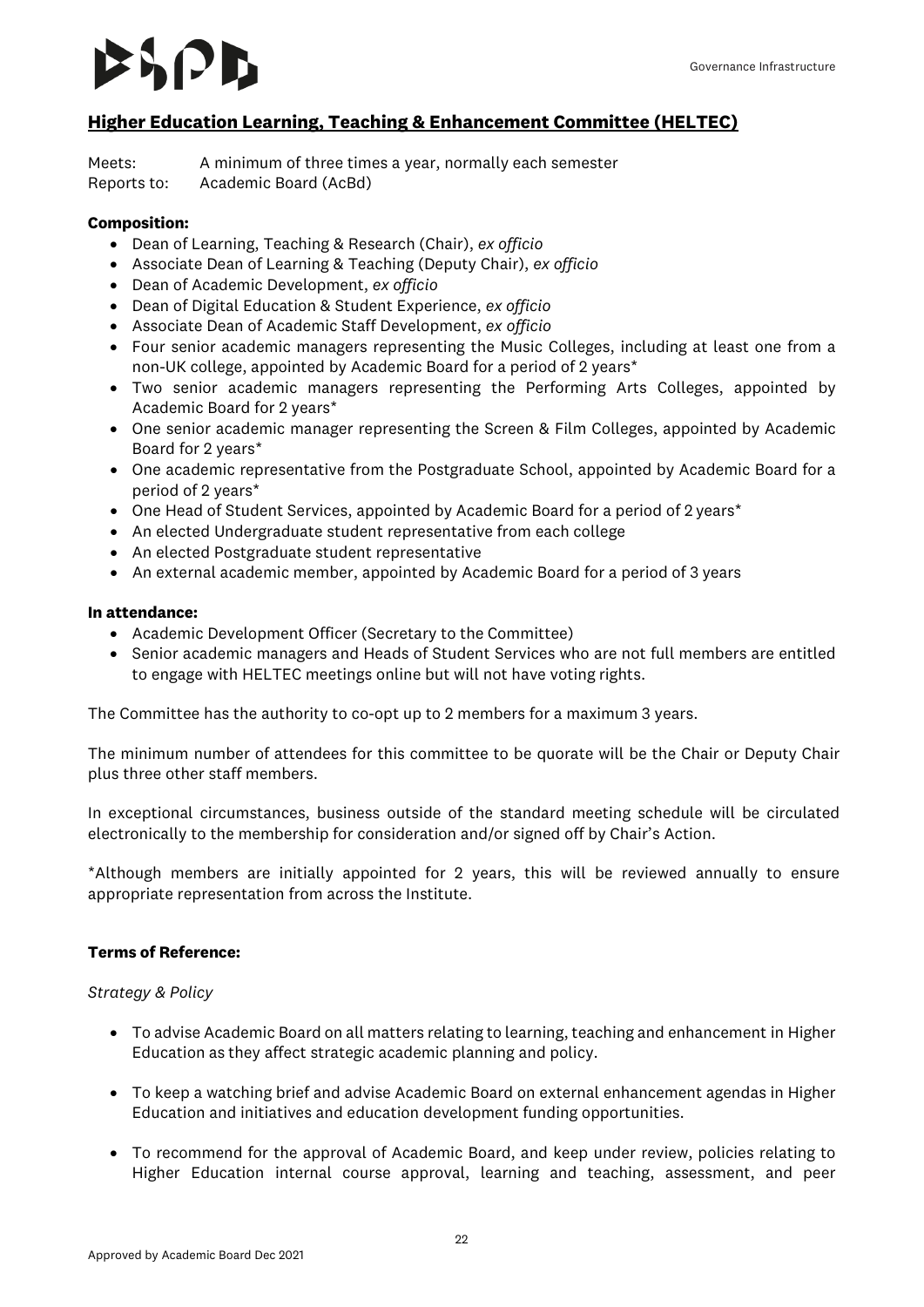

observation of learning and teaching.

- To formulate, and keep under review, the Institute's Higher Education Learning & Teaching Strategy for recommendation to Academic Board for approval and monitor progress towards achieving objectives and approve and monitor the implementation of associated College Action Plans.
- To recommend for the approval of Academic Board the Institute's submissions to the Teaching Excellence Framework (TEF).
- To formulate and keep under review policy relating to the provision of academic learning resources and make recommendations as appropriate for the approval of Academic Board.
- To formulate and keep under review a strategy for the dissemination of identified good practice in learning, teaching and assessment in Higher Education within the colleges.
- To determine priority areas for development and enhancement in Higher Education in the colleges and commission and support the delivery of targeted education development and training activities and evaluate the effectiveness of such activities.
- To recommend to Academic Board for approval amendments to assessment regulations and procedures for Higher Education.
- To recommend for the approval of Academic Board policies relating to learning, teaching and assessment, course approval/re-approval and enhancement in Higher Education required for the exercising of Degree Awarding Powers.

#### *Subcommittees & Working Groups*

- To establish, approve the composition and terms of reference for, and receive minutes and reports from the following subcommittees:
	- o Boards of Studies (UG and PG)
	- o Digital Learning & Teaching Working Group
	- o Learning & Teaching Observation Working Group
	- o Staff Induction & Training Working Group

#### *Learning, Teaching & Enhancement*

- To receive and approve the annual report on Higher Education Learning & Teaching Observations to identify good practice and actions.
- To receive and review the minutes of Boards of Studies to identify good practice and actions.
- To receive and review college/subject enhancement action plans to identify good practice and actions.
- To receive and review statistical data relating to the quality of learning, teaching and assessment.
- To report to academic board annually on progress in meeting the aims and objectives of the Learning & Teaching Enhancement Plan.

#### *Curriculum Development & Course Approval*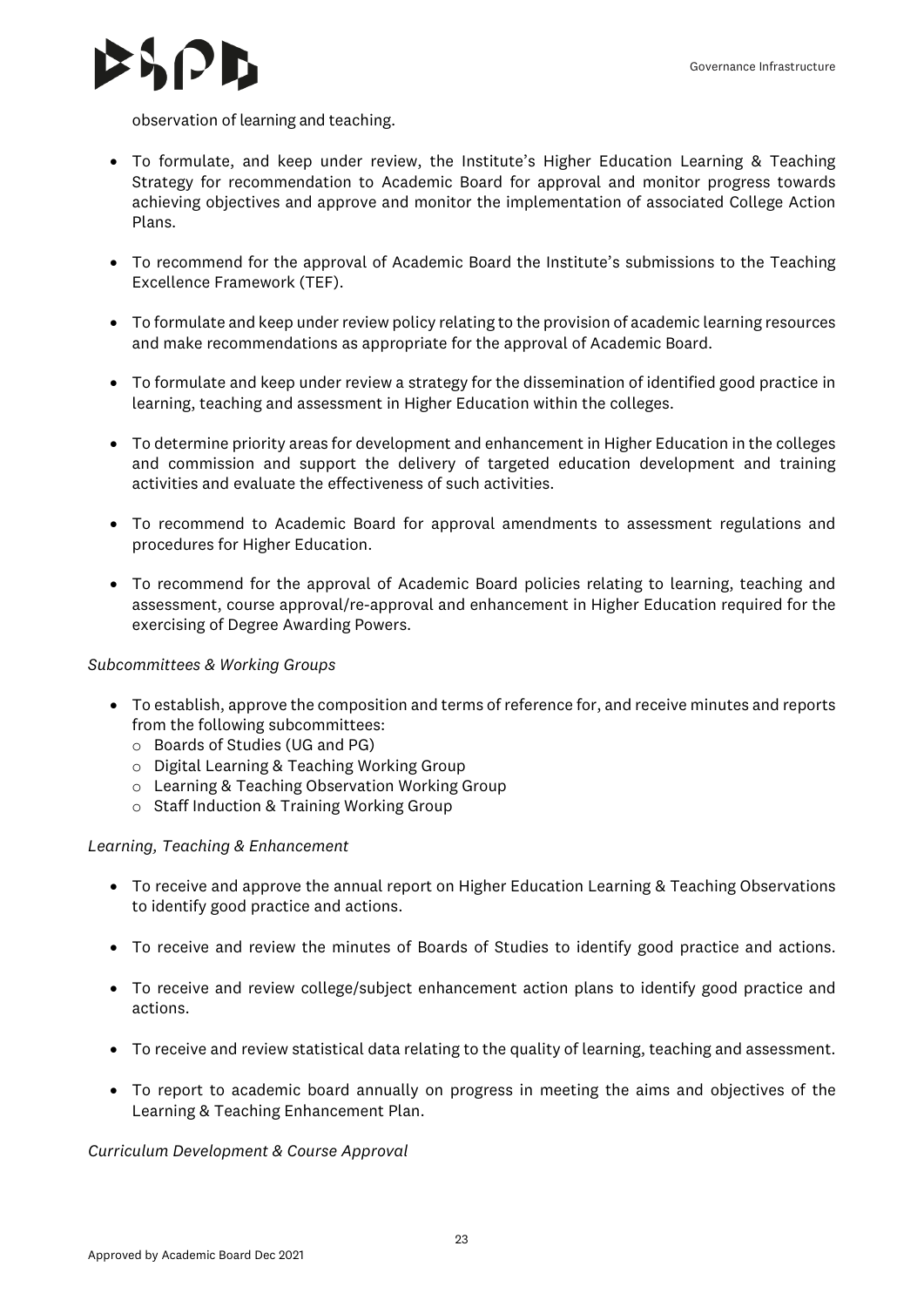# $\mathbf{S}$  $\mathbf{D}$

- To keep under review, for the consideration of Academic Board, the annual schedule of internal and external Higher Education course approvals, accreditations and periodic reviews, and to monitor progress towards successful outcomes.
- To approve, on behalf of Academic Board, and in accordance with procedures laid down by Academic Board, major and minor changes to existing Higher Education courses on the recommendation of the appropriate Board(s) of Studies.
- To undertake, on behalf of Academic Board, and in accordance with procedures laid down by Academic Board, approval for new Higher Education courses, including convening approval panels with delegated authority to approve new courses and modules.
- To undertake, on behalf of Academic Board, periodic review of Higher Education courses, including convening Periodic Review Panels with delegated authority to re-approve courses and modules.
- To undertake, on behalf of and in accordance with procedures laid down by Academic Board, scrutiny of changes to courses and modules leading to accredited awards from external institutions and Professional & Statutory Bodies.

Any confidential matters regarding examination papers or issues regarding individual students and staff will be discussed without the presence of student representatives.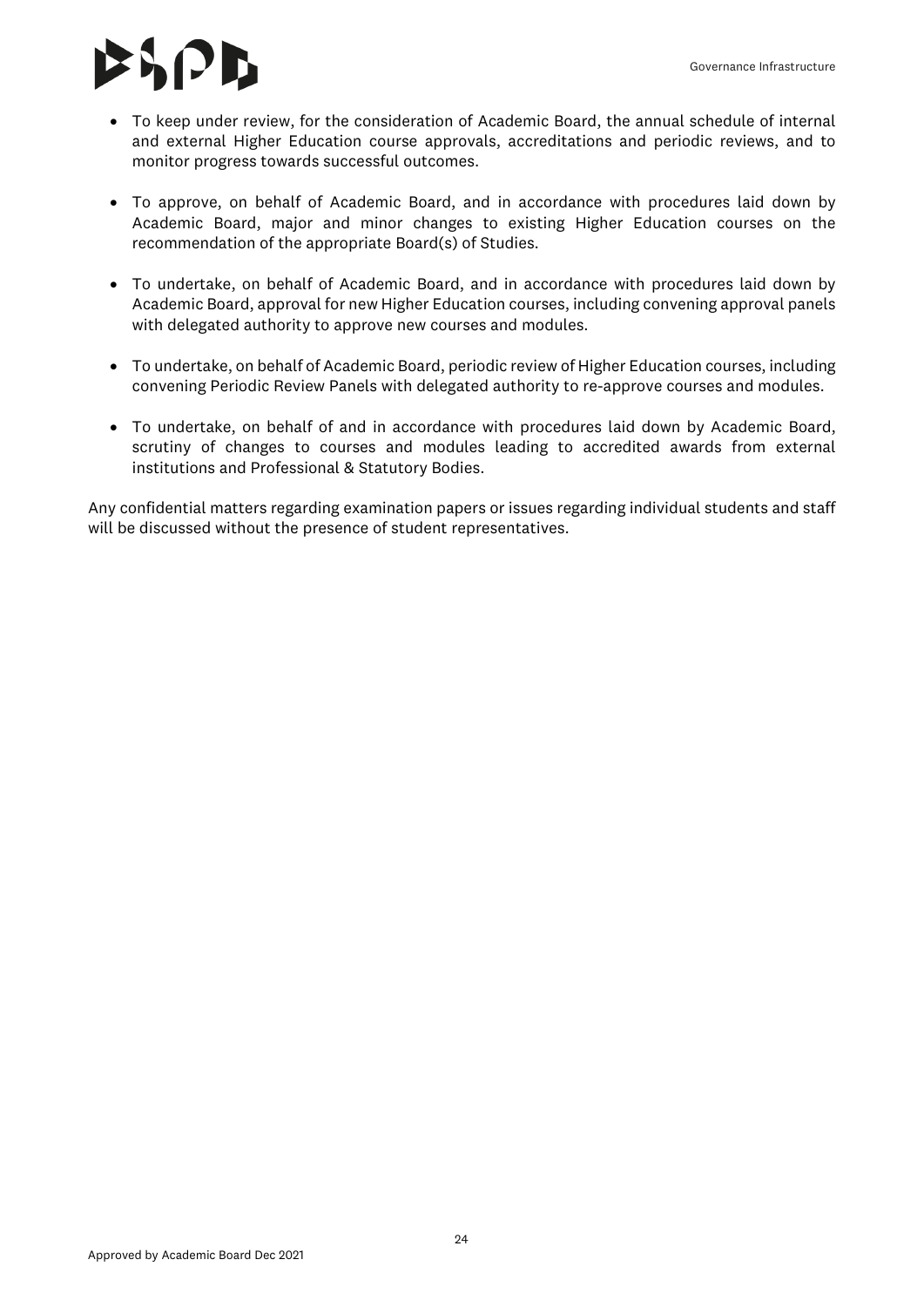### <span id="page-24-0"></span>**Honorary Awards Committee (HAC)**

Meets: Annually, normally in June Reports to: Academic Board (AcBd)

#### **Composition:**

- Chair of Academic Board, ex officio (Chair)
- Dean of Learning, Teaching & Research (Deputy Chair), *ex officio*
- Chief Executive Officer & Head of Institution, *ex officio*
- An Executive Principal (or equivalent), nominated by the Executive Management Group and appointed by Academic Board
- A Student Representative, appointed by Academic Board
- A Staff Representative, appointed by Academic Board
- An external academic member, appointed by Academic Board
- An external member from the creative industries, appointed by Academic Board

#### **In attendance:**

• Secretary to the Committee

The Committee has the authority to co-opt up to 2 members for a maximum 3 years.

The minimum number of attendees for this committee to be quorate will be the Chair or Deputy Chair plus two other members.

In exceptional circumstances, decisions on honorary awards during the year can be made by a quorate group of the committee whose decisions should be reported to the committee at the next full meeting.

The two appointed external members will provide guidance and advice on the appropriate standards with regard to external practice.

The appointed staff members will serve for up to 3 years and be eligible for reappointment for 1 further year.

The Student Representative will serve for 1 year and be eligible for reappointment for 1 further year.

#### **Terms of Reference:**

- To consider the eligibility of candidates for the conferment of Honorary Awards against the published criteria and requirements.
- To approve persons for conferment of Honorary Degrees and Fellowships.
- To report the decisions of the committee to the Academic Board.
- To make recommendations to the Academic Board for the inclusion of new Honorary Awards.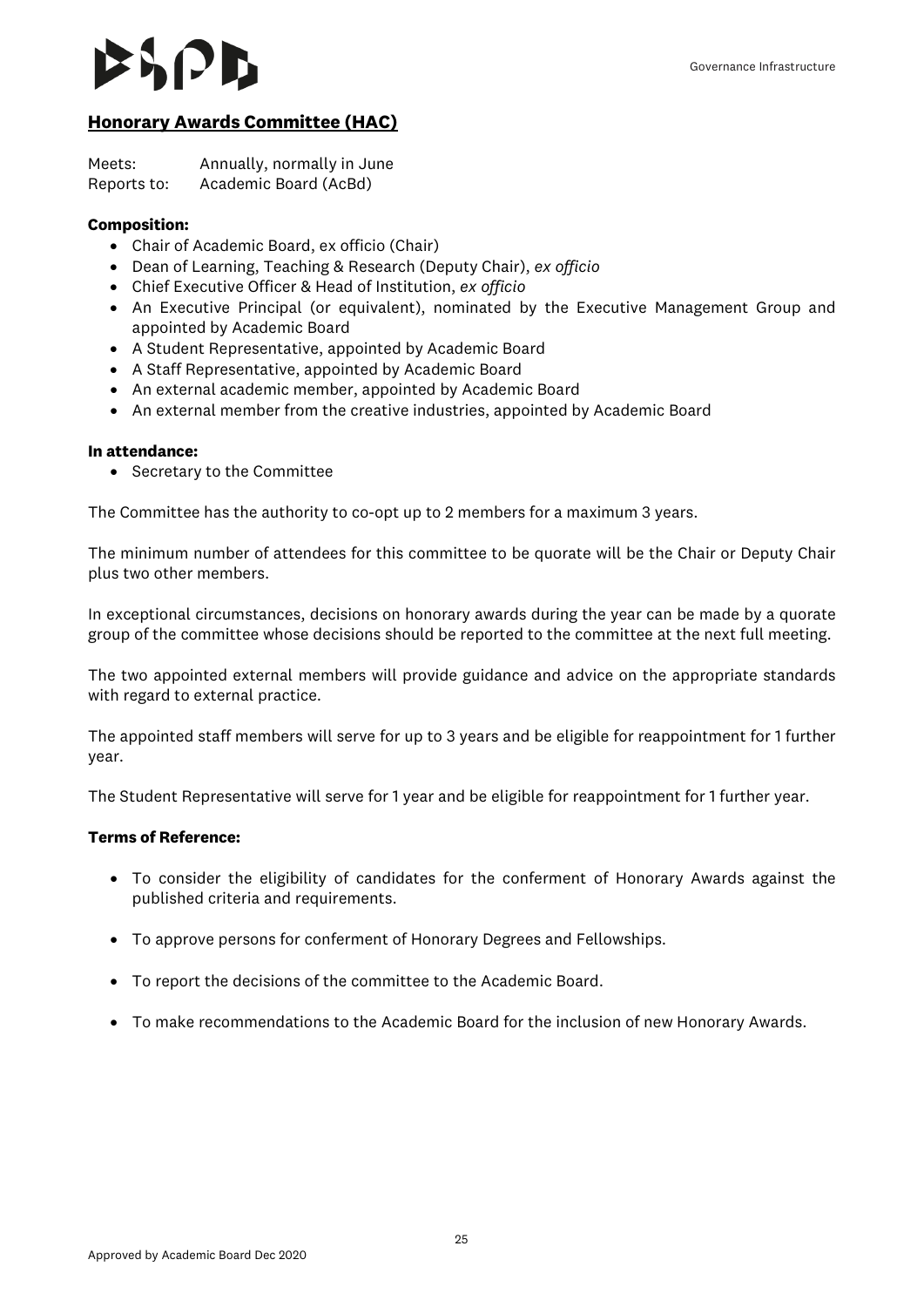### $|V|$

### <span id="page-25-0"></span>**Professorial Appointments Committee (PAC)**

Meets: Annually, normally in July Reports to: Academic Board (AcBd)

#### **Composition:**

- A BIMM Limited Non-Executive Academic Director with Professorial title, *ex officio* (Chair)
- Chair of Academic Board, *ex officio* (Deputy Chair)
- Dean of Learning, Teaching & Research, *ex officio*
- A member of the Higher Education Learning, Teaching & Enhancement Committee, appointed by Academic Board
- A member of the Research & Enterprise Committee, appointed by Academic Board
- A Student Representative, appointed by Academic Board
- Two external academic members with Professorial title, appointed by Academic Board

#### **In attendance:**

- Head of People Team (or nominee)
- Secretary to the Committee

The Committee has the authority to co-opt up to 2 members for a maximum 3 years.

The minimum number of attendees for this committee to be quorate will be the Chair or Deputy Chair plus two other internal members and one external member.

In exceptional circumstances, decisions on the awarding of professorial title during the year to new appointments to the Institute can be made by a quorate group of the committee whose decisions should be reported to the committee at the next full meeting.

The two appointed external members will provide guidance and advice on the appropriate standards with regard to external practice.

The appointed staff members will serve for a period of up to three years and are eligible for reappointment for one further year.

The Student Representative will serve for a period of one year and is eligible for reappointment for one further year.

#### **Terms of Reference:**

- To consider and determine the outcome of applications for Professor (including Visiting Professor and Emeritus Professor) and Associate Professor.
- To report the decisions of the committee to the Academic Board.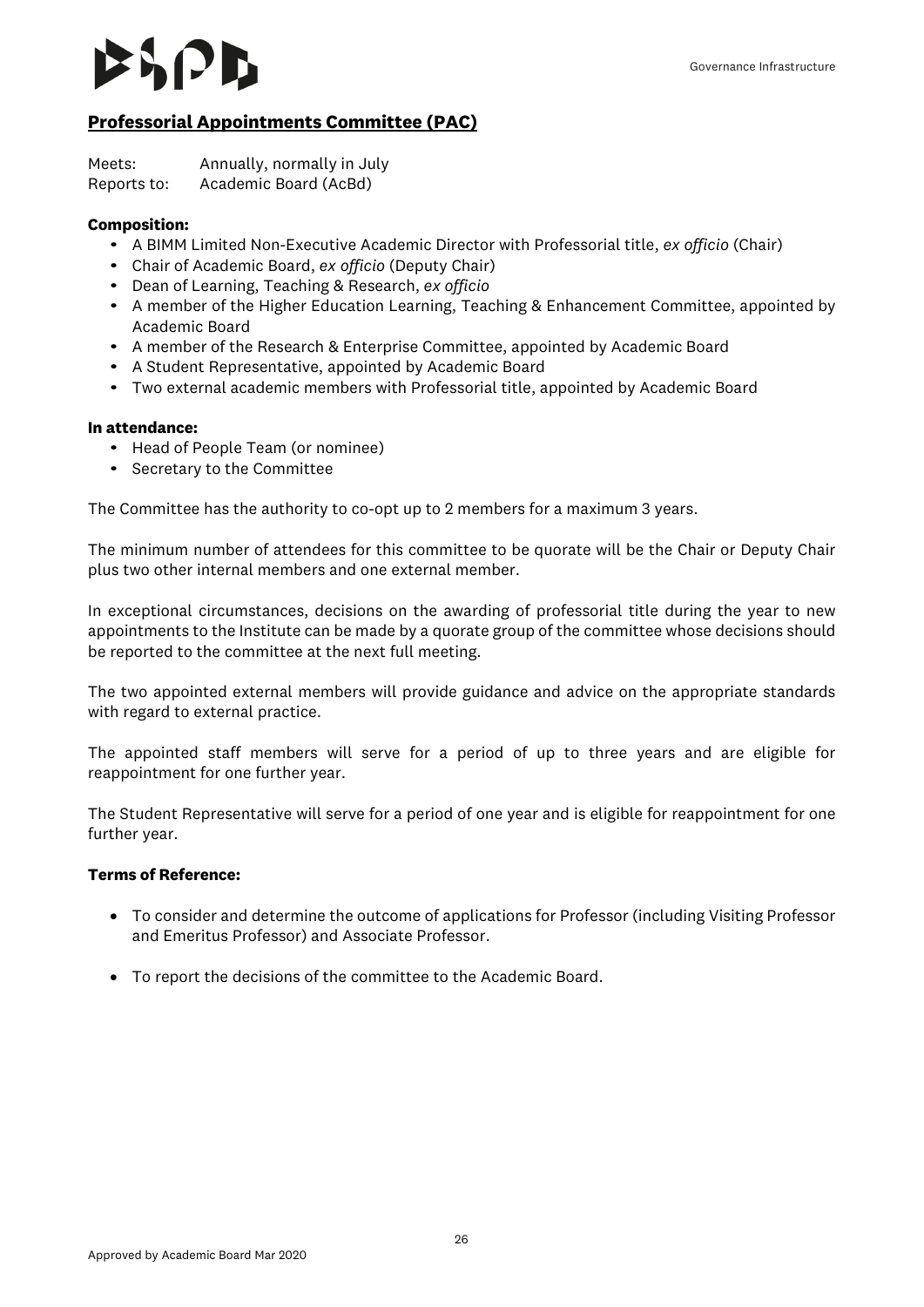### **IPD**

#### <span id="page-26-0"></span>**Quality Assurance & Compliance Committee (QACC)**

Meets: Minimum of three times a year, normally each semester Reports to: Academic Board (AcBd)

#### **Composition:**

- Head of Quality Assurance (Chair), *ex officio*
- Senior Quality Assurance Officer (Deputy Chair), *ex officio*
- Academic Registrar, *ex officio*
- International Admissions & Compliance Manager, *ex officio*
- Four senior academic managers representing the Music Colleges, including at least one from a non-UK college, appointed by Academic Board for a period of 2 years\*
- Two senior academic managers representing the Performing Arts Colleges, appointed by Academic Board for 2 years\*
- One senior academic manager representing the Screen & Film Colleges, appointed by Academic Board for 2 years\*
- One Further Education academic manager, appointed by Academic Board for a period of 2 years\*
- One Head of Student Services from the colleges, appointed by Academic Board for a period of 2 years\*
- An elected HE student representative from each college
- An elected FE student representative from one college
- An external academic member, appointed by Academic Board for a period of 3 years

#### **In attendance:**

- Quality Assurance Officer (Secretary to the Committee)
- Senior academic managers and Heads of Student Services who are not full members will be entitled to engage with QACC meetings online but will not have voting rights.

The Committee has the authority to co-opt up to 2 members for a maximum 3 years.

The minimum number of attendees for this committee to be quorate will be the Chair or Deputy Chair plus three other staff members.

In exceptional circumstances, business outside of the standard meeting schedule will be circulated electronically to the membership for consideration and/or signed off by Chair's Action.

\*Although members are appointed for 2 years, membership and composition will be reviewed annually to ensure appropriate representation on the committee.

#### **Terms of Reference:**

#### *Strategy & Policy*

- To advise Academic Board on all matters pertaining to quality assurance as they affect strategic academic planning and policy.
- To monitor all guidance and requirements issued by the Office for Students, the Quality Assurance Agency and Ofsted: initiating, co-ordinating and monitoring the effectiveness of action as appropriate.
- To develop for the approval of Academic Board, and keep under review the Institute's Quality Handbook, Quality Assurance & associated policies and procedures for Higher and Further Education, and to formulate and recommend policy and procedural changes to Academic Board.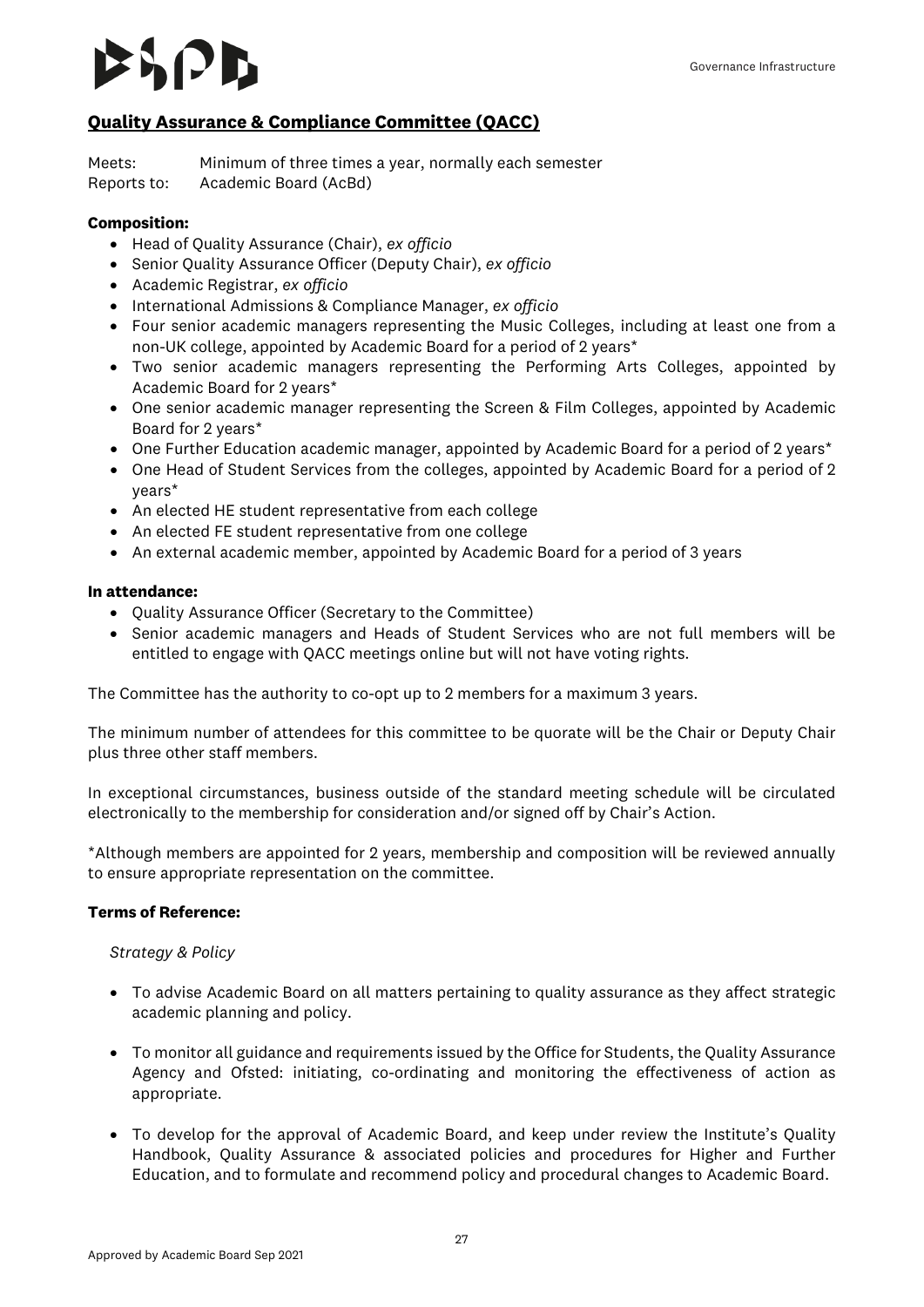- To develop, approve and keep under review the Institute's systems, processes and guidance for assuring and enhancing the quality of students' learning experience and maintaining academic standards.
- To develop, approve and keep under review processes for gaining feedback from students at Further Education, Undergraduate and Postgraduate taught levels, including student course and module surveys, and to consider and manage the outcomes of these processes.
- To oversee the approval of Colleges and buildings for the delivery of existing and new provision, in line with the Delivery Centre Approval Procedure and the New Building Compliance Checklist, monitoring progress against successful outcomes.

#### *Academic Key Performance Indicators*

- To keep under review academic Key Performance Indicators (KPIs) and targets used to measure academic performance, including but not limited to progression, achievement and student survey outcomes, proposing any amendments to Academic Board as appropriate.
- To oversee the production of an annual Academic KPI Report, from which any course or college that has underperformed significantly can be identified, to approve a programme of development and engagement to improve performance and to monitor its effectiveness, and to submit the report to Academic Board for consideration.
- To consider relevant actions from College Enhancement Plans, including actions relating to (but not limited to) External Examiner Reports, Annual Monitoring, the National Student Survey and performance against Academic KPIs, monitoring the implementation of the plans with relevant outcomes reported to Academic Board as appropriate.
- To receive reports regarding mitigation, complaints, appeals, academic misconduct and cases submitted to validating partners, awarding bodies or the Office of the Independent Adjudicator, as appropriate.

#### *Annual Course Monitoring*

- To consider and approve the Institute's Higher Education Annual Monitoring Reports (relating to academic partners) and action plans and to report to Academic Board institute-wide matters arising from reports by External Examiners and annual monitoring of courses.
- Where appropriate, to recommend for approval by Academic Board an institutional summary of Annual Monitoring of courses leading to an award from our validating partners.
- To convene an annual event to approve all Annual Course Reports in line with to the Annual Course Review & Enhancement Process, reporting outcomes in an annual report to Academic Board.
- To consider External Examiner Reports for each Higher Education course and highlight good practice and areas of enhancement for inclusion in the annual External Examiner Summary Report to be considered by Academic Board.
- To monitor the outcomes from, and the effectiveness of, the External Examiner system, to consider recommendations on External Examiner nominations from Boards of Studies, and to approve nominations thereon to Academic Board.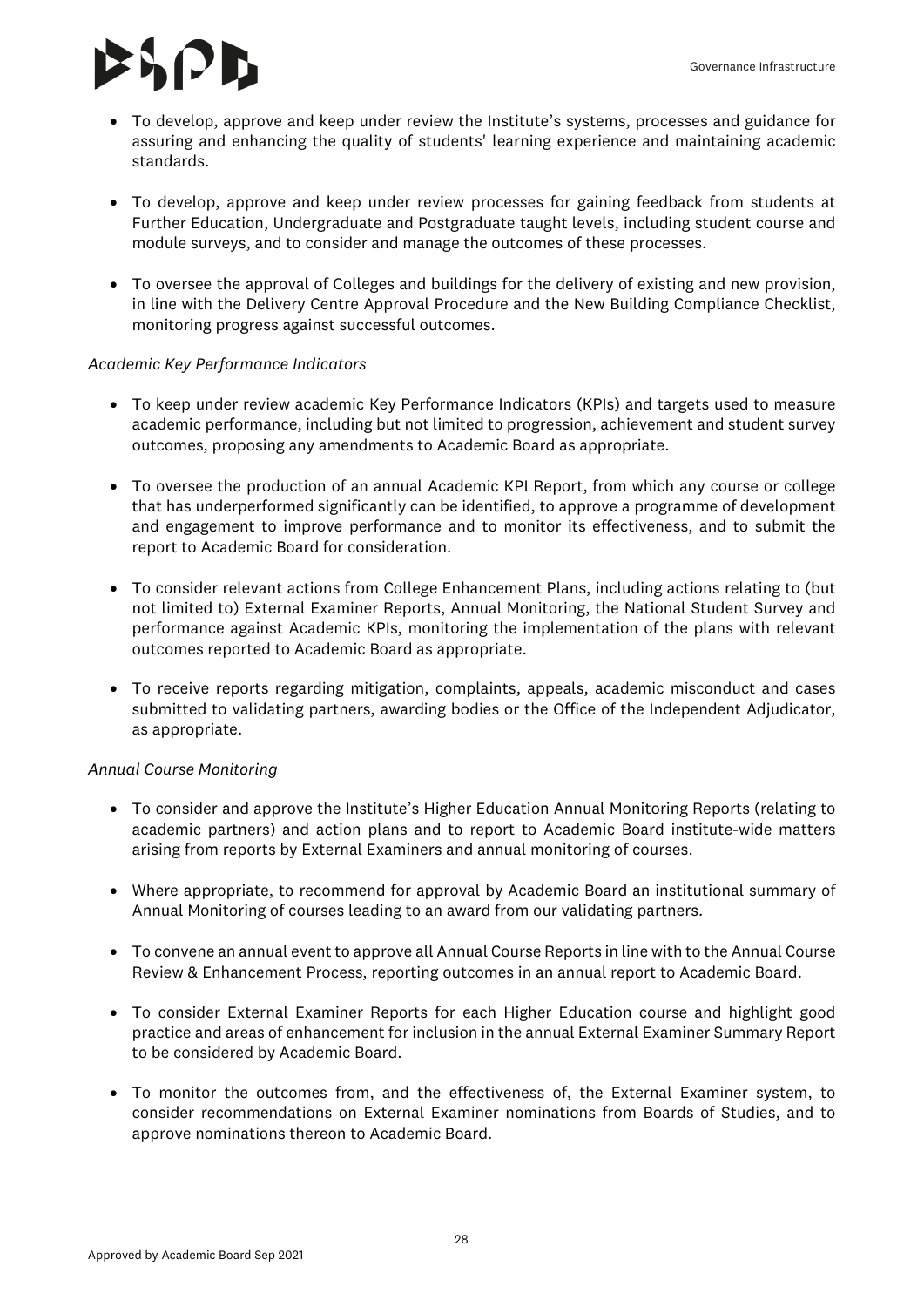### $|J|$

• To consider and recommend to AcBd for approval a Summary of the Institute's Further Education Annual Self-Assessment Reports and action plans for submission to funding partners, and to report to Academic Board institute-wide matters arising from reports from external verifiers and annual self-assessment of courses.

#### *External Quality Assurance Engagement*

- To recommend for the approval of Academic Board written submissions for external quality assurance reviews by the Office for Students, the Quality Assurance Agency, Ofsted, validating partners and awarding bodies.
- To consider the outcomes of external quality assurance reviews by the Office for Students, the Quality Assurance Agency, Ofsted, validating partners and awarding bodies, make recommendations to Academic Board on actions required to improve and/or enhance provision and to monitor the implementation of action plans.
- To receive reports as appropriate from the HE Learning, Teaching & Enhancement Committee on quality and standards issues emerging from internal course approvals and external course validations, and to make recommendations for action as appropriate to Academic Board.
- To receive reports as appropriate from the FE Learning, Teaching & Enhancement Committee on quality and standards issues emerging from course approvals and to make recommendations for action as appropriate to Academic Board.
- To consider reports from validating partners, awarding bodies and Further Education funding partners regarding the outcomes of annual and periodic reviews of collaborative provision, and any other matters relating to the quality assurance or academic standards of collaborative provision, propose action plans for the approval of Academic Board and monitor the implementation of action plans.
- To consider Ofsted reports on Further Education partners regarding the outcomes of reviews of provision, and any other matters relating to the quality assurance or academic standards of provision and propose actions for the approval of Academic Board.

#### *Compliance*

- To advise Academic Board on all matters pertaining to BIMM Limited's compliance with the conditions of BIMM Limited's Student Route Visa licence from the UK Visas & Immigration Service and to report any potential breaches thereof to Academic Board.
- To advise Academic Board on all matters pertaining to BIMM Limited's compliance with the UK Prevent Duty and to report any potential breaches thereof to Academic Board.
- To consider, recommend for the approval of Academic Board, oversee the implementation of, and keep under review all policies and procedures and the annual return in support of BIMM Limited's compliance with the UK Prevent Duty.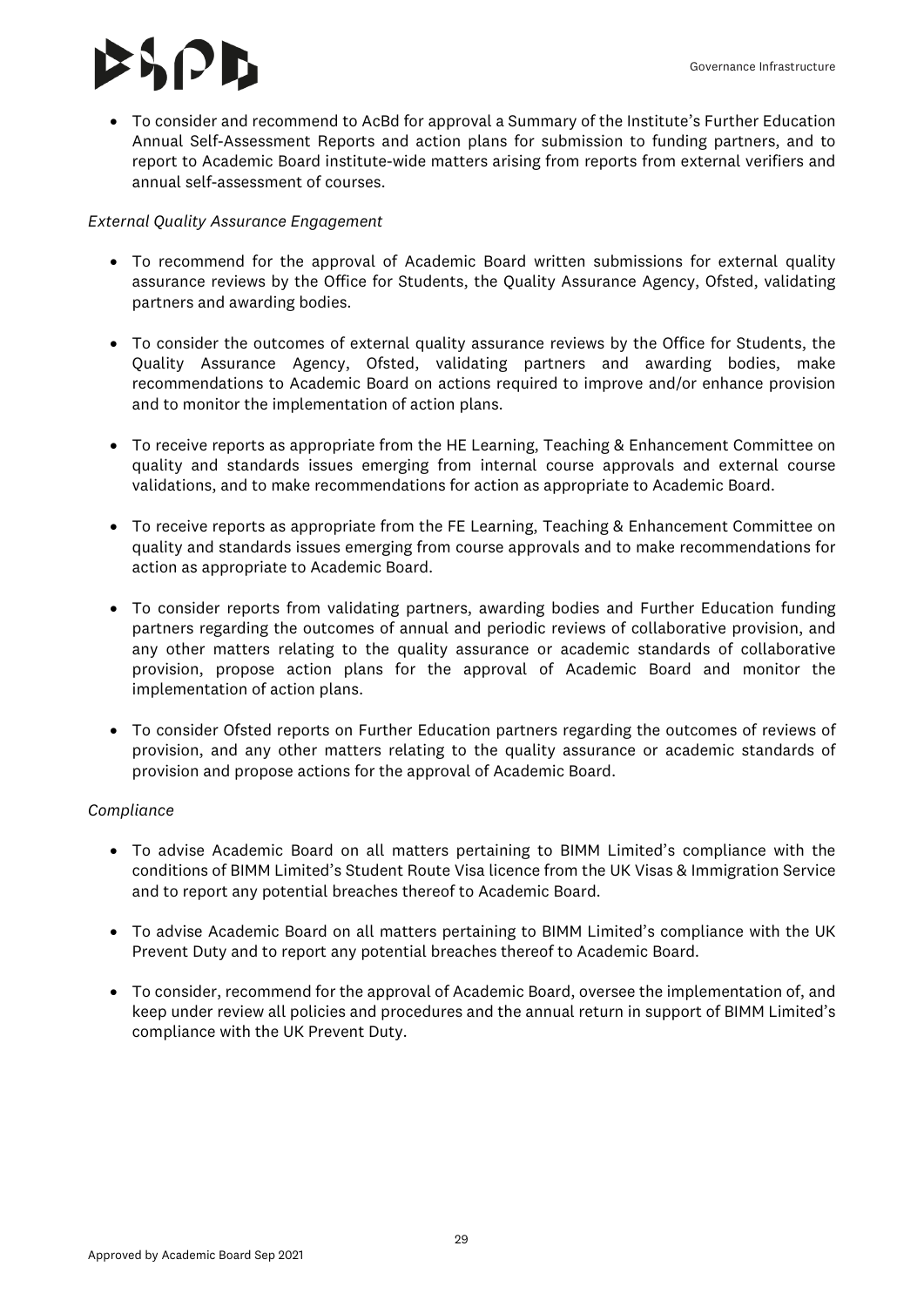### $\vert$   $\vert$   $\vert$

#### <span id="page-29-0"></span>**Research & Enterprise Committee (REC)**

Meets: Minimum of three times a year, normally each semester Reports to: BIMM Limited Academic Board (AcBd)

#### **Composition:**

- Dean of Learning, Teaching & Research (Chair), *ex officio*
- A senior academic (Deputy Chair), elected by the Committee for the duration of their tenure
- Academic Director & Provost, *ex officio*
- A senior academic representing the music sector, appointed by Academic Board for a period of four years
- A senior academic representing the performing arts sector, appointed by Academic Board for a period of four years
- A senior academic representing the postgraduate school, appointed by Academic Board for a period of four years
- A senior academic representing the screen and film sector, appointed by Academic Board for a period of four years
- Up to four academic members of staff from the UK Music Colleges, appointed by Academic Board for a period of two years\*
- Up to two academic members of staff from the Performing Arts Colleges, appointed by Academic Board for a period of 2 years\*
- Up to two academic members of staff from the Screen & Film Colleges, appointed by Academic Board for a period of 2 years\*
- Up to two academic members of staff from the German Music Colleges, appointed by Academic Board for a period of 2 years\*
- One academic member of staff from the Dublin College, appointed by Academic Board for a period of 2 years\*
- One academic member of staff from the Postgraduate School, appointed by Academic Board for a period of 2 years\*
- One College Principal, appointed by Academic Board for a period of 2 years\*
- One Head of Learning & Teaching, appointed by Academic Board for a period of 2 years\*
- Up to two external members from the sector with expertise in research/enterprise, appointed by Academic Board for a period of 3 years

#### **In attendance:**

• Academic Development Officer (Secretary)

The Committee has the authority to co-opt up to 2 members for a maximum 3 years.

The minimum number of attendees for this committee to be quorate will be the Chair or Deputy Chair plus four other academic members.

In exceptional circumstances, business outside of the standard meeting schedule will be circulated electronically to the membership for consideration and/or signed off by Chair's Action.

\*Although members are initially appointed for 2 years, this will be reviewed annually to ensure appropriate representation from across the Institute.

#### **Terms of Reference:**

*Strategy & Policy*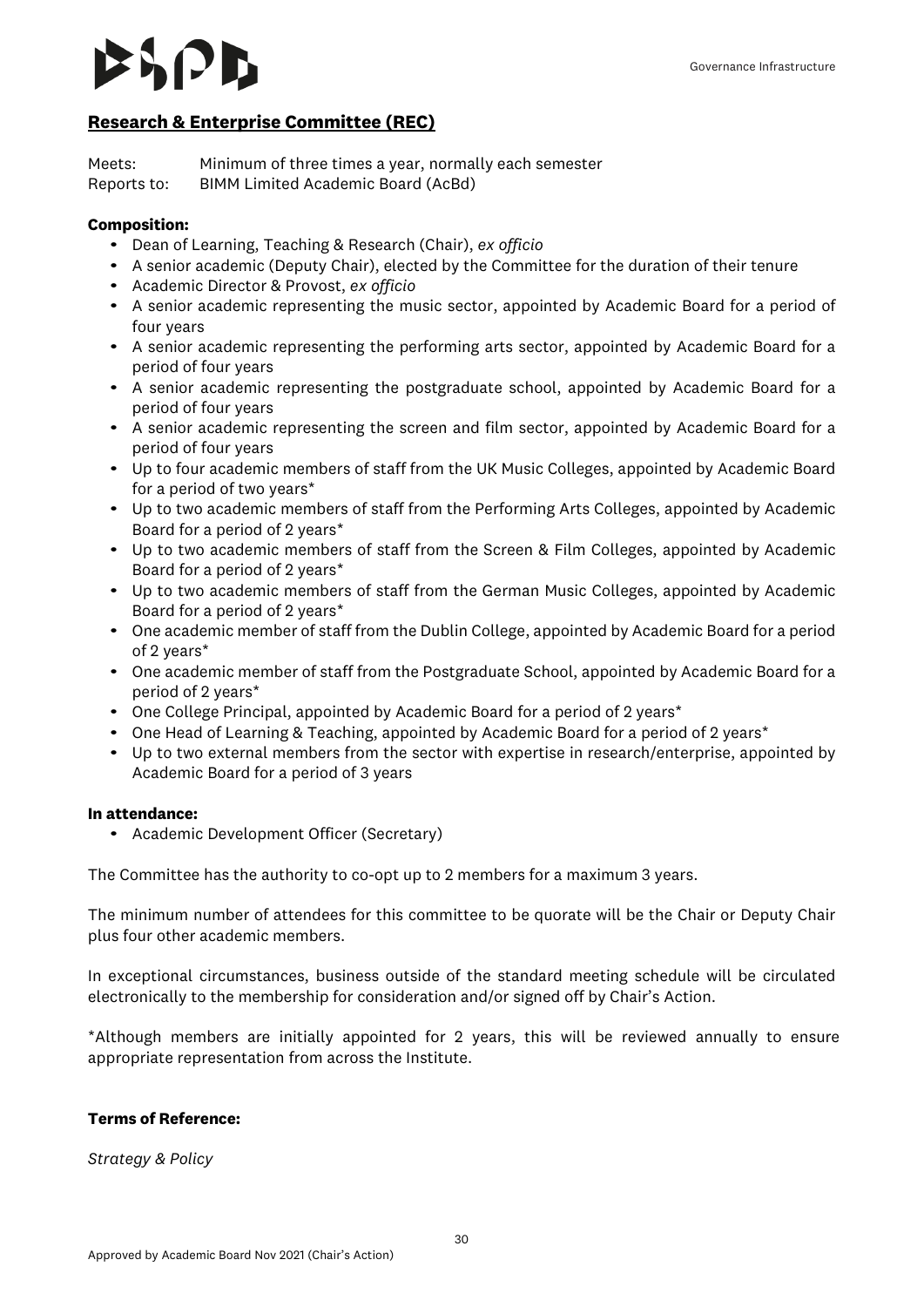- To advise Academic Board on all matters relating to research and enterprise as they affect strategic academic planning and policy.
- To keep a watching brief and advise Academic Board on external research and enterprise agendas and potential funding opportunities.
- To formulate and keep under review the Research & Enterprise Strategy and associated operational plans for recommendation to Academic Board for approval and to monitor progress towards achieving objectives.
- To approve institutional applications for external research funding and, if successful, receive reports on their progress.
- To promote and exchange best practice in relation to the enhancement and management and conduct of research and knowledge exchange activities.

#### *Research Projects & Postgraduate Study Schemes*

- To approve and oversee the Research Projects Scheme and receive regular reports on each project's progress.
- To approve and oversee the Postgraduate Study Scheme and receive regular reports on the progress and implementation of the scheme.

#### *Subcommittees*

- To establish, approve the composition and terms of reference for, and receive minutes and reports from the following subcommittees as appropriate:
	- o Ethical Approval Committee
	- o Postgraduate Study Support Approval Panel
	- o Research Funding Approval Panel
- To delegate authority to the Ethical Approval Committee to approve ethical review applications from staff and students for research projects undertaken at the Institute.
- To delegate authority to the Postgraduate Study Support Approval Panel to approve applications for postgraduate study support and receive updates on individual participants' progress.
- To delegate authority to the Research Funding Approval Panel to approve applications for research project funding.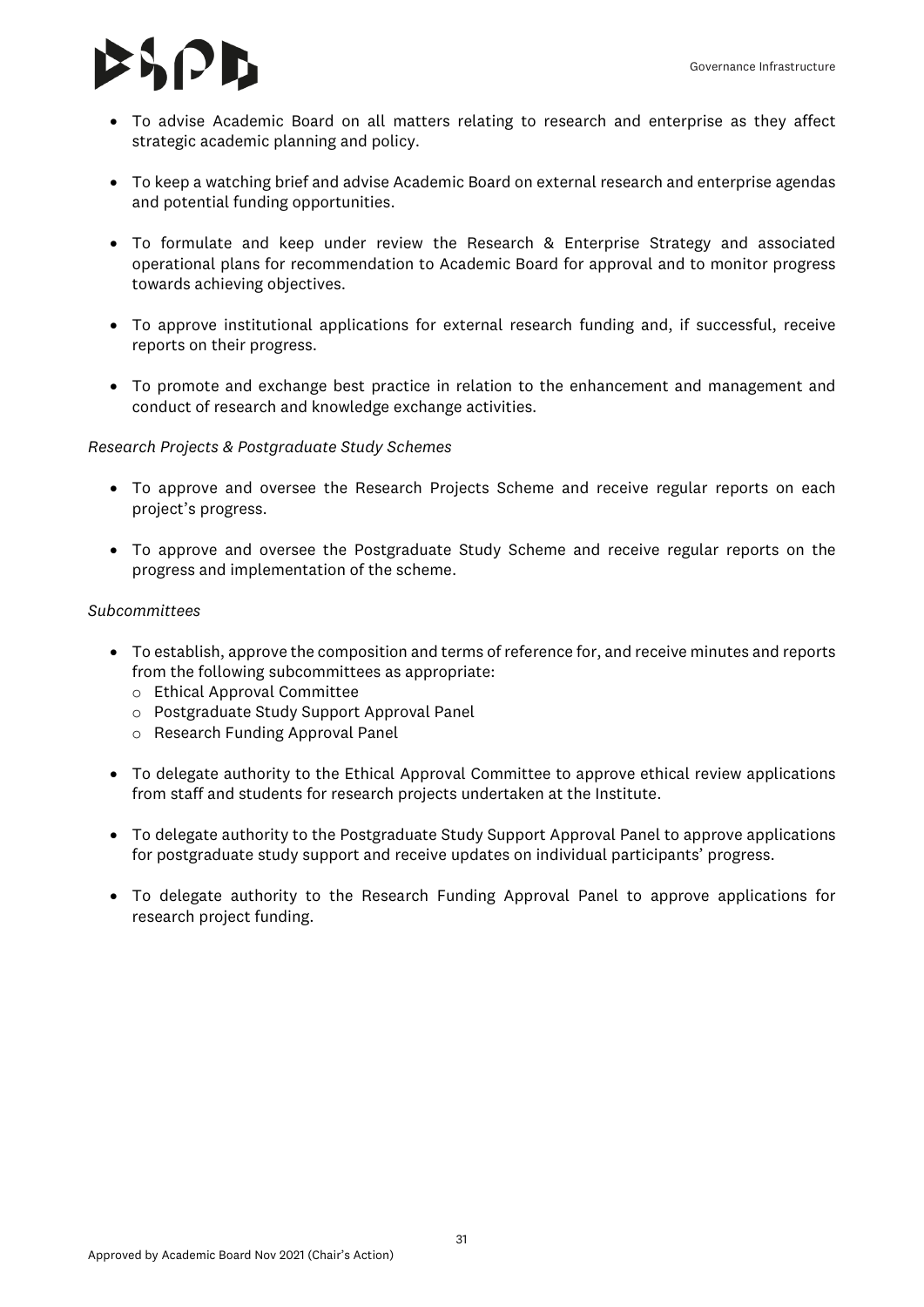#### <span id="page-31-0"></span>**Safeguarding & Wellbeing Committee (SWC)**

Meets: Minimum of four times a year, normally termly plus a summer meeting Reports to: BIMM Limited Academic Board (AcBd)

#### **Composition:**

- An Executive Principal (Chair), *ex officio*
- Chief Operating Officer, UK Colleges (Deputy Chair), *ex officio*
- Heads of Student Services from each College, *ex officio*
- An FE College Lead (or equivalent) from each sector
- An Admissions Team representative
- An Applicant Experience Team representative
- An IT/MIS Team representative
- A Finance Team representative
- A People Team representative
- A Counselling representative

#### **In attendance:**

- Secretary
- External Safeguarding & Wellbeing Consultant
- Funding Partner representative(s)

The Committee has the authority to co-opt up to 2 members for a maximum 3 years.

The minimum number of attendees for this committee to be quorate will be the Chair or Deputy Chair plus 4 other full members.

In exceptional circumstances, business outside of the standard meeting schedule will be circulated electronically to all members for consideration and approval. Decisions will be approved in such circumstances by a majority of members by email. Where an urgent decision is required, the Chair shall be empowered to take action on behalf of the Committee. Such action shall be reported to the Committee at its next meeting.

#### **Terms of Reference:**

The Committee has delegated authority from the BIMM Limited Academic Board to monitor legal and sector developments on safeguarding and wellbeing matters, establish best practice and ensure a consistent approach to the development and implementation of all associated policies, procedures and strategies across the Institute.

#### **The Committee shall also have the following specific responsibilities:**

- To advise Academic Board on the most appropriate policy and operational framework for safeguarding and wellbeing within the Institute.
- To identify, respond to and escalate, as appropriate, organisational risk within the Institute related to safeguarding and wellbeing.
- To provide strategic oversight of all aspects of safeguarding and wellbeing work across the Institute, ensuring policies and procedures are up to date and effective in protecting students and staff from potential or actual harm.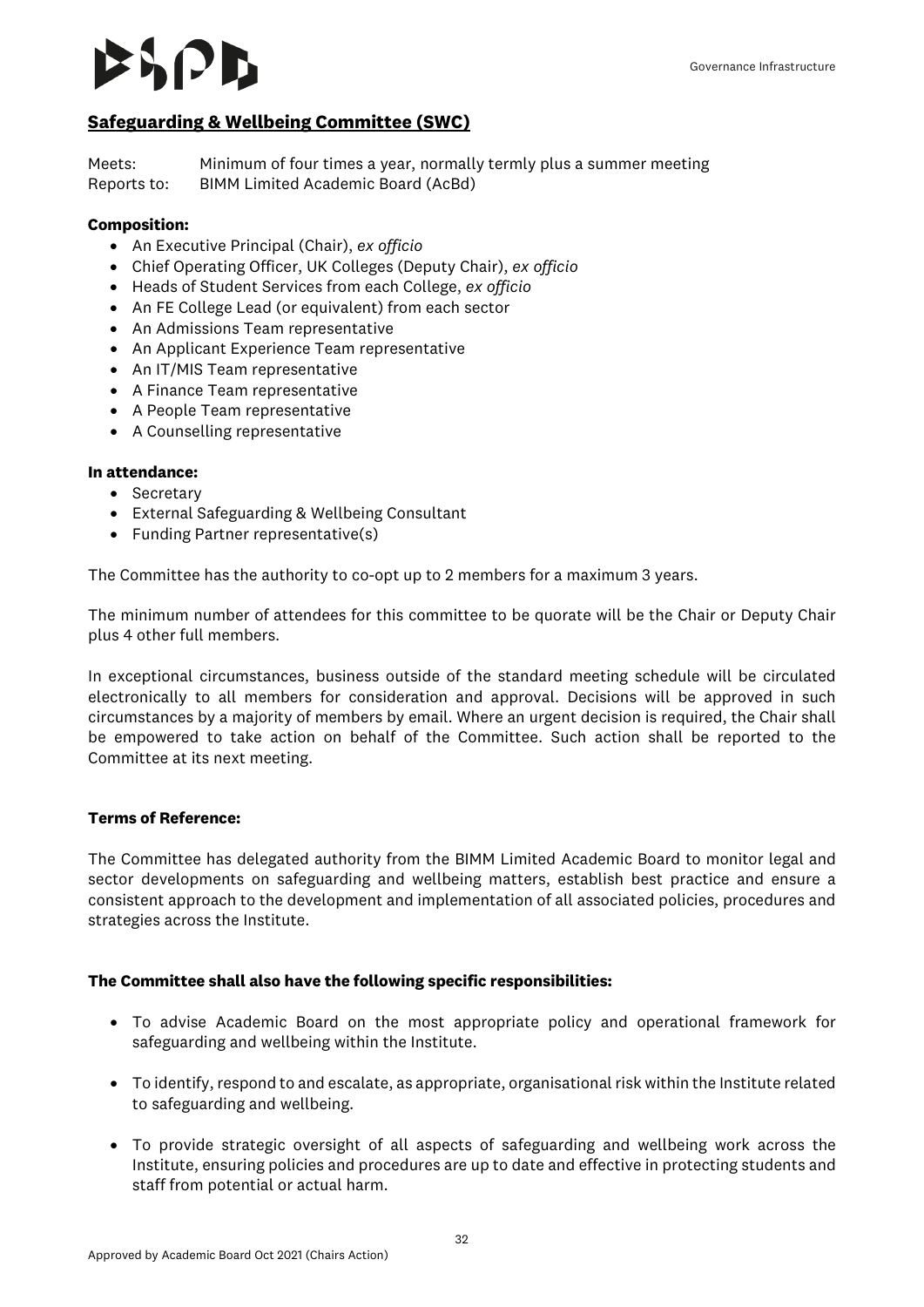## $|J|$

- To provide an overview of safeguarding and wellbeing matters for all staff and students across the Institute, in line with legislation and best practice.
- To ensure alignment of the Institute's approach to safeguarding and wellbeing, making sure it is embedded consistently across all colleges.
- To ensure that the Institute's safeguarding, wellbeing and associated training strategies are sufficient and up to date so that all staff receive training and inductions appropriate to their role.
- To monitor the competence and performance of all staff charged with safeguarding and wellbeing responsibilities.
- To provide assurance to AcBd that agreed safeguarding policies, procedures and standards are adhered to by all staff.
- To initiate enhancements in the Institute's working practices, systems and procedures to support effective safeguarding arrangements across the organisation.
- To raise the profile of safeguarding in all of the Institute's work and to promote proactive communications to inform students, staff and external partners.
- To undertake an annual review of the Institute's Safeguarding Policy to ensure alignment with legislative changes, or in response to emergent or established best practice within the sector, and to make recommendations on amendments to AcBd for approval.
- To ensure that appropriate data is collected about safeguarding activity in a way that supports the Institute's statutory and regulatory roles.
- To ensure that the Institute's regulatory role within multi-agency children and adults safeguarding procedures is clearly understood, both internally and externally.
- To receive and consider reports on matters such as incident data, investigations, inspections, and audit outcomes and to make recommendations as necessary to AcBd.
- To seek independent external advice on safeguarding and wellbeing matters where appropriate.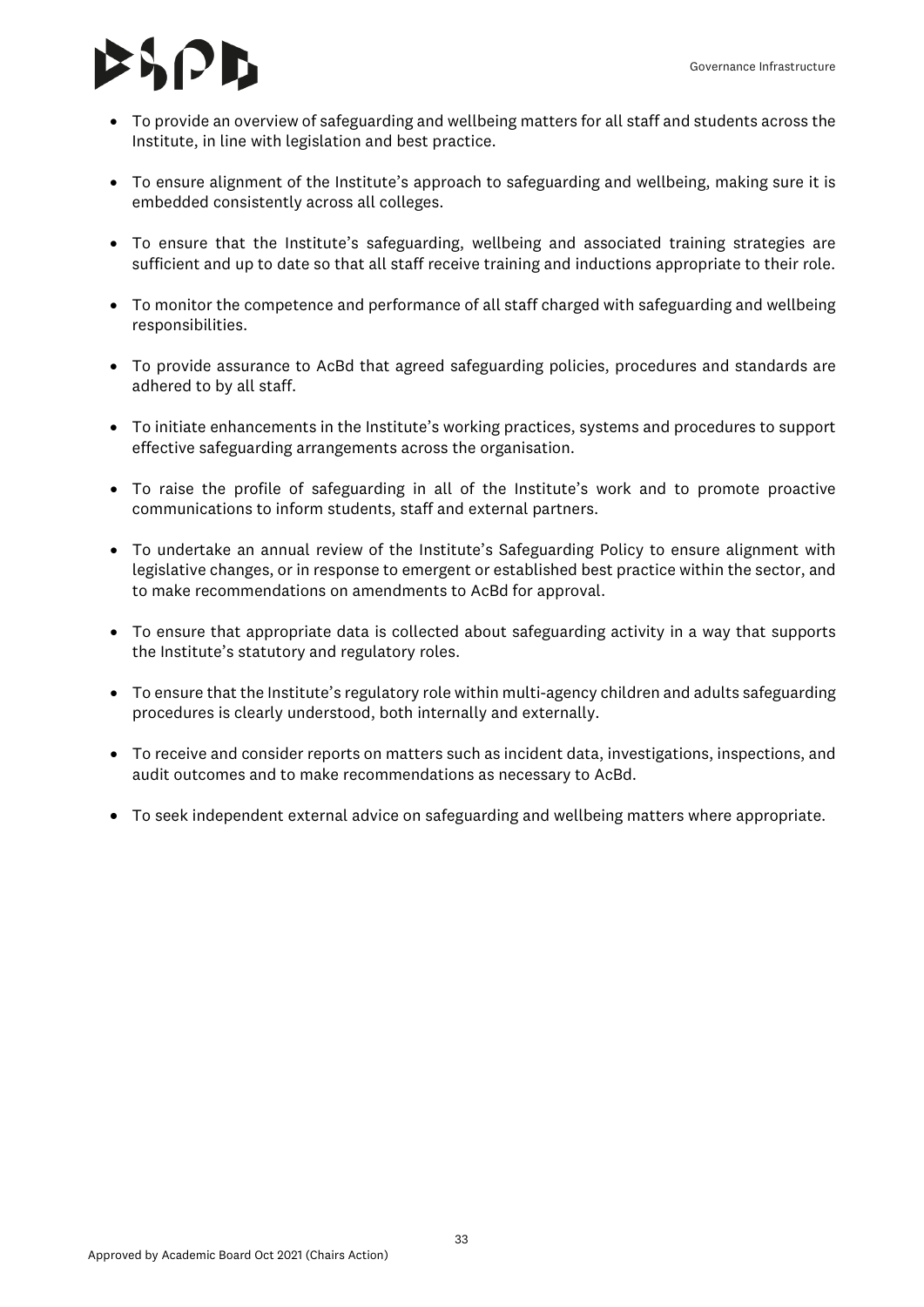### AI JI D

### <span id="page-33-0"></span>**University of Sussex Undergraduate Award Board (UoS UG AwBd)**

Meets: Normally twice annually

Reports to: BIMM Limited Academic Board and University of Sussex

#### **Composition:**

- Chair (Senior University Representative)
- Deputy Chair (Academic Director & Provost)
- Academic Registrar
- College Principals
- Deputy Academic Registrar
- External Examiners for courses under consideration
- Heads of Education/Heads of Higher Education

#### **In attendance:**

- Academic Registry Team Member (minutes)
- HE Administrators (or equivalent)
- University representative(s)

The Board has the authority to co-opt up to 2 members for a maximum of 3 years.

#### **Quoracy**

The minimum quoracy is the Chair or Deputy Chair, one academic member of staff and one External Examiner. For Retrievals Award Boards, External Examiners are not required to attend, but should be available for consultation by phone if necessary.

#### **Terms of Reference:**

- To confirm the award of academic credit.
- To confirm the application of compensated or condoned credit where appropriate.
- To approve awards and classification decisions for candidates who have satisfied the appropriate requirements, as specified in the Academic Regulations.
- To make recommendations, if appropriate, on changes to arrangements for progression, award, re-sit and repeat.
- To receive comments from External Examiners relating to the courses under consideration and the conduct of the Board.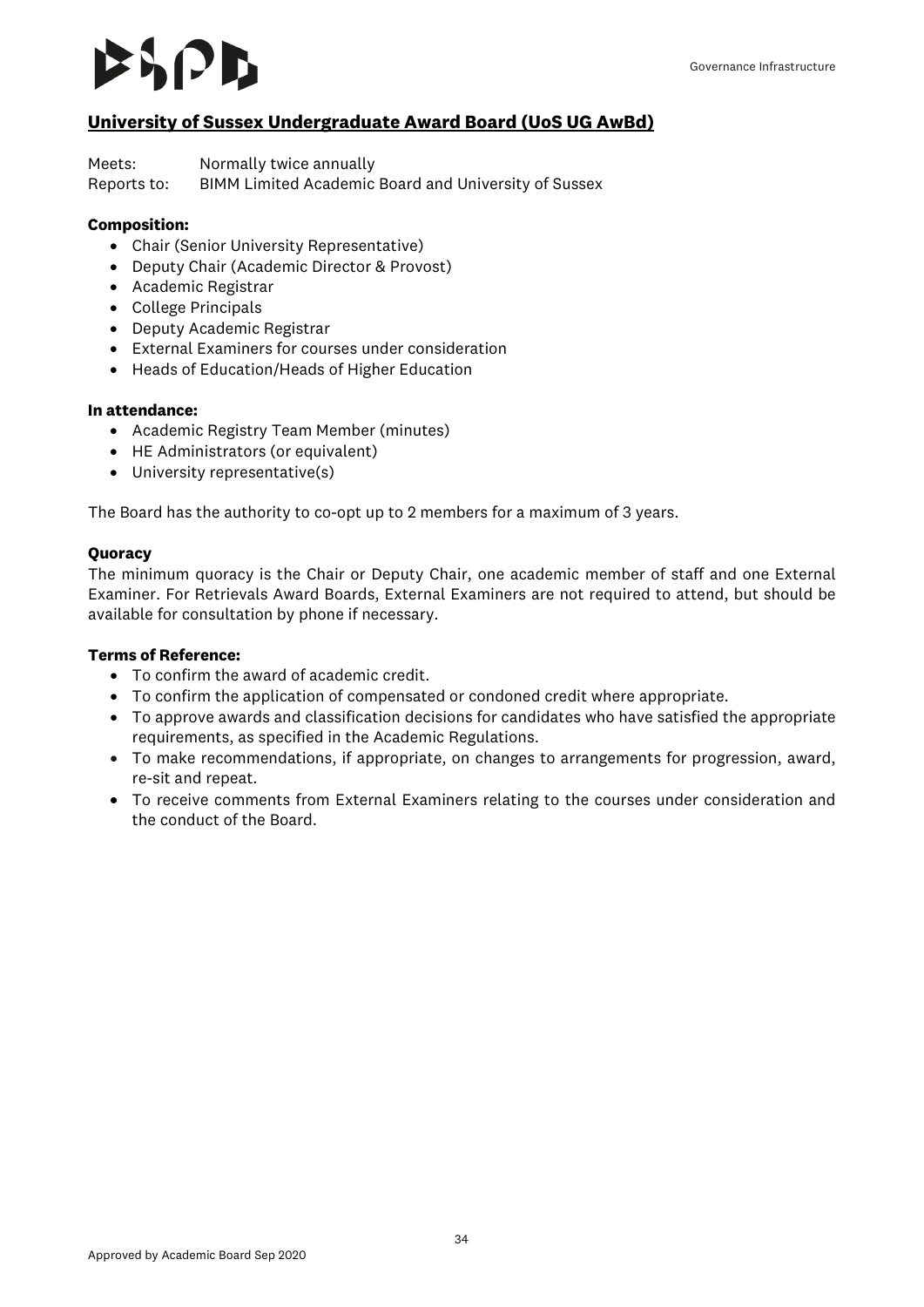### $|J|$

#### <span id="page-34-0"></span>**Postgraduate Award Board (PG AwBd)**

Meets: Normally twice annually Reports to: BIMM Limited Academic Board

#### **Composition:**

- Chair (Academic Director & Provost)
- Deputy Chair (Dean of Learning, Teaching & Research)
- Associate Dean of Learning & Teaching
- College Principals
- Heads of Education/Higher Education
- Course Leaders for those courses under consideration
- Academic Registrar/Deputy Academic Registrar
- External Examiners for those courses under consideration

#### **In attendance:**

- Academic Registry Team Member (minutes)
- HE Administrators (or equivalent)

#### **Quoracy**

The minimum quoracy is the Chair or Deputy Chair, one academic member of staff and one External Examiner.

#### **Terms of Reference:**

- To confirm the award of academic credit.
- To approve awards and classification decisions for candidates who have satisfied the appropriate requirements, as specified in the Academic Regulations.
- To make recommendations, if appropriate, on changes to arrangements for progression, award, re-sit and repeat.
- To receive comments from External Examiners relating to the courses under consideration and the conduct of the Board.

- The Chair of the PG AwBd shall have delegated authority to act on its behalf between scheduled meetings as detailed above. In all cases where the Chair exercises this authority, it shall be recorded via email and copied to **AcademicRegistry@bimm.ac.uk** and the relevant External Examiner(s).
- Chair's action is authorised where the matter involves:
	- o Making individual award decisions resulting from late marks following extensions or mitigation;
	- $\circ$  Making individual award decisions resulting from marks following Sits previously offered by the PG PB in response to recommendations of the Mitigating Evidence Committee;
	- $\circ$  Matters relating to the implementation of decisions that have already been approved by the PG AwBd; and
	- $\circ$  Any issue which, in the view of the Chair, is too urgent to be deferred until the next scheduled meeting.
- Where the Chair has exercised their delegated authority to act on behalf of the Board, a report on the action taken, along with any related documentation, will be made to the next scheduled meeting, where the Chair will explain the reason action was taken.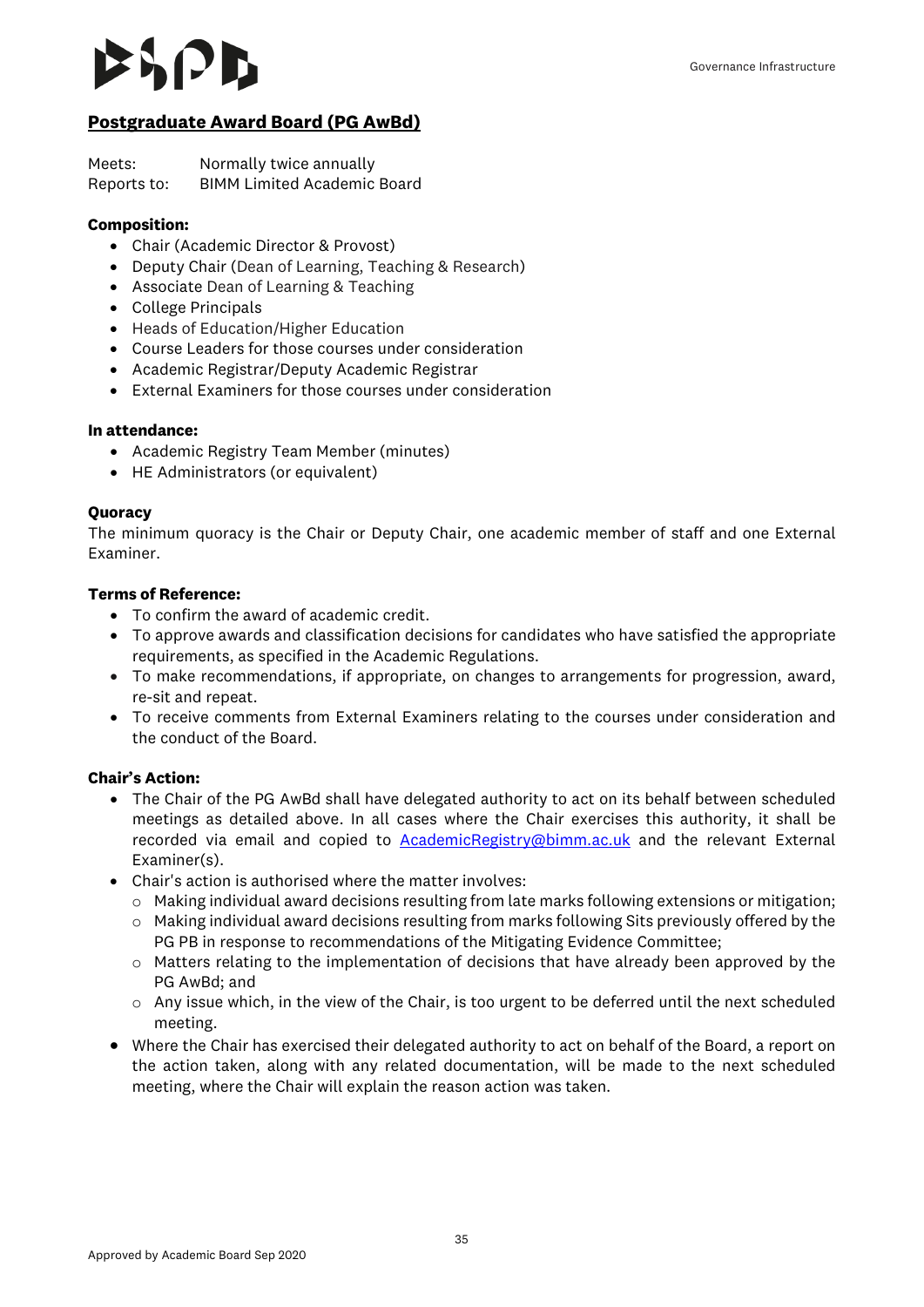#### <span id="page-35-0"></span>**Postgraduate Progress Board (PG PB)**

Meets: Normally each Semester Reports to: BIMM Limited Academic Board

#### **Composition:**

- Chair (Dean of Learning, Teaching & Research)
- Deputy Chair (Associate Dean of Learning & Teaching)
- College Principals
- Heads of Education/Higher Education
- Course Leaders for those courses under consideration
- Academic Registrar/Deputy Academic Registrar (optional)

#### **In attendance:**

- Academic Registry Team Member (minutes)
- HE Administrators (or equivalent)

#### **Quoracy**

The minimum quoracy is the Chair or Deputy Chair and one academic member of staff.

#### **Terms of Reference:**

- To confirm the award of academic credit.
- To confirm the re-sit or repeat requirements where the required academic credit is not achieved.
- To implement the recommendations of the Mitigating Evidence Committee and enable students with condoned mitigation to complete Sits at the earliest available opportunity.
- To make recommendations, if appropriate, on changes to arrangements for re-sit and repeat.

- The Chair of the PG PB shall have delegated authority to act on its behalf between scheduled meetings as detailed above. In all cases where the Chair exercises this authority, it shall be recorded via email and copied to **AcademicRegistry@bimm.ac.uk.**
- Chair's action is authorised where the matter involves:
	- o Making individual progress, Sit or Re-sit decisions resulting from late marks following extensions or mitigation;
	- o Making individual progress or Re-sit decisions resulting from marks following Sits previously offered by the PG PB in response to recommendations of the Mitigating Evidence Committee;
	- $\circ$  Matters relating to the implementation of decisions that have already been approved by the PG PB; and
	- o Any issue which, in the view of the Chair, is too urgent to be deferred until the next scheduled meeting.
- Where the Chair has exercised their delegated authority to act on behalf of the Board, a report on the action taken, along with any related documentation, will be made to the next scheduled meeting, where the Chair will explain the reason action was taken.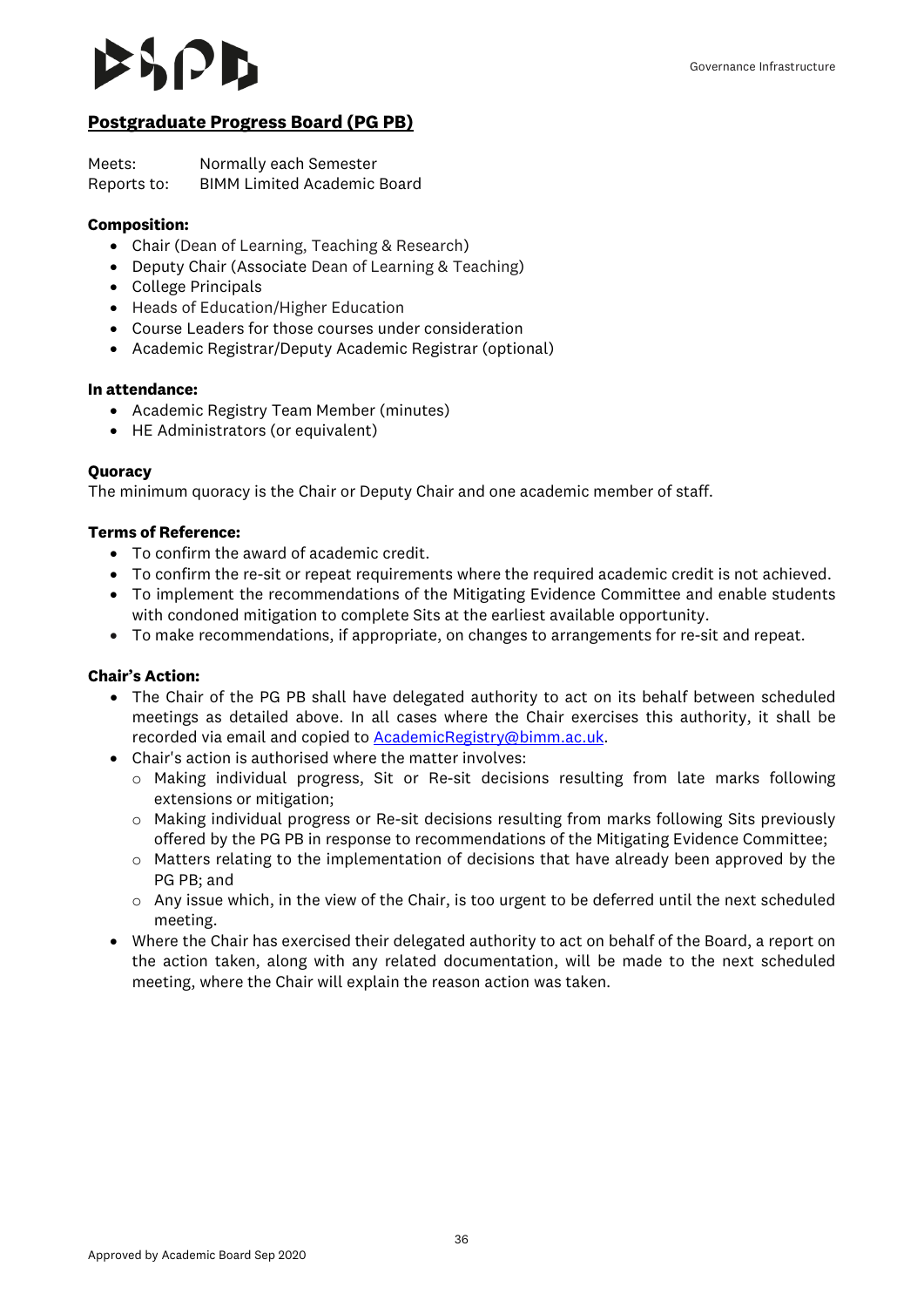#### <span id="page-36-0"></span>**Postgraduate Module Board (PG MB)**

Meets: Normally each Semester Reports to: BIMM Limited Academic Board

#### **Composition:**

- Chair (Dean of Learning, Teaching & Research)
- Deputy Chair (Associate Dean of Learning & Teaching)
- College Principals
- Heads of Education/Higher Education
- Course Leaders for those courses under consideration
- Academic Registrar/Deputy Academic Registrar (optional)

#### **In attendance:**

- Academic Registry Team Member (minutes)
- HE Administrators (or equivalent)

#### **Quoracy**

The minimum quoracy is the Chair or Deputy Chair and one academic member of staff.

#### **Terms of Reference:**

- To confirm marks for each module.
- To receive comments from External Examiners relating to the modules under consideration.

- The Chair of the PG MB shall have delegated authority to act on its behalf between scheduled meetings as detailed above. In all cases where the Chair exercises this authority, it shall be recorded via email and copied t[o AcademicRegistry@bimm.ac.uk.](mailto:AcademicRegistry@bimm.ac.uk)
- Chair's action is authorised where the matter involves:
	- $\circ$  Confirming individual marks received late as a result of extensions or mitigation;
	- o Confirming individual marks resulting from Sits offered by the Postgraduate Progress Board in response to recommendations of the Mitigating Evidence Committee;
	- o Matters relating to the implementation of decisions that have already been approved by the PG MB; and
	- $\circ$  Any issue which, in the view of the Chair, is too urgent to be deferred until the next scheduled meeting.
- Where the Chair has exercised their delegated authority to act on behalf of the Board, a report on the action taken, along with any related documentation, will be made to the next scheduled meeting, where the Chair will explain the reason action was taken.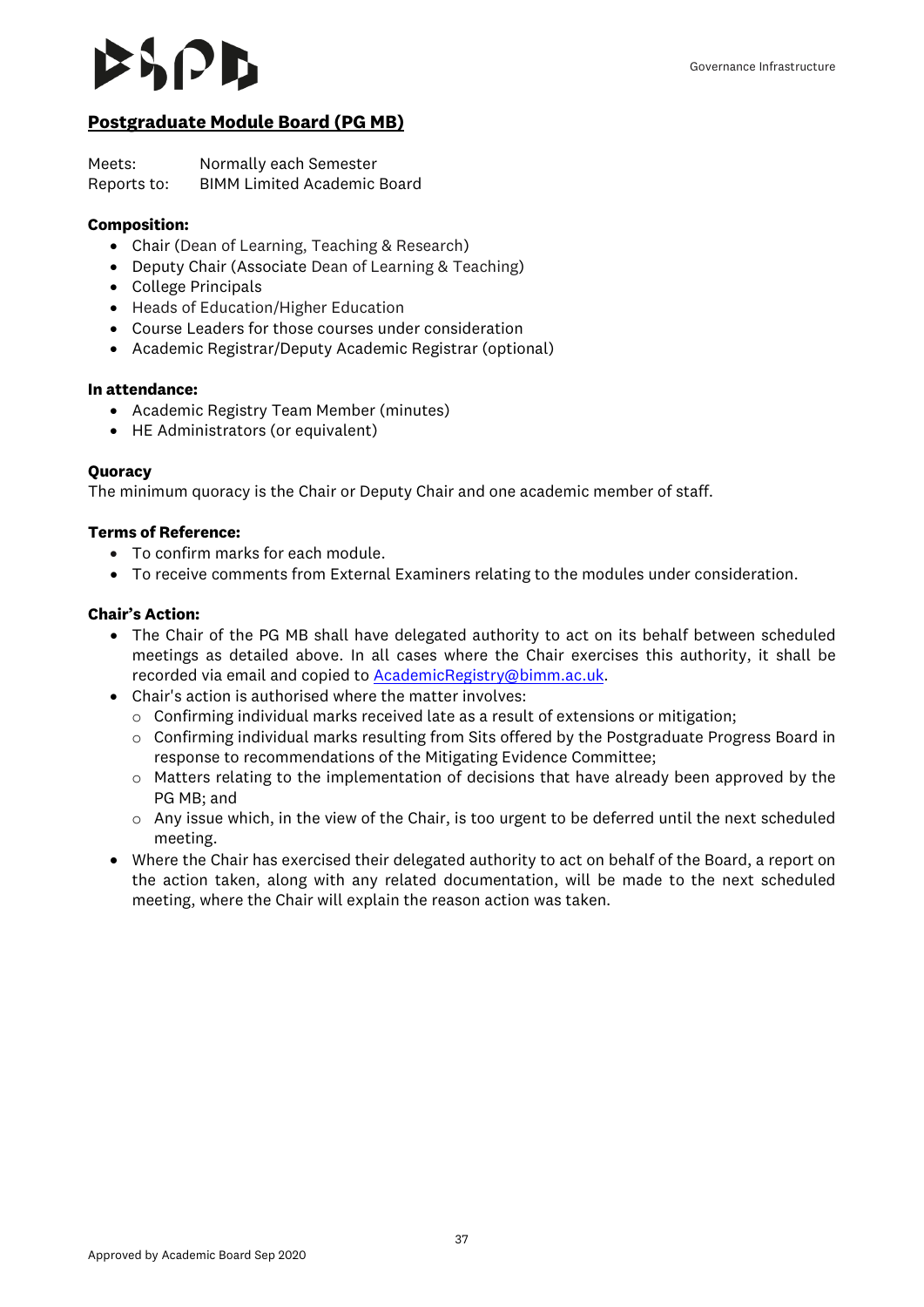### $|V|$

### <span id="page-37-0"></span>**Undergraduate Award Board (UG AwBd)**

Meets: Normally twice annually Reports to: BIMM Limited Academic Board

#### **Composition:**

- Chair (Academic Director & Provost)
- Deputy Chair (Academic Registrar)
- College Principals
- Heads of Education/Higher Education
- Deputy Academic Registrar
- External Examiners for those courses under consideration

#### **In attendance:**

- Academic Registry Team Member (minutes)
- HE Administrators (or equivalent)

#### **Quoracy**

The minimum quoracy is the Chair or Deputy Chair, one academic member of staff and one External Examiner.

#### **Terms of Reference:**

- To confirm the award of academic credit.
- To confirm the application of compensated or condoned credit where appropriate.
- To approve awards and classification decisions for candidates who have satisfied the appropriate requirements, as specified in the Academic Regulations.
- To make recommendations, if appropriate, on changes to arrangements for progression, award, re-sit and repeat.
- To receive comments from External Examiners relating to the courses under consideration and the conduct of the Board.

- The Chair of the UG AwBd shall have delegated authority to act on its behalf between scheduled meetings as detailed above. In all cases where the Chair exercises this authority, it shall be recorded via email and copied to [AcademicRegistry@bimm.ac.uk](mailto:AcademicRegistry@bimm.ac.uk) and the relevant External Examiner(s).
- Chair's action is authorised where the matter involves:
	- o Making individual award decisions resulting from late marks following extensions or mitigation;
	- $\circ$  Making individual award decisions resulting from marks following Sits previously offered by the UG PB in response to recommendations of the Mitigating Evidence Committee;
	- o Matters relating to the implementation of decisions that have already been approved by the UG AwBd; and
	- o Any issue which, in the view of the Chair, is too urgent to be deferred until the next scheduled meeting.
- Where the Chair has exercised their delegated authority to act on behalf of the Board, a report on the action taken, along with any related documentation, will be made to the next scheduled meeting, where the Chair will explain the reason action was taken.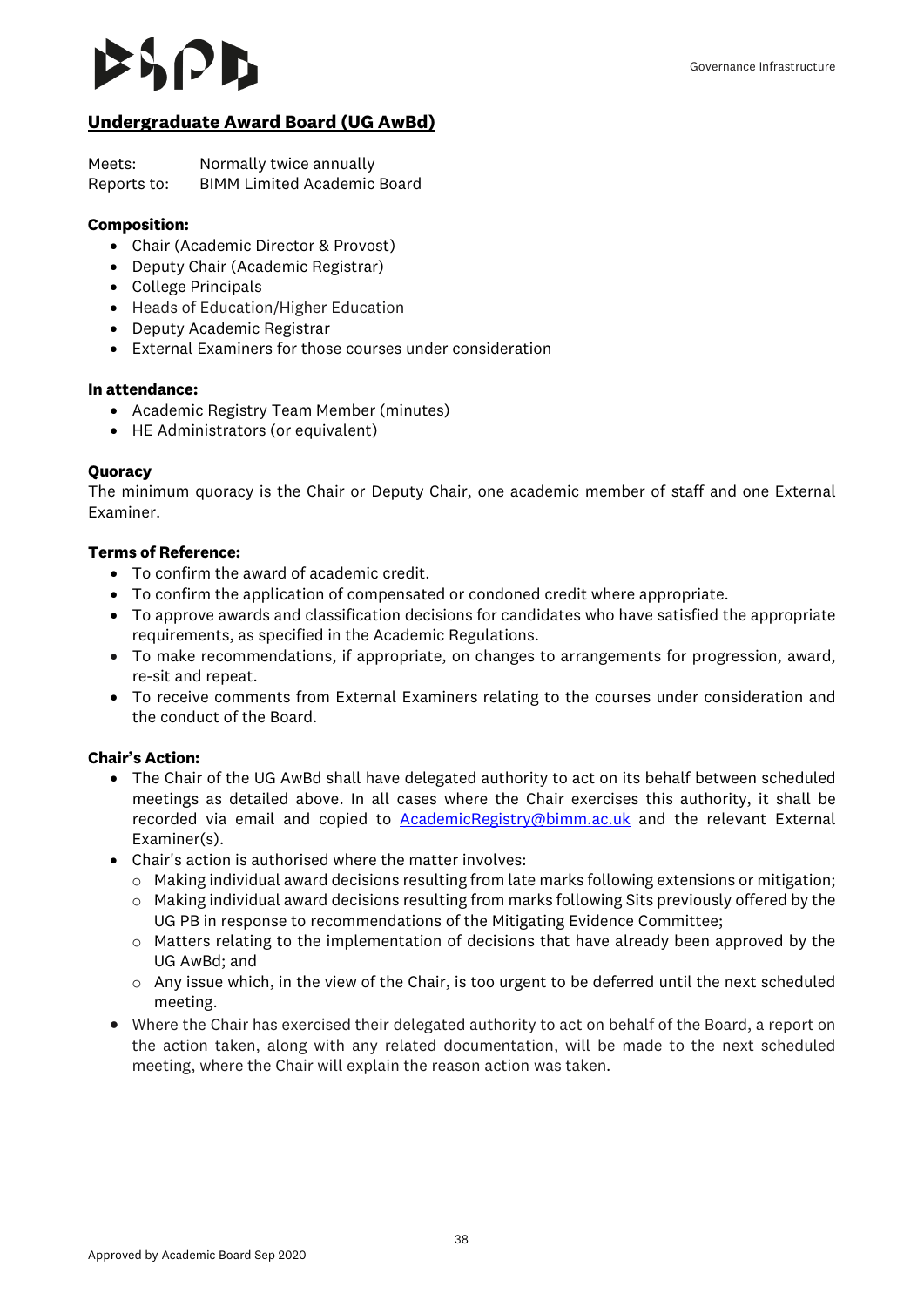### $|J|$

#### <span id="page-38-0"></span>**Undergraduate Progress Board (UG PB)**

Meets: Normally each Semester Reports to: BIMM Limited Academic Board

#### **Composition:**

- Chair (College Principal)
- Deputy Chair (Head of Education/Head of Higher Education)
- Course Leaders for those courses under consideration
- Academic Registrar/Deputy Academic Registrar (optional)
- External Examiners for those courses under consideration (optional)

#### **In attendance:**

- HE Administrator (or equivalent)
- Minute Taker

#### **Quoracy**

The minimum quoracy is the Chair or Deputy Chair and one academic member of staff. External Examiners are not required to attend, but they should be available for consultation by phone if necessary.

#### **Terms of Reference:**

- To confirm the award of academic credit.
- To confirm the application of compensated or condoned credit where appropriate.
- To determine whether candidates have satisfied the rules for progression from one stage of a course to the next.
- To confirm the re-sit or repeat requirements where the required academic credit is not achieved.
- To implement the recommendations of the Mitigating Evidence Committee and enable students with condoned mitigation to complete Sits at the earliest available opportunity.
- To make recommendations, if appropriate, on changes to arrangements for progression, re-sit and repeat.

- The Chair of the UG PB shall have delegated authority to act on its behalf between scheduled meetings as detailed above. In all cases where the Chair exercises this authority, it shall be recorded via email and copied to **AcademicRegistry@bimm.ac.uk.**
- Chair's action is authorised where the matter involves:
	- o Making individual progress, Sit or Re-sit decisions resulting from late marks following extensions or mitigation;
	- o Making individual progress or Re-sit decisions resulting from marks following Sits previously offered by the UG PB in response to recommendations of the Mitigating Evidence Committee;
	- o Matters relating to the implementation of decisions that have already been approved by the UG PB; and
	- $\circ$  Any issue which, in the view of the Chair, is too urgent to be deferred until the next scheduled meeting.
- Where the Chair has exercised their delegated authority to act on behalf of the Board, a report on the action taken, along with any related documentation, will be made to the next scheduled meeting, where the Chair will explain the reason action was taken.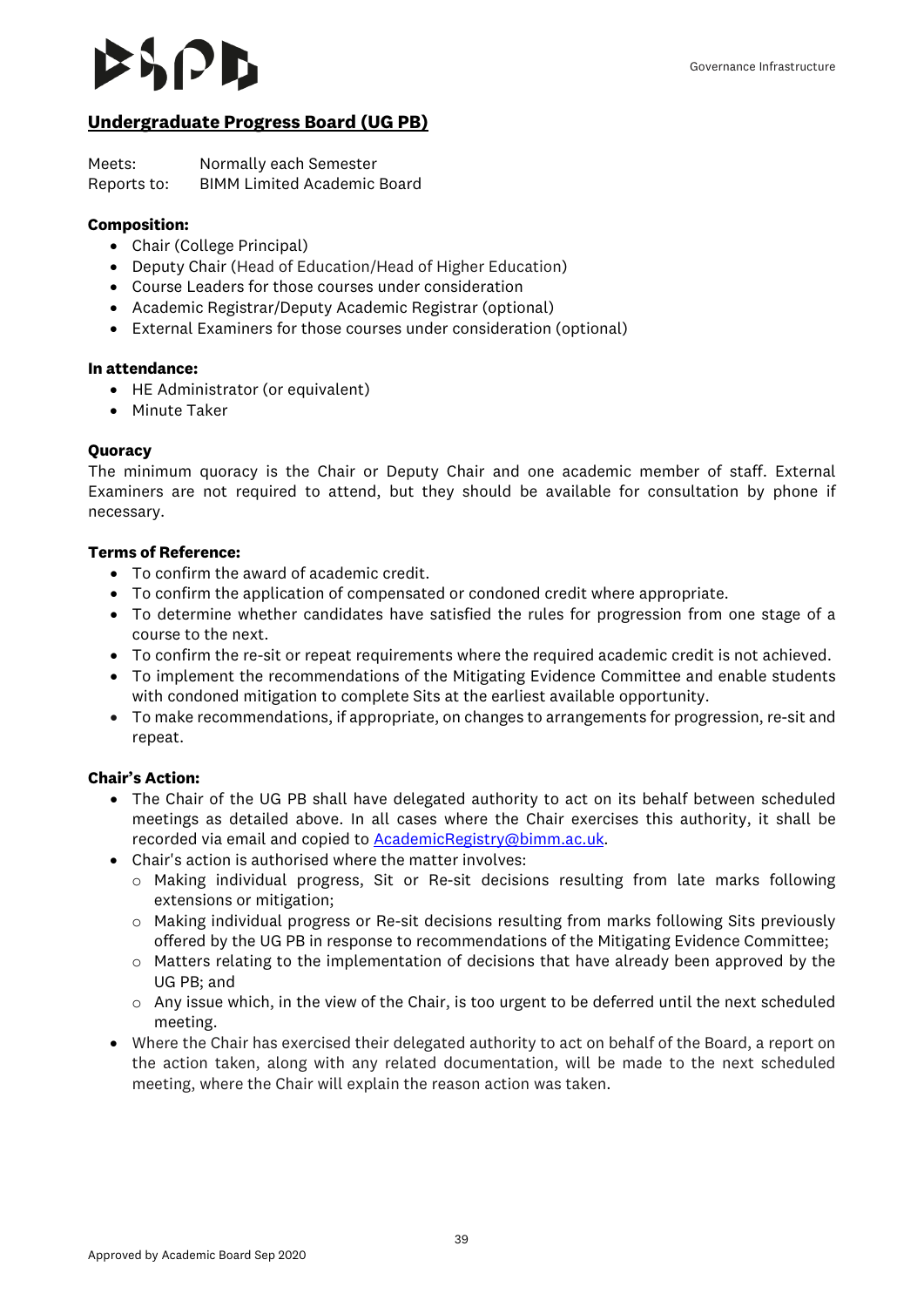#### <span id="page-39-0"></span>**Undergraduate Module Board (UG MB)**

Meets: Normally each Semester Reports to: BIMM Limited Academic Board

#### **Composition:**

- Chair (College Principal)
- Deputy Chair (Head of Education/Head of Higher Education)
- Course Leaders for those courses under consideration
- External Examiners for those courses under consideration (optional)
- Academic Registrar/Deputy Academic Registrar (optional)

#### **In attendance:**

- HE Administrator (or equivalent)
- Minute Taker

#### **Quoracy**

The minimum quoracy is the Chair or Deputy Chair and one academic member of staff.

#### **Terms of Reference:**

- To confirm marks for each module.
- To receive comments from External Examiners relating to the modules under consideration.

- The Chair of the UG MB shall have delegated authority to act on its behalf between scheduled meetings as detailed above. In all cases where the Chair exercises this authority, it shall be recorded via email and copied t[o AcademicRegistry@bimm.ac.uk.](mailto:AcademicRegistry@bimm.ac.uk)
- Chair's action is authorised where the matter involves:
	- $\circ$  Confirming individual marks received late as a result of extensions or mitigation;
	- o Confirming individual marks resulting from Sits offered by the Undergraduate Progress Board in response to recommendations of the Mitigating Evidence Committee;
	- $\circ$  Matters relating to the implementation of decisions that have already been approved by the UG MB; and
	- $\circ$  Any issue which, in the view of the Chair, is too urgent to be deferred until the next scheduled meeting.
- Where the Chair has exercised their delegated authority to act on behalf of the Board, a report on the action taken, along with any related documentation, will be made to the next scheduled meeting, where the Chair will explain the reason action was taken.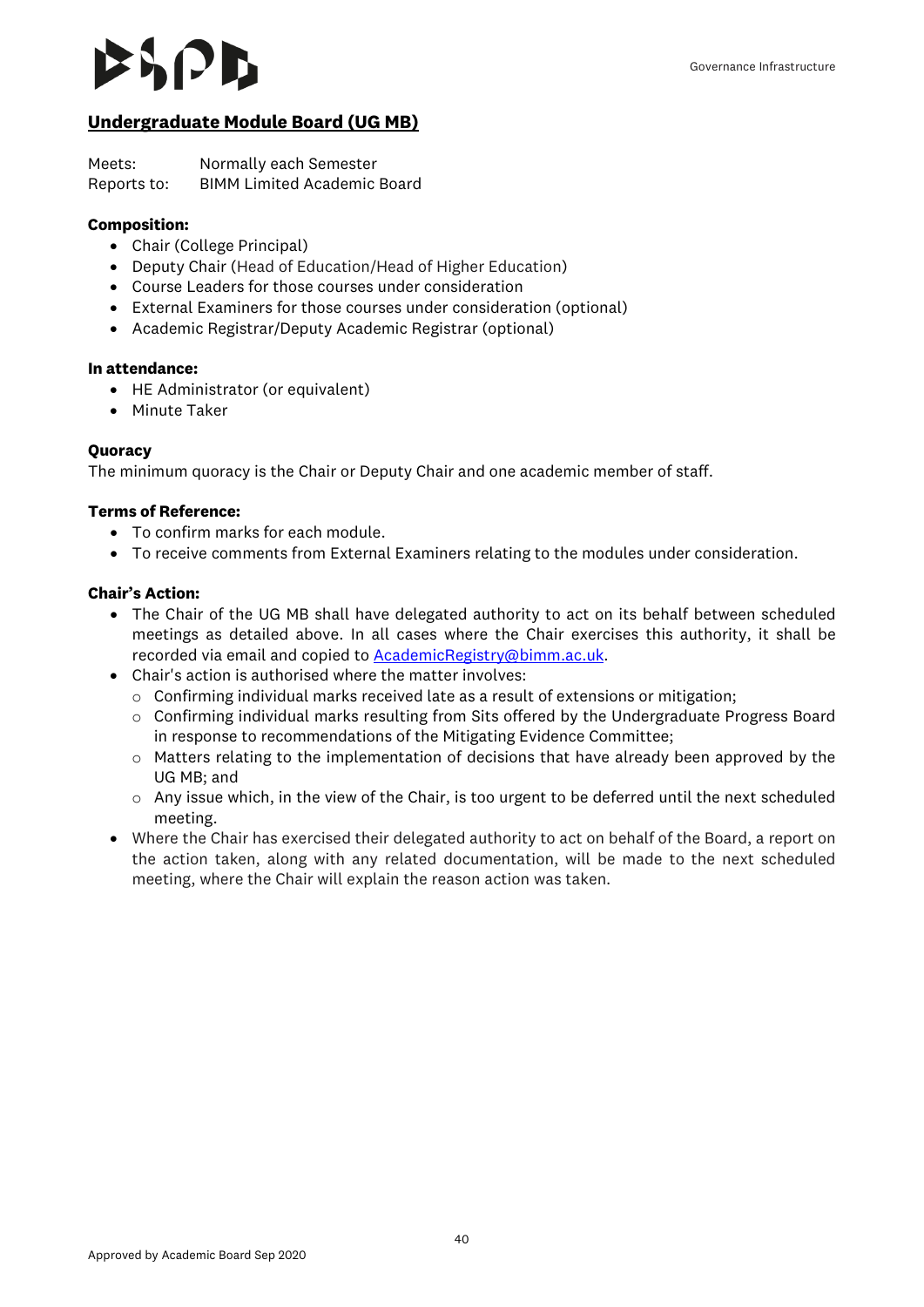### $|J|$

#### <span id="page-40-0"></span>**Postgraduate Board of Studies (PG BoS)**

Meets: Each Semester Reports to: Higher Education Learning, Teaching & Enhancement Committee

#### **Composition:**

- Dean of Learning, Teaching & Research (Chair)
- Heads of Education/Higher Education for colleges with postgraduate provision
- Postgraduate Course Leaders
- Associate Dean of Learning & Teaching
- Heads of Student Services for colleges with postgraduate provision
- A Student Representative from each MA course running at each College
- A Student Representative from each cohort of the PgCert running at each College

#### **In attendance:**

- Academic Development Officer (Secretary)
- College Principals for colleges with postgraduate provision (optional)

The PG Board of Studies has the authority to co-opt up to 2 members for a maximum 3 years.

The minimum number of attendees for this board to be quorate will be the Chair plus two other academic members and two student representatives. Members may provide a nominee if unavailable.

In exceptional circumstances, business outside of the standard meeting schedule will be circulated electronically to the membership for consideration and/or signed off by Chair's Action.

#### **Terms of Reference:**

- To consider views and make recommendations to HELTEC concerning any academic matter relating to courses and/or modules within its remit and any other matter requiring consideration.
- To monitor the effectiveness of the delivery of courses within the remit of the Board in order to ensure course objectives are achieved and to assure the effective operation of the courses, including receipt of the annual course reports.
- To keep under review course admission criteria, placement and work-based learning arrangements and ensure the accuracy of information, advice and guidance to applicants and students in published information for courses within the remit of the Board, including course handbooks.
- To consider and approve minor modifications to courses within the remit of the Board in accordance with the Institute's HE Course & Module Modifications policy.
- To ensure the administration of the examination and assessment arrangements is conducted in accordance with the agreed course requirements, following the Institute's and Awarding Institution procedures.
- To advise the Quality Assurance & Compliance Committee on External Examiner nominations and to ensure they are inducted and appropriately briefed on course examination and assessment requirements and related matters.
- To consider issues arising from students and staff in relation to course delivery and management and to recommend action as appropriate or to refer matters for consideration and approval to the appropriate authority as required.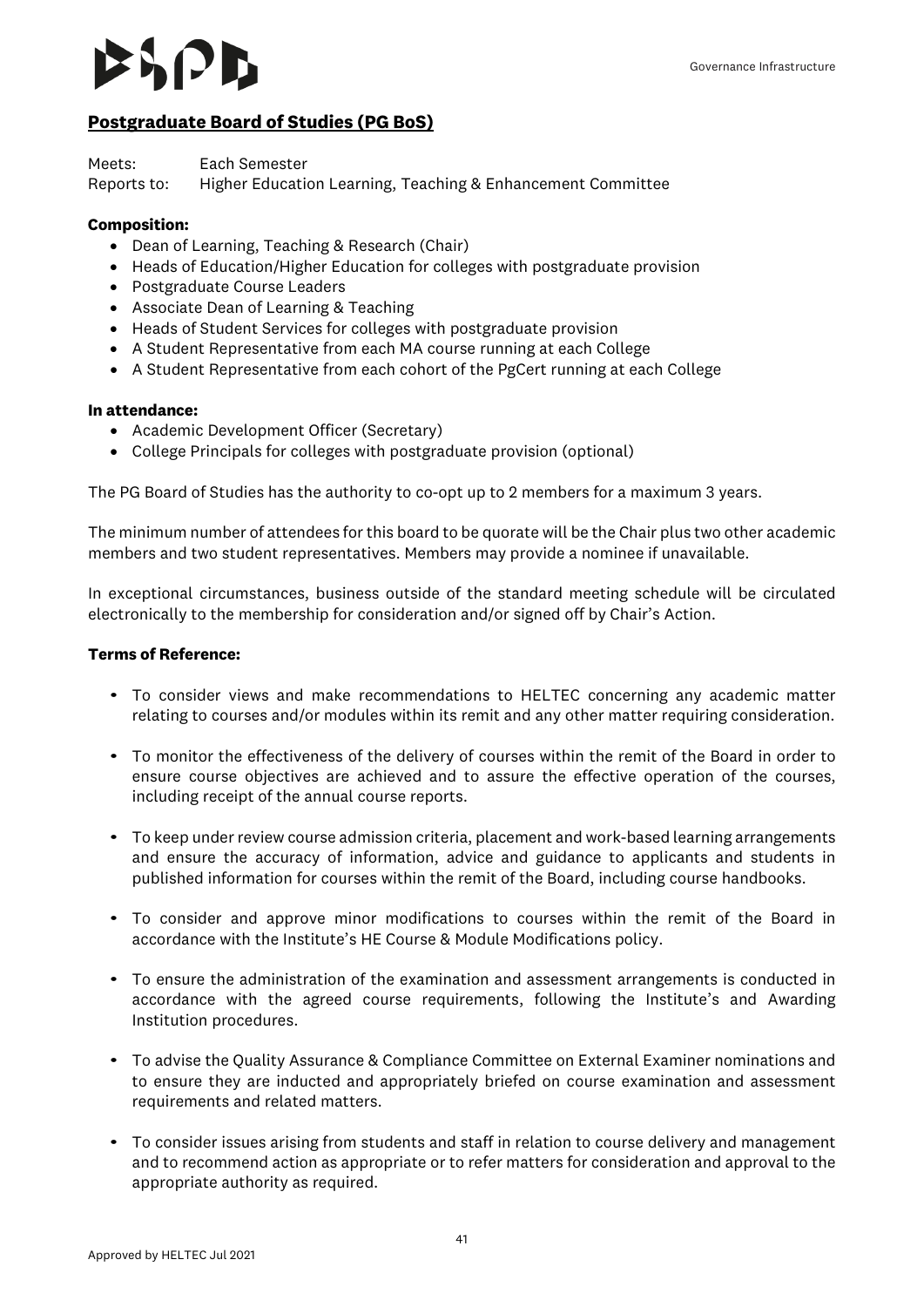## $\mathcal{L}$   $\mathcal{L}$

- To keep under review the resources required for the effective delivery of the course(s) under its remit and to ensure HELTEC and College Management Teams are apprised of requirements as appropriate, including library and e-resources on the Institute's VLE.
- To make recommendations to HELTEC on in-year assessment changes arising from unforeseen issues to ensure the effective delivery and assessment of the course(s) under its remit and to provide regular reports as required to relevant college committees.
- To submit its minutes to HELTEC and report all quality assurance matters to QACC.

#### **Confidentiality:**

Any issues of a personal, confidential or sensitive nature which are raised at the meeting (e.g. regarding an individual member of staff or student) should be dealt with accordingly. The Chair may ask that students present do not discuss such issues outside of the meeting so that they can be dealt with in the appropriate manner, respecting the right of confidentiality of those concerned. Alternatively, the Chair may decide that the particular issue will not be discussed further at the Board but will instead be referred to a more appropriate external channel for consideration.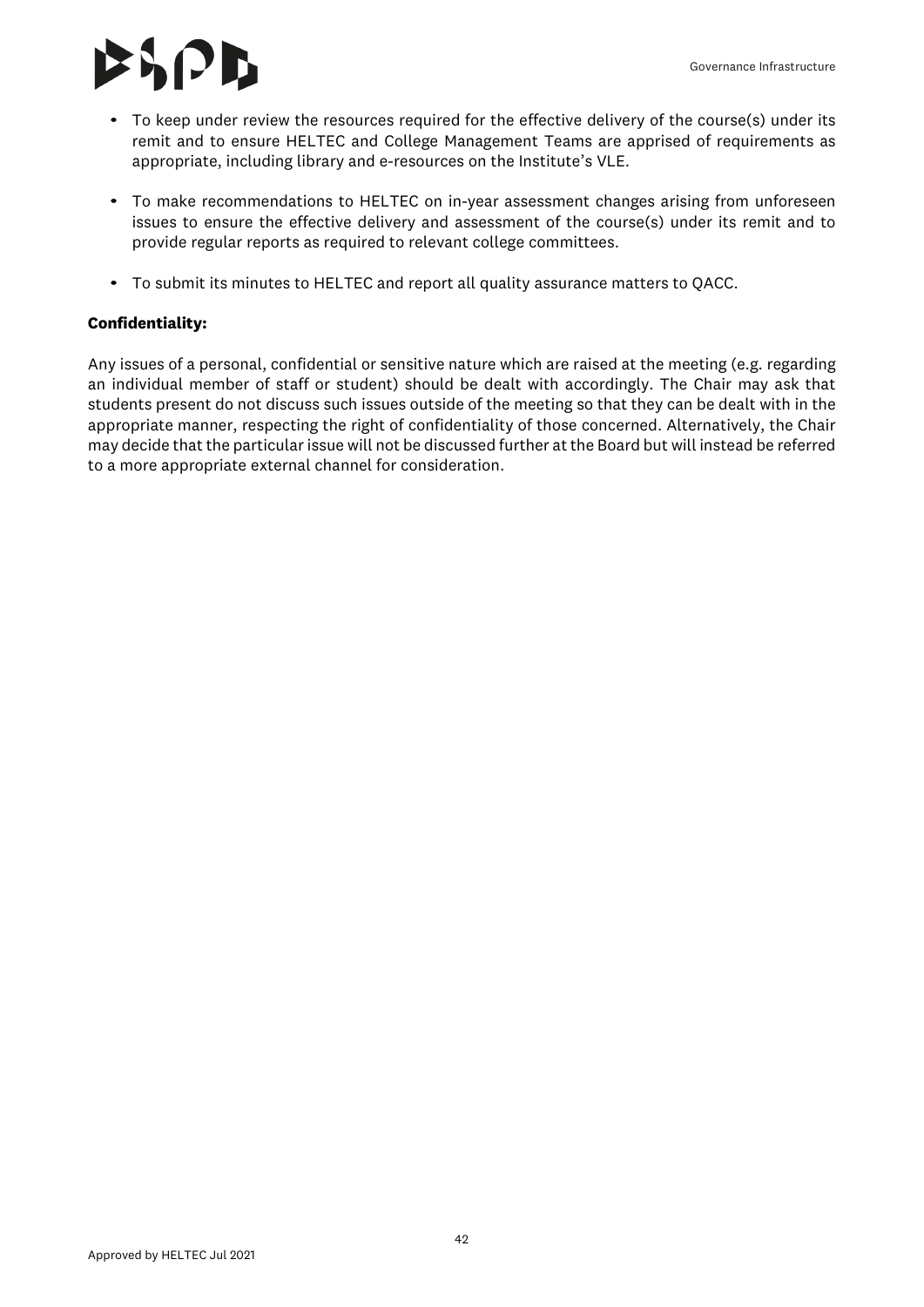### $|J|$

### <span id="page-42-0"></span>**Undergraduate Board of Studies (UG BoS)**

Meets: Each Semester Reports to: Higher Education Learning, Teaching & Enhancement Committee

#### **Composition:**

- Senior Academic Leader (Chair)
- Course Leader/Deputy Course Leader from each College within the subject area (for Spine modules, representation from each College)
- Head of Careers & Industry (or equivalent)
- A Student Representative from each College representing each course within the subject area

#### **In attendance:**

• Secretary (minutes) - an Administrator from a College within the subject area

The UG Board of Studies has the authority to co-opt up to 2 members for a maximum 3 years.

The minimum number of attendees for this board to be quorate will be the Chair plus two other academic members and two student representatives. Members may provide a nominee if unavailable.

In exceptional circumstances, business outside of the standard meeting schedule will be circulated electronically to the membership for consideration and/or signed off by Chair's Action.

#### **Terms of Reference:**

- To consider views and make recommendations to HELTEC concerning any academic matter relating to courses and/or modules within its remit and any other matters requiring consideration.
- To monitor the effectiveness of the delivery of courses within the remit of the Board (courses will be grouped by subject area aligned to periodic review) in order to ensure course objectives are achieved and to assure the effective operation of the courses, including receipt of the annual course reports.
- To keep under review course placement and work-based learning arrangements and ensure the accuracy of information, advice and guidance to students in published information for courses within the remit of the Board, including course handbooks.
- To reflect upon student feedback arising from Module Evaluation Surveys and other mechanisms relevant to the courses/modules within its remit.
- To consider within its remit and in line with the formal HE Course Approval & Modification Procedures - the output of the Institute's Annual Course Review & Enhancement (ACRE) Process:
	- $\circ$  Consider and approve minor modifications to modules and courses.
	- o Consider and recommend to HELTEC major modifications to modules and courses.
	- o Consider and approve Group Course Reports.
- To consider issues arising from students and staff in relation to course delivery and management and to recommend action as appropriate or to refer matters for consideration and approval to the appropriate authority as required.
- To keep under review the resources required for the effective delivery of the course(s) under its remit and to ensure HELTEC and College Management Teams are apprised of requirements as appropriate, including library and e-resources on the VLE.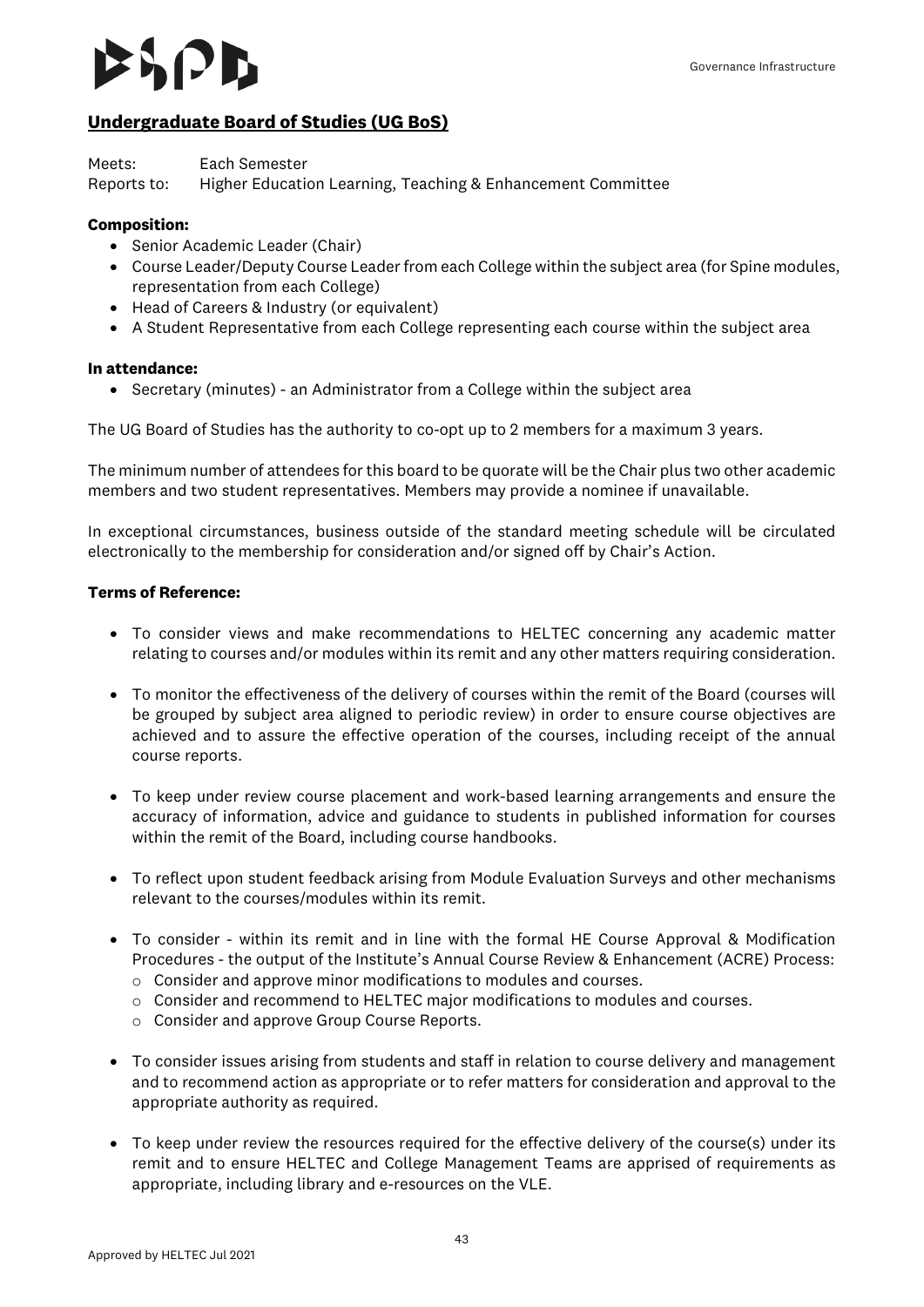## $\mathbf{S}$ PD

- To make recommendations to HELTEC on in-year assessment changes arising from unforeseen issues to ensure the effective delivery and assessment of the course(s) under its remit and to provide regular reports as required to the relevant committees.
- To submit its minutes to HELTEC and report all quality assurance matters to QACC.

#### **Confidentiality:**

Any issues of a personal, confidential or sensitive nature which are raised at the meeting (e.g., regarding an individual member of staff or student) should be dealt with accordingly. The Chair may ask that students present do not discuss such issues outside of the meeting so that they can be dealt with in the appropriate manner, respecting the right of confidentiality of those concerned. Alternatively, the Chair may decide that the particular issue will not be discussed further at the Board but will instead be referred to a more appropriate external channel for consideration.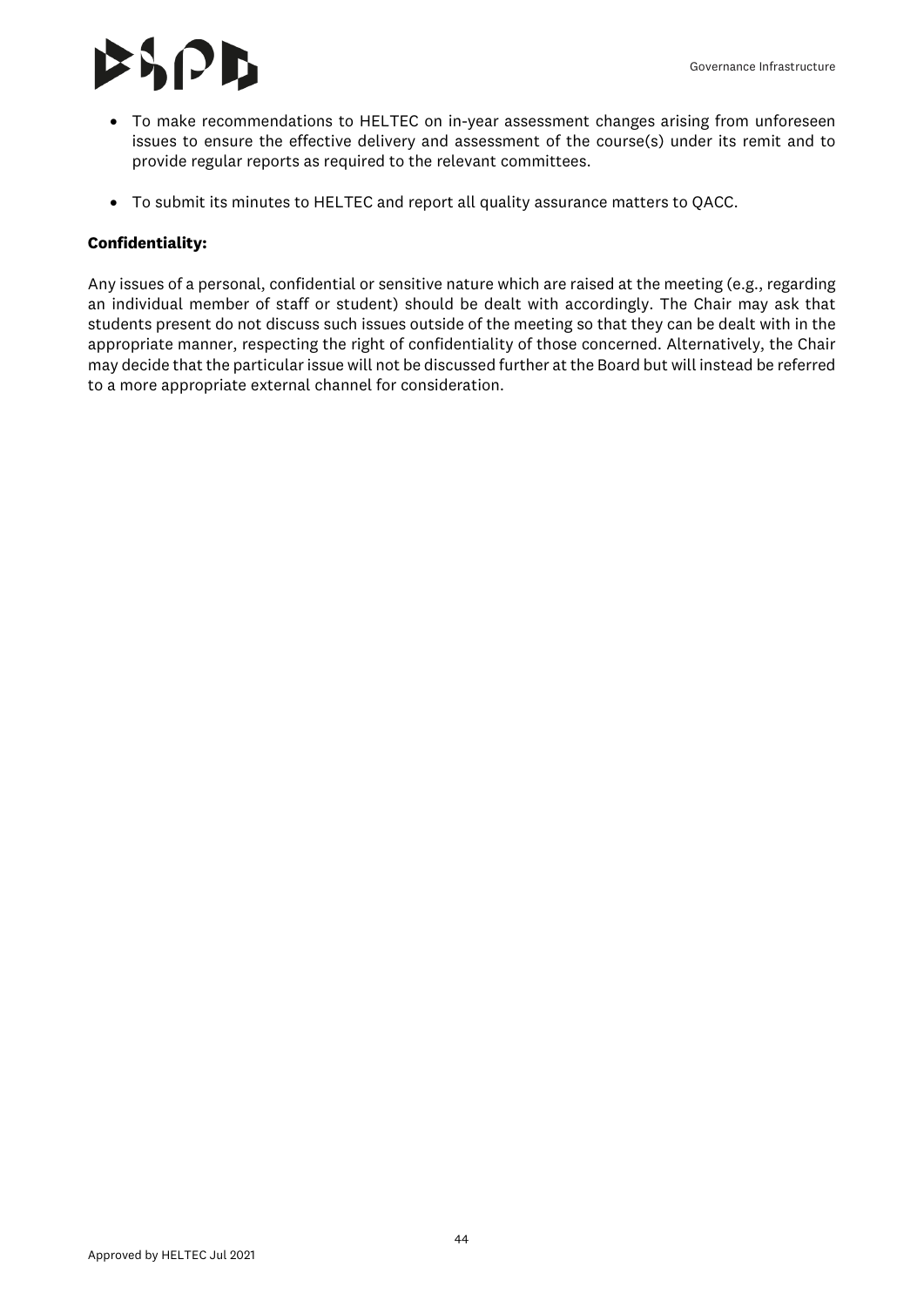### $|J|$

#### <span id="page-44-0"></span>**Further Education Board of Studies (FE BoS)**

Meets: Termly

Reports to: Further Education Learning, Teaching & Enhancement Committee

#### **Composition:**

- Nominated Head of Further Education (or equivalent) Chair
- Head of Further Education (or equivalent) from each College within the subject area
- Course Leaders from each College within the subject area
- Careers Leads from each College within the subject area
- A Student Representative from each College representing each course within the subject area

#### **In attendance:**

• Secretary (minutes) - an Administrator from a College within the subject area

The FE Board of Studies has the authority to co-opt up to 2 members for a maximum 3 years.

The minimum number of attendees for this Board to be quorate will be the Chair plus two other academic members and two student representatives. Members may provide a nominee if unavailable.

In exceptional circumstances, business outside of the standard meeting schedule will be circulated electronically to the membership for consideration and/or signed off by Chair's Action.

#### **Terms of Reference:**

- To consider views and make recommendations to FELTEC concerning any academic matter relating to courses within its remit and any other matters requiring consideration.
- To monitor the effectiveness of the delivery of courses within its remit to ensure course objectives are achieved and to assure the effective operation of the courses, including receipt of annual course reports, RSL Quality Management Review and updates on Standards Verification.
- To make recommendations to FELTEC on in-year delivery and assessment changes arising from unforeseen issues to ensure the effective delivery and assessment of the course(s) within its remit and to provide regular reports as required to the relevant committees.
- To keep under review careers programmes and work-based learning arrangements and ensure the accuracy of information, advice and guidance to students.
- To receive minutes FELTEC and the action plans from Student Representation Forums from courses within its remit.
- To reflect upon feedback arising from Student Surveys and other relevant mechanisms, and to receive any appropriate college action plans.
- To keep under review the resources required for the effective delivery of the course(s) within its remit and to ensure FELTEC and College Management Teams are apprised of requirements as appropriate, including library and e-resources on the VLE.
- To submit its minutes to FELTEC and report all quality assurance matters to QACC.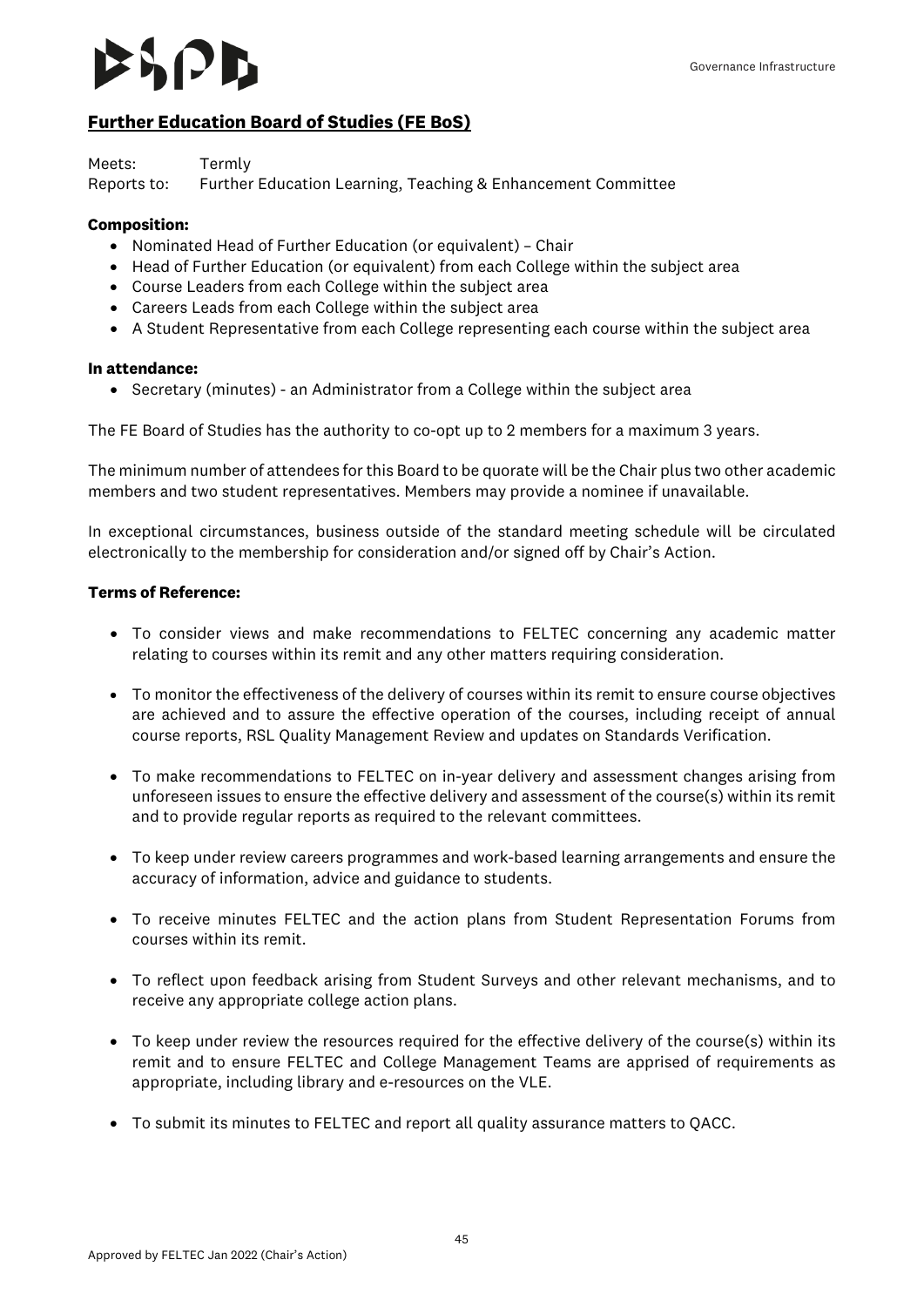

#### **Confidentiality:**

Any issues of a personal, confidential or sensitive nature which are raised at the meeting (e.g., regarding an individual member of staff or student) should be dealt with accordingly. The Chair may ask that students present do not discuss such issues outside of the meeting so that they can be dealt with in the appropriate manner, respecting the right of confidentiality of those concerned. Alternatively, the Chair may decide that the particular issue will not be discussed further at the Board but will instead be referred to a more appropriate external channel for consideration.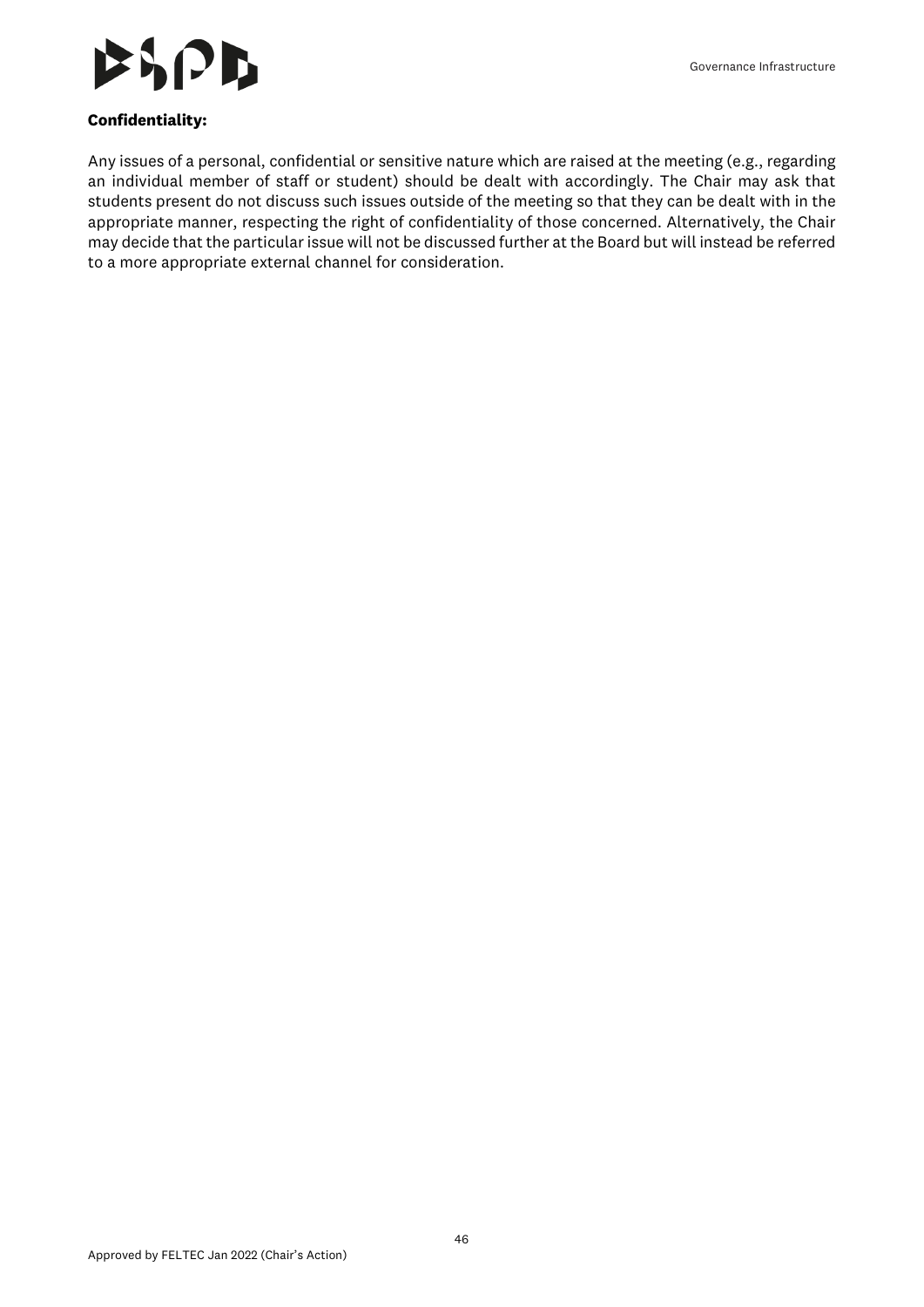#### <span id="page-46-0"></span>**Student Representation Forum (SRF)**

Meets: Termly Reports to: PG/UG/FE Board of Studies

#### **Composition:**

- Course Leader (Chair)
- A Member of the Student Services/Exams Team with responsibility for the course (may also act as Note Taker)
- Student Representatives

#### **In attendance:**

- Note Taker
- Students\*

#### **Terms of Reference:**

The Student Representation Forums exist to:

- Elicit, discuss and respond to student feedback from Student Representatives regarding the quality of course provision and other aspects of the student experience at the specific college.
- Advise upon aspects of the operations of the student representation system as appropriate.
- Report key issues of student feedback to PG/UG/FE Boards of Studies and for consideration at other appropriate forums, including annual quality monitoring.

#### **Quoracy:**

The minimum quoracy is the Chair, one additional member of staff and two Student Representatives (or one Student Rep and one Student in cases where there is only a single year of a course running).

#### **Confidentiality:**

Any issues of a personal, confidential or sensitive nature which are raised at the meeting (e.g., regarding an individual member of staff or student) should be dealt with accordingly. The Chair may ask that students present do not discuss such issues outside of the meeting so that they can be dealt with in the appropriate manner, respecting the right of confidentiality of those concerned. Alternatively, the Chair may decide that the particular issue will not be discussed further at the SRF but will instead be referred to a more appropriate external channel for consideration.

\*All students on the Course being discussed are invited to attend the SRF, but spaces will be limited by room capacity, with preference given to elected Reps, after which access will be granted on a 'first come, first served' basis.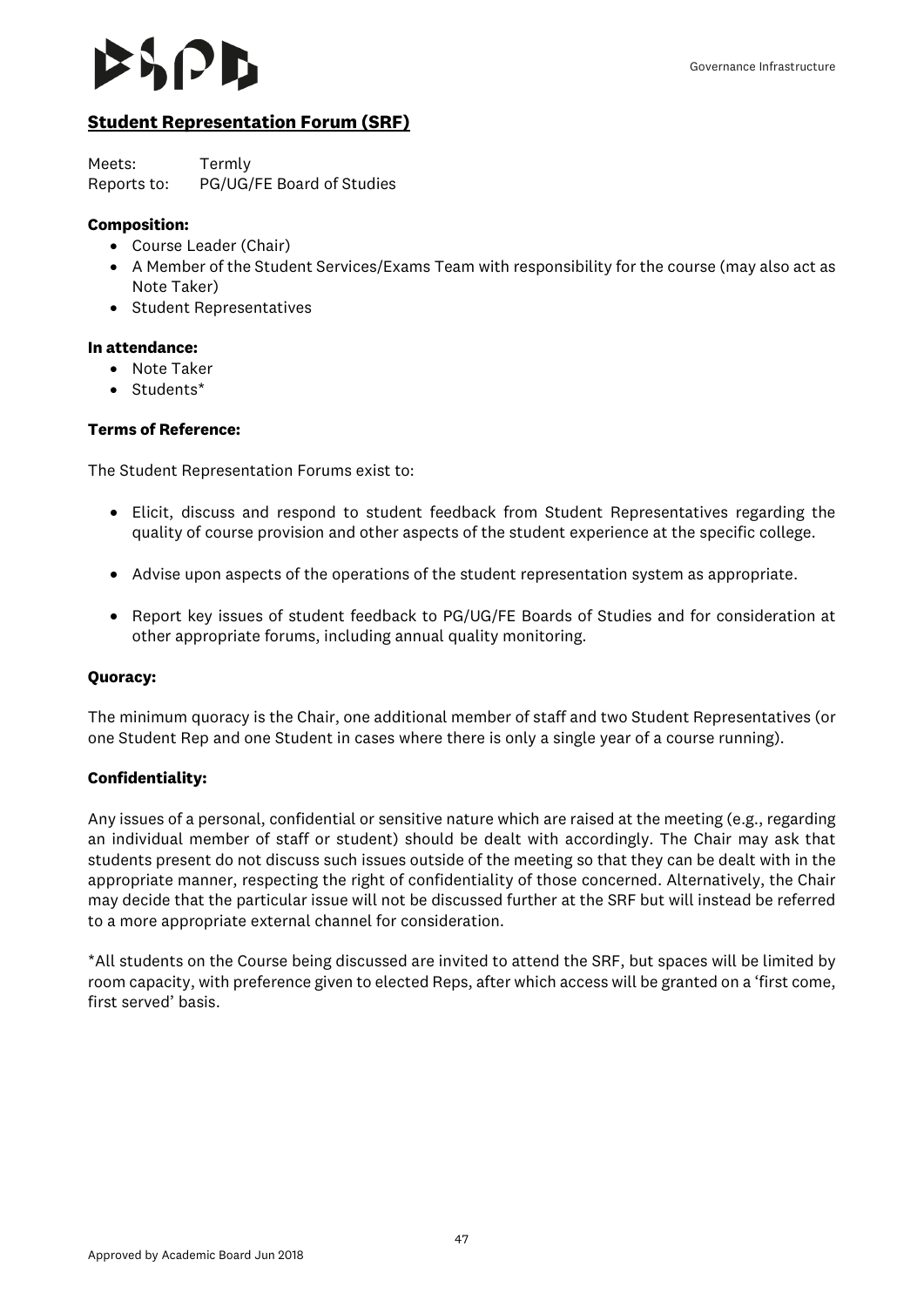### SIZD

#### <span id="page-47-0"></span>**Mitigating Evidence Committee (MEC)**

Meets: As required Reports to: Progress and Award Boards

#### **Composition:**

- Head of Student Services (Chair)
- Head of Education/Higher Education or equivalent (Deputy Chair)
- Head of Exams or equivalent
- Course Leader\*
- Administrator

\*Any Course Leaders present shall abstain from discussions on students on their course.

Quoracy: The Committee shall be quorate if the Chair or Deputy Chair and all other members are present.

#### **Terms of Reference:**

The Committee shall:

- Review individual mitigation claims and accompanying evidence.
- Make decisions on the removal of lateness penalties.
- Make recommendations to the progress and award boards on mitigation claims.
- Ensure the implementation of the relevant regulations governing mitigation claims.

When evaluating mitigation claims, the Committee will take the following into consideration:

- The severity of the circumstances claimed.
- The timing of the circumstances claimed.
- The validity of the evidence provided.
- The extent to which the circumstances claimed would have affected the assessment(s).
- The implications of any extension of time on the whole assessment cycle and the impact this may have on progression.

Mitigation claims will be judged to be either accepted, rejected or lacking sufficient evidence. The committee will set new assessment deadlines when accepting claims.

The Deputy Chair will have a deciding vote on claims where the Chair has a conflict of interest.

There are circumstances where, despite the validity of the claim, the Committee may not approve new deadlines for assessments. These may include the following:

- a) Where a deadline beyond the maximum period of 6 weeks is required.
- b) Where a student requests a deadline beyond week 14 of semester 2 for a semester 1 assessment.
- c) Where a student requests a deadline beyond the summer re-sit deadline for a semester 2 assessment.
- d) Where a student still has outstanding extended deadlines for 4 or more modules.
- e) Where deadline extensions will result in an unmanageable assessment schedule for the student, whether due to short term assessment bunching or overall workload (a student's track record will be taken into consideration when making this judgement)

In all such cases, the MEC will instead recommend the student intermits and returns in the following academic year to complete any outstanding assessments.